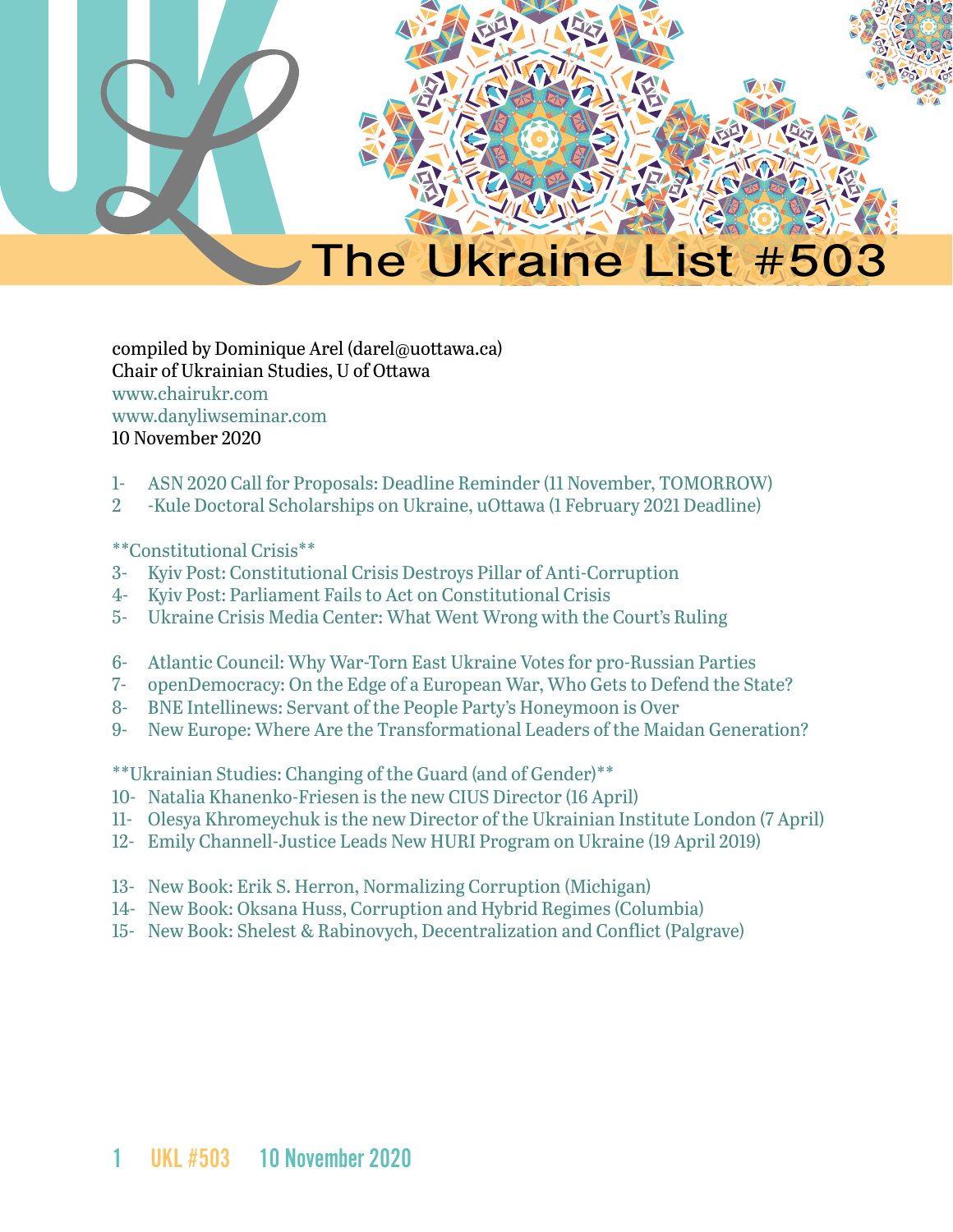# <span id="page-1-0"></span>#1 Call for Proposals

25th Annual World Convention of the Association for the Study of Nationalities (ASN)

Online Co-hosted by the Harriman Institute (Columbia University) 6-8 May 2021

\*\*Proposal Deadline: 11 November 2021\*\*

Proposals must be submitted to [darel@uottawa.ca](mailto:darel@uottawa.ca) and [darelasn2021@gmail.com](mailto:darelasn2021@gmail.com).

The Association for the Study of Nationalities is proud to announce the return its Annual Convention. *The ASN 2021 Annual World Convention will take place entirely online on 6-8 May 2021*. Its 25th Anniversary, after an unforeseen hiatus forced upon us by the pandemic, will be celebrated with style.

#### *Adapting to an Online Format: Key Points*

- The scope of the Convention will be as large as previous Conventions held in person at Columbia University, i.e., between 150-170 panels/events running over three days.
- The panels, however, will be shorter: 90 minutes, instead of the usual 120 minutes.
- Most of the panels, as before, will be structured around presentations based on written papers. There will also be book panels, roundtables, film screenings and special events.
- Given the circumstances, in an effort to minimize technical problems, all panel chairs will be selected by the Convention Program Committee.
- Registered panelists and non-panelists will be able to attend any session they want. Registration and membership fees will be announced later. A few special events will be open to the general public without a registration wall.
- Applicants whose paper or panel proposal was accepted in 2020 can resubmit their application (or a revised version), using the updated application forms. The Convention will look favorably at these applications, without being able to make guarantees in advance that applicants will be on the program.
- The schedule will take into consideration the panelists' time zone.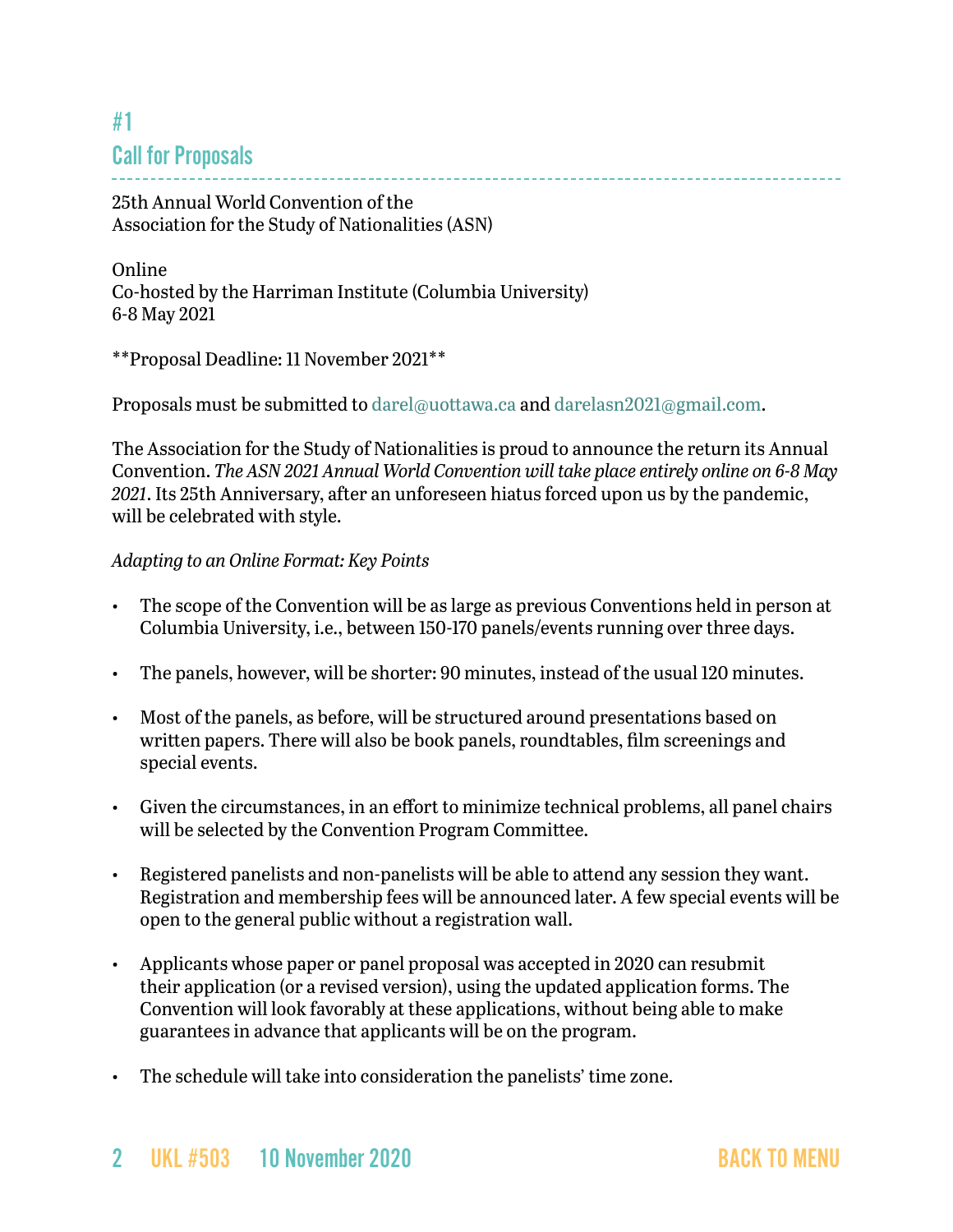• In the wake of the pandemic, ASN has successfully launched a new initiative – Virtual ASN (vASN). Events are planned throughout the year. The ASN World Convention is entirely distinct from vASN.

#### *The Convention*

Over 150 Panels/Events in 11 Sections

Nationalism Migration, Refugees, and Diasporas Balkans Central Europe Ukraine Russia and Belarus Caucasus Eurasia (Central Asia and China) Turkey and Greece Book Panels World Documentary Films

Thematic Sections

Populism, Radicalism, Far Right Historical and Political Memory Political Violence Nationalism and Race Nationalism and the Pandemic

ASN Awards

Best Doctoral Papers Best Book on Nationalism (*Joseph Rothschild Award*) Best Documentary Film Best Article in Nationalities Papers (*Huttenbach Prize*) The *Nationalities Papers* Photo Contest

#### *The Scope of the Convention*

The ASN Annual World Convention, which annually brings together 750+ scholars from 50+ countries, welcomes proposals on a wide range of topics related to nationalism, national identity, ethnicity, race, conflict and migration in regional sections of Central, Southern and Eastern Europe or cross-regional sections in nationalism studies and migration/diaspora studies.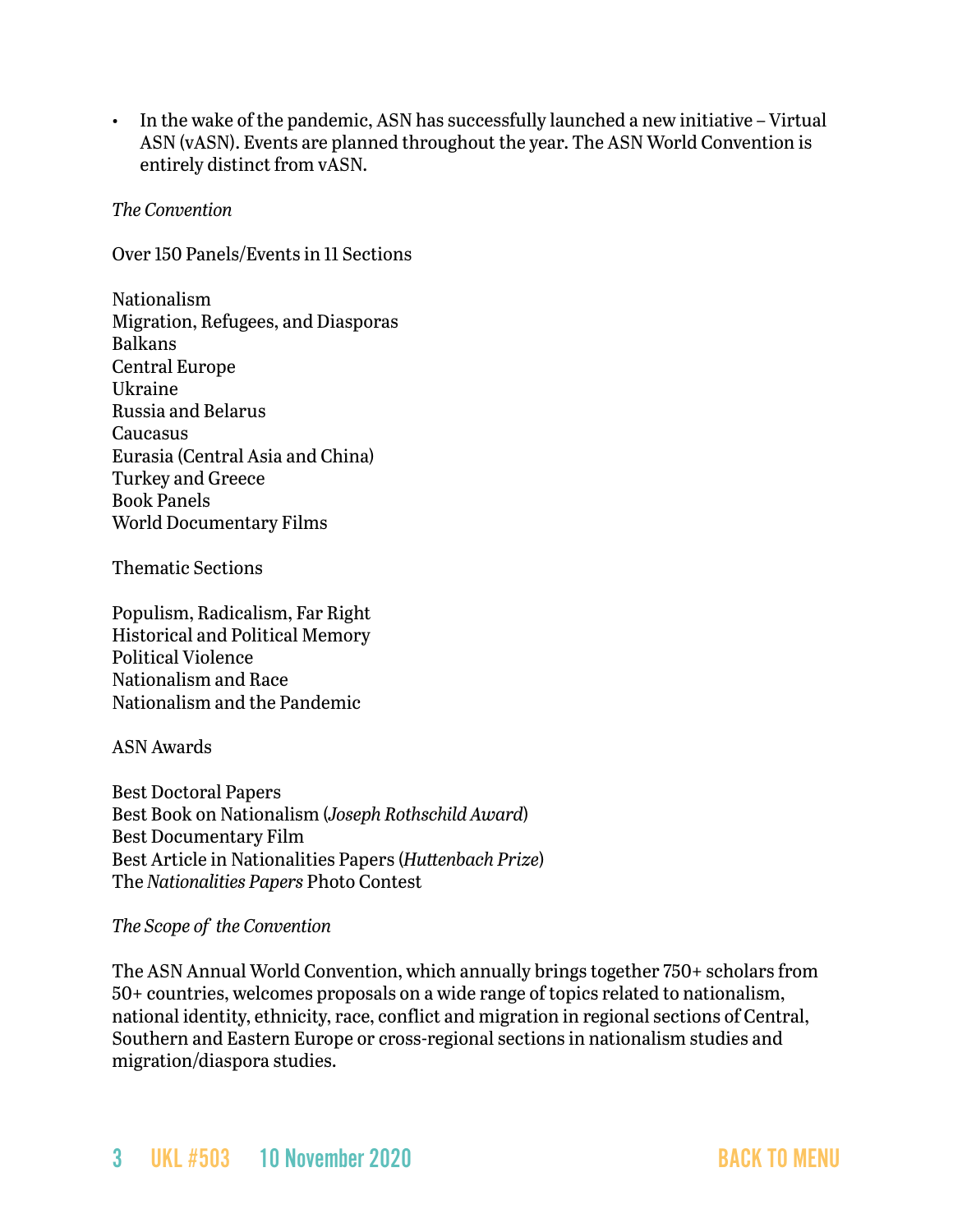In addition to the thematic sections on populism/radicalism, memory, violence, nationalism and race, and nationalism and the pandemic, popular themes over the years have included gender, language, religion, EU integration/exit, security, nation-building, energy politics, parties and elections, youth, media, and civil society.

Disciplines represented include political science, history, anthropology, sociology, international studies, security studies, area studies, economics, geography, literature, and other fields of humanities and social sciences.

Prospective applicants can get a sense of the large thematic scope of ASN Convention papers and presentations by looking at the 2019 Final Program.

#### *Applying to the Convention*

To send a proposal, fill out a [Fact Sheet](https://www.surveymonkey.com/r/ASN21) online, download the relevant form below and send it by attachment to [darel@uottawa.ca](mailto:darel@uottawa.ca) and [darelasn2021@gmail.com](mailto:darelasn2021@gmail.com).

Paper Proposal Panel Proposal Roundtable Proposal Book Panel Proposal Documentary Film Proposal

Each form can be downloaded at [https://www.asnconvention.com/proposals.](https://www.asnconvention.com/proposals)

#### *Applying to the Convention: Key Points*

- Only ONE paper proposal by applicant will be considered, whether as an individual paper proposal or as part of a panel proposal. If your name appears on more than one paper proposal, your applications will not be considered.
- Since the length of the panel will be shorter than usual (90 minutes), an individual paper proposal can only include the name of ONE author. If the paper was co-written, this will be acknowledged in the online program, but only the author whose name appears on the proposal will present. Panel proposals can only include single-authored papers.
- Proposals for panels, roundtables or book panels do NOT include a Chair. Exceptionally, the Convention Program Committee will select all the Chairs.
- Applicants can be on a maximum of TWO proposals (and only on ONE paper proposal). For example, you can submit an individual paper proposal and be discussant on a panel proposal, or participant in a roundtable or a book panel. If your name appears on more than TWO proposals, your applications will not be considered. This rule does not apply to a Documentary Film Proposal.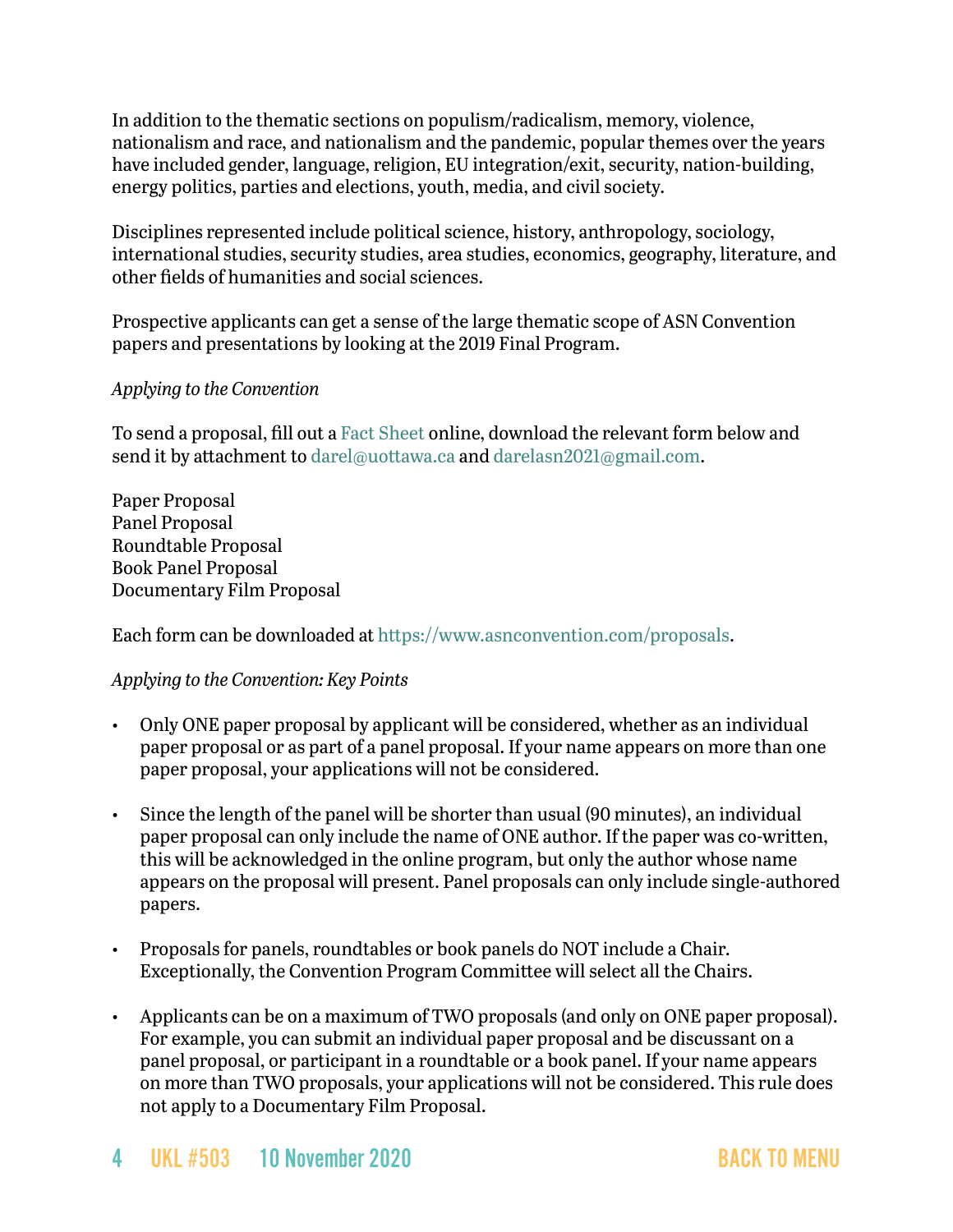- Book panel proposals will be considered for monographs published in 2019, 2020 or early 2021. Co-authored book panel proposals will be considered. Edited volumes will not be considered.
- Documentary film proposals will be considered for films produced in 2019, 2020 or 2021.
- An international Program Committee is entrusted with the selection of proposals. Applicants will be notified by January 2021.
- Publishers and companies wishing to advertise in the Convention online program can contact ASN Executive Director Ryan Kreider at [rk2780@columbia.edu.](mailto:rk2780@columbia.edu)

The ASN Convention website is at [http://asnconvention.com](http://asnconvention.com/) The ASN website is at [http://nationalities.org](http://nationalities.org/) To follow us on Facebook, go to<https://www.facebook.com/Nationalities> To follow us on Twitter, go to [@asn\\_org](https://twitter.com/ASN_Org?lang=en)

We very much look forward to receiving your proposal!

Dominique Arel, ASN Convention Director Lisa Koriouchkina, ASN Communications Director Alexandra Wishart, ASN Convention Assistant Director On behalf of the ASN Convention Program Committee and Organizing Committee

*Deadline for proposals: 11 November 2020 (to be sent to both [darel@uottawa.ca](mailto:darel@uottawa.ca) AND [darelasn2021@gmail.com](mailto:darelasn2021@gmail.com) in a single attachment).*

## <span id="page-4-0"></span>#2

Kule Doctoral Scholarships on Ukraine Chair of Ukrainian Studies, University of Ottawa

Application Deadline: 1 February 2021 (International & Canadian Students) <https://www.chairukr.com/kule-doctoral-scholarships>

The Chair of Ukrainian Studies at the University of Ottawa, the only research unit outside of Ukraine predominantly devoted to the study of contemporary Ukraine, is announcing a new competition of the Drs. Peter and Doris Kule Doctoral Scholarships on Contemporary Ukraine. The Scholarships will consist of an annual award of \$30,000, with all tuition waived, for four years (with the possibility of adding a fifth year).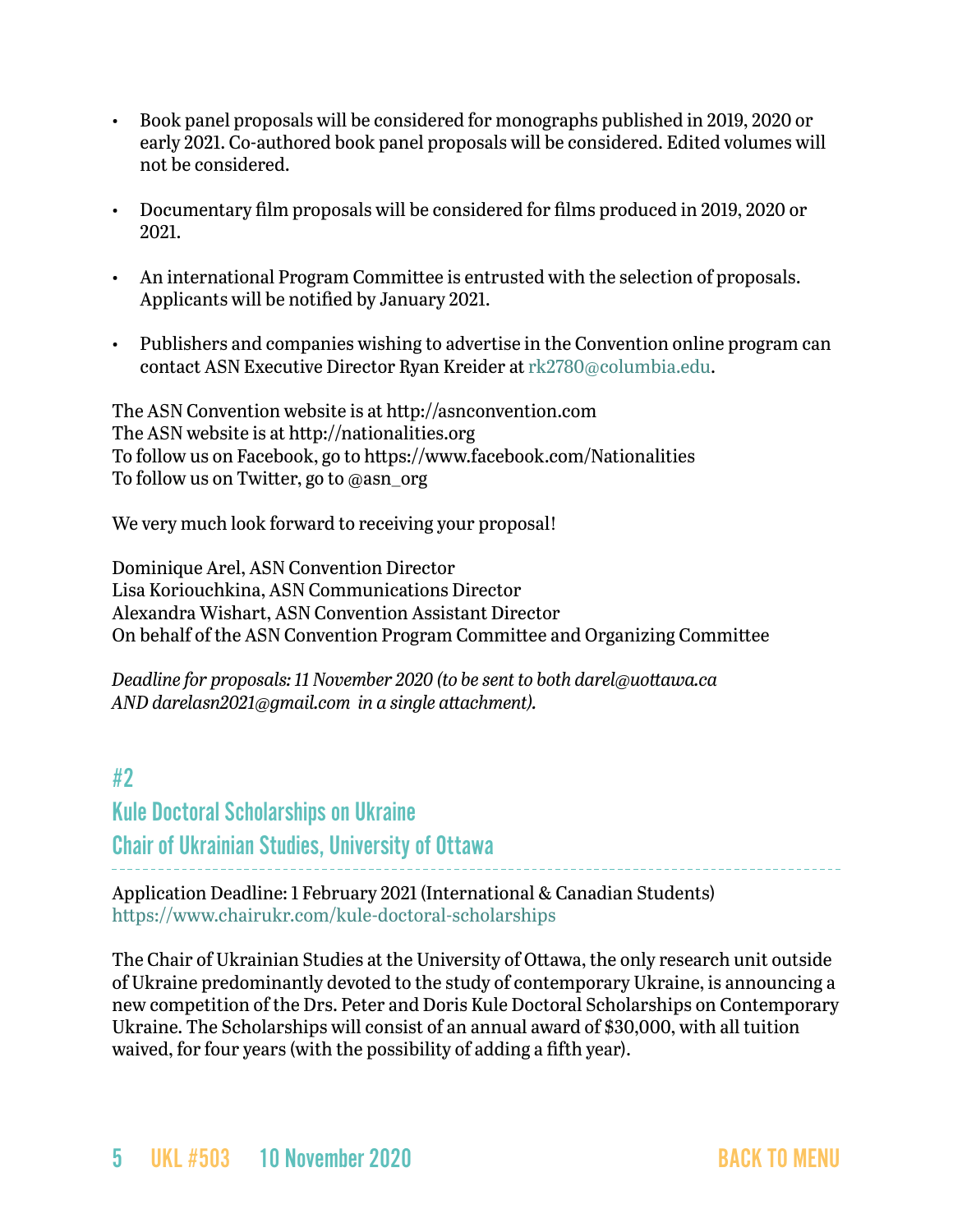The Scholarships were made possible by a generous donation of \$500,000 by the Kule family, matched by the University of Ottawa. Drs. Peter and Doris Kule, from Edmonton, have endowed several chairs and research centres in Canada, and their exceptional contributions to education, predominantly in Ukrainian Studies, has recently been celebrated in the book Champions of Philanthrophy: Peter and Doris Kule and their Endowments.

Students with a primary interest in contemporary Ukraine applying to, or enrolled in, a doctoral program at the University of Ottawa in political science, sociology and anthropology, or in fields related with the research interests of the Chair of Ukrainian Studies, can apply for a Scholarship. The competition is open to international and Canadian students.

The application for the Kule Scholarship must include a 1000 word research proposal, two letters of recommendation (sent separately by the referees), and a CV and be mailed to Dominique Arel, School of Political Studies, Faculty of Social Sciences Building, Room, 7067, University of Ottawa, 120 University St., Ottawa ON K1N 6N5, Canada. Applications will be considered only after the applicant has completed an application to the relevant doctoral program at the University of Ottawa. Consideration of applications will begin on 1 February 2021 and will continue until the award is announced. The University of Ottawa is a bilingual university and applicants must have a certain oral and reading command of French. Specific requirements vary across departments.

Students interested in applying for the Scholarships beginning in the academic year 2021 2021 are invited to contact Dominique Arel ([darel@uottawa.ca\)](mailto:darel@uottawa.ca), Chairholder, Chair of Ukrainian Studies, and visit our web site [www.chairukr.com](http://www.chairukr.com).

## <span id="page-5-0"></span>#3

Constitutional Court Destroys Crucial Pillar of Ukraine's Anti-Graft Infrastructure

By Oleg Sukhov Kyiv Post, 29 October 2020 <https://bit.ly/3kE4yud>

Ukraine is probably closer to losing its anti-corruption infrastructure, Western funding, and visa-free travel with Europe than at any time in recent years.

The nation's anti-corruption infrastructure, created after the EuroMaidan Revolution that drove President Viktor Yanukovych from power in 2014, has come under unprecedented attack.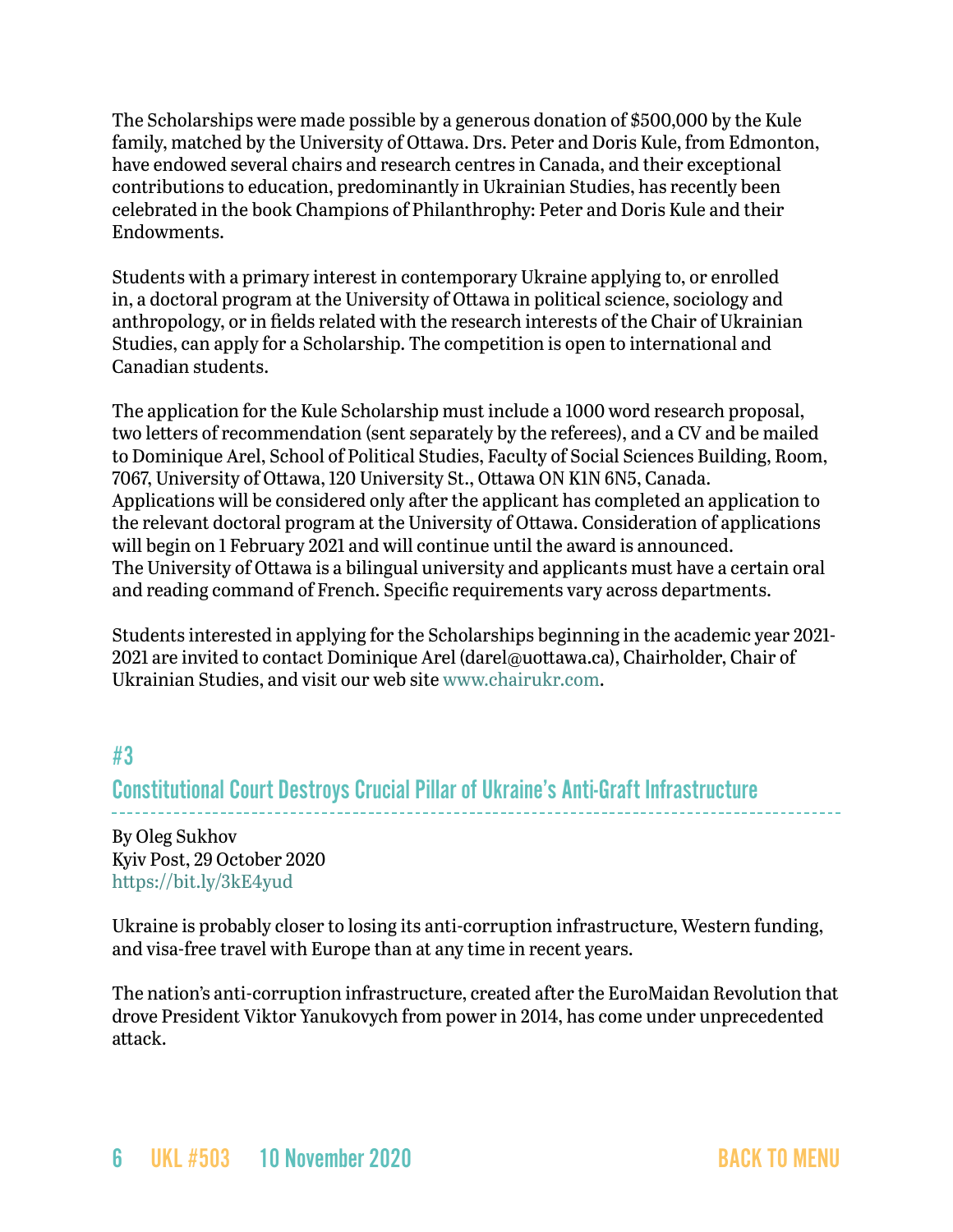On Oct. 27, the Constitutional Court effectively destroyed Ukraine's entire asset declaration system for state officials, eliminating a crucial pillar of the country's anticorruption system. The court did not respond to a request for comment.

"The Constitutional Court is returning Ukraine not even to 2013 but to 1991, when there was no anti-corruption legislation at all," Oleksandr Novikov, head of the National Agency for Preventing Corruption (NAPC), said on Oct. 28 at a news briefing. "The court has canceled all anti-corruption tools developed since Ukraine became independent." The Anti-Corruption Action Center said that the Constitutional Court had "allowed officials to legalize their bribes for all years since the EuroMaidan Revolution and hide illgotten wealth."

"Now officials will be able to buy villas, castles and other expensive things that don't fit into their official income or legalize what they purchased before and will not be afraid of punishment because Constitutional Court judges gave them an indulgence."

The court reacted to the accusations on Oct. 28 in a statement accusing the NAPC and the National Anti-Corruption Bureau of Ukraine (NABU) of unlawful interference in its work.

On Oct. 26, the Kyiv District Administrative Court also used a different Constitutional Court ruling to order the dismissal of Artem Sytnyk, head of the NABU. The Kyiv District Administrative Court is headed by Pavlo Vovk, a suspect in a high-profile NABU case.

The electronic declaration system and the NABU's independence were preconditions for funding from the International Monetary Fund and visa-free travel with the European Union. This means that Ukrainian authorities' assault on anti-corruption institutions may disrupt lending by the IMF and lead to suspension of visa-free travel.

### **Zelensky's reaction**

In a statement, Zelensky's office said that "there are still corrupt politicians who cannot tolerate the fact that their lifestyle, property and income can be under control" but "relevant tools in Ukrainian legislation will be kept or at least reinstated."

However, even if the anti-corruption laws canceled by the Constitutional Court are reinstated, officials who committed crimes before their reinstatement will escape punishment. Moreover, the new laws are likely to be canceled again by the Constitutional Court, according to the Anti-Corruption Action Center.

The real solution would be a genuine judicial reform and replacing the Constitutional Court with people of integrity, according to DEJURE, a legal think-tank.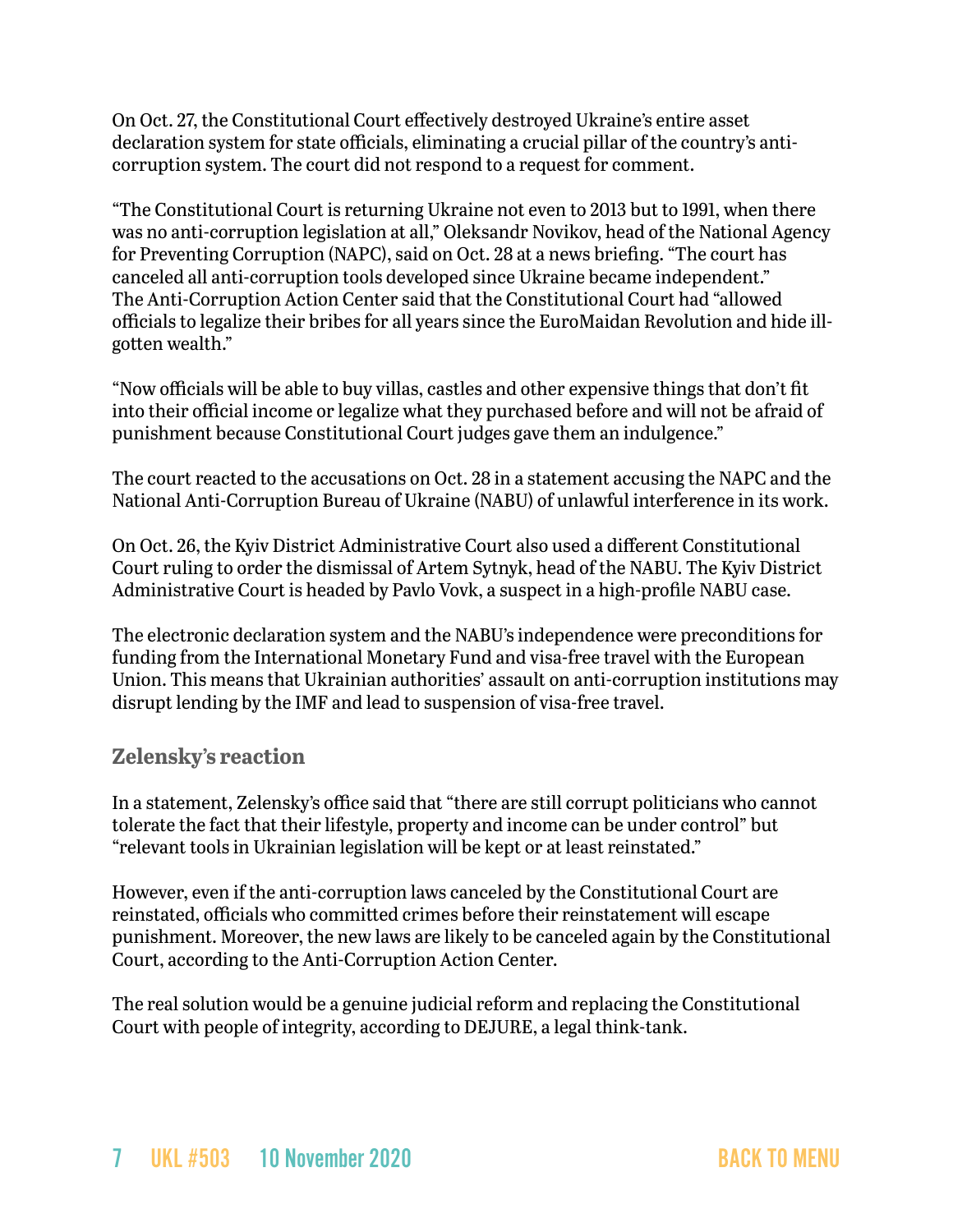Commenting on the court order on Sytnyk's dismissal, Zelensky's office said that the NABU law contains an explicit list of grounds for firing the NABU's chief and "this list can only be changed by the Verkhovna Rada and not by a court."

### **Bizarre decision**

Under Ukrainian law, the NAPC is tasked with running the asset declaration system. The Constitutional Court eliminated the declaration system by depriving the NAPC of most of its powers.

Specifically, the Constitutional Court ruled that public access to officials' declarations and the NAPC's authority to monitor and check officials' declarations and lifestyle were unconstitutional. The court also abolished the NAPC's authority to issue warnings and ask courts to consider administrative and criminal penalties for officials, as well as to determine conflicts of interest.

Moreover, the Constitutional Court ruling abolishes the concept of conflict of interest for top officials altogether, according to the Anti-Corruption Action Center.

The ruling also cancels the requirement for officials and agencies to provide information to the NAPC.

Additionally, the court canceled penalties for officials who lie in their asset declarations and abolished the requirement for officials to declare changes in their assets.

As a result of the ruling, the NAPC has closed the register of asset declarations, and the NABU said 110 corruption cases would be closed.

**Flimsy grounds**

The Anti-Corruption Action Center and DEJURE, a legal think-tank, argued that the ruling lacked any meaningful legal grounds.

The ostensible grounds in the ruling is that the judiciary is independent, and any influence on it, including by the NAPC, is unconstitutional.

"The assertion has no legal grounds whatsoever," Constitutional Court judge Serhiy Holovaty said in a dissenting opinion. He said that the NAPC's powers cannot be considered "control over the judiciary" and that "the NAPC's powers are not interference in judges' professional activities and have a legitimate goal – preventing corruption." DEJURE argued that the Constitutional Court had entirely misconstrued the concept of the judiciary's independence. Checks and balances mean that every branch of government checks and balances the others, not a judiciary branch that is completely out of control, according to DEJURE.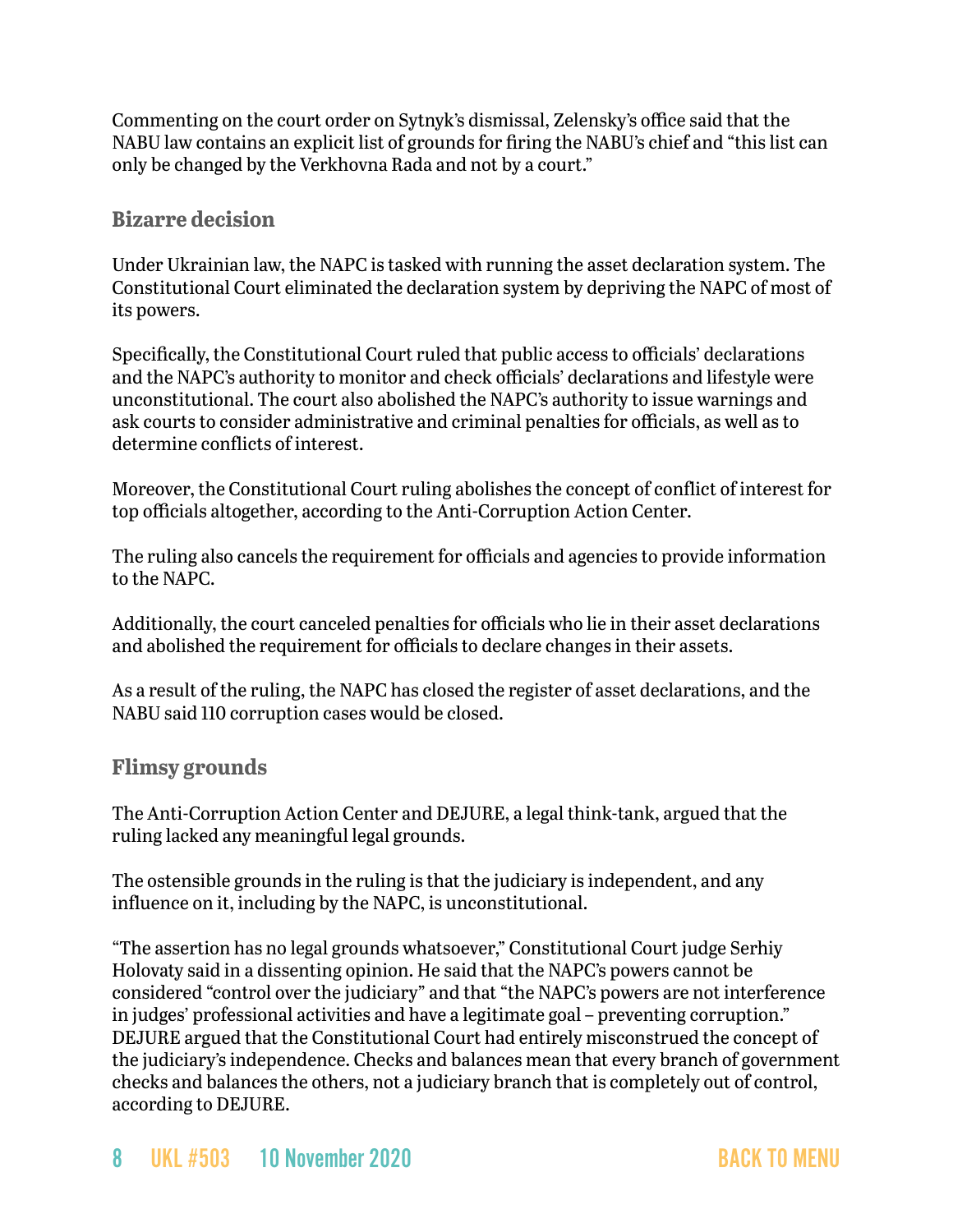Without explaining its rationale, the court also claimed that criminal penalties for lying in asset declarations were excessive.

### **Conflict of interest**

The NAPC said that Constitutional Court judges Iryna Zavhorodnya and Serhiy Holovaty had a conflict of interest but took part in the voting, which is banned by the law.

The agency said it had identified incorrect information on assets worth Hr 3.6 million in Holovaty's asset declaration and incorrect information on assets worth Hr 1.4 million in Zavhorodnya's declarations. The NABU has opened a criminal case against Zavhorodnya.

The NAPC also said that Constitutional Court judges Ihor Slidenko and Volodymyr Moisyk had failed to declare changes in their assets on time, which is a misdemeanor. Meanwhile, Oleksandr Tupitsky, head of the Constitutional Court, acquired land in Russian-annexed Crimea in 2018 and did not show this in his asset declaration, according to an Oct. 28 report by the Schemes investigative show.

#### **Vovk's role**

The Constitutional Court's unprecedented moves are directly linked to the activities of the Kyiv District Administrative Court, which is headed by odious judge Vovk.

The NAPC has issued a warning to Oleksandr Tupitsky, head of the Constitutional Court, for failing to submit information on Constitutional Court judges' conflicts of interest, including those in decisions on the NABU.

The Constitutional Court has disputed the NAPC's warning for Tupitsky with Vovk's Kyiv Administrative District Court. As a result, the court has banned the NAPC from requesting information from the Constitutional Court.

### **Vovk tapes**

Wiretapped conversations published by the NABU in the Vovk case reveal the judge's efforts to unlawfully influence the Constitutional Court and get control over it, according to the bureau.

In February 2019 the Constitutional Court canceled the law criminalizing illicit enrichment.

"Thanks to our common efforts, the decision to recognize the illicit enrichment (law) as unconstitutional has been born," Vovk told one of his court's judges after the ruling was issued. "That's why you can buy anything you want."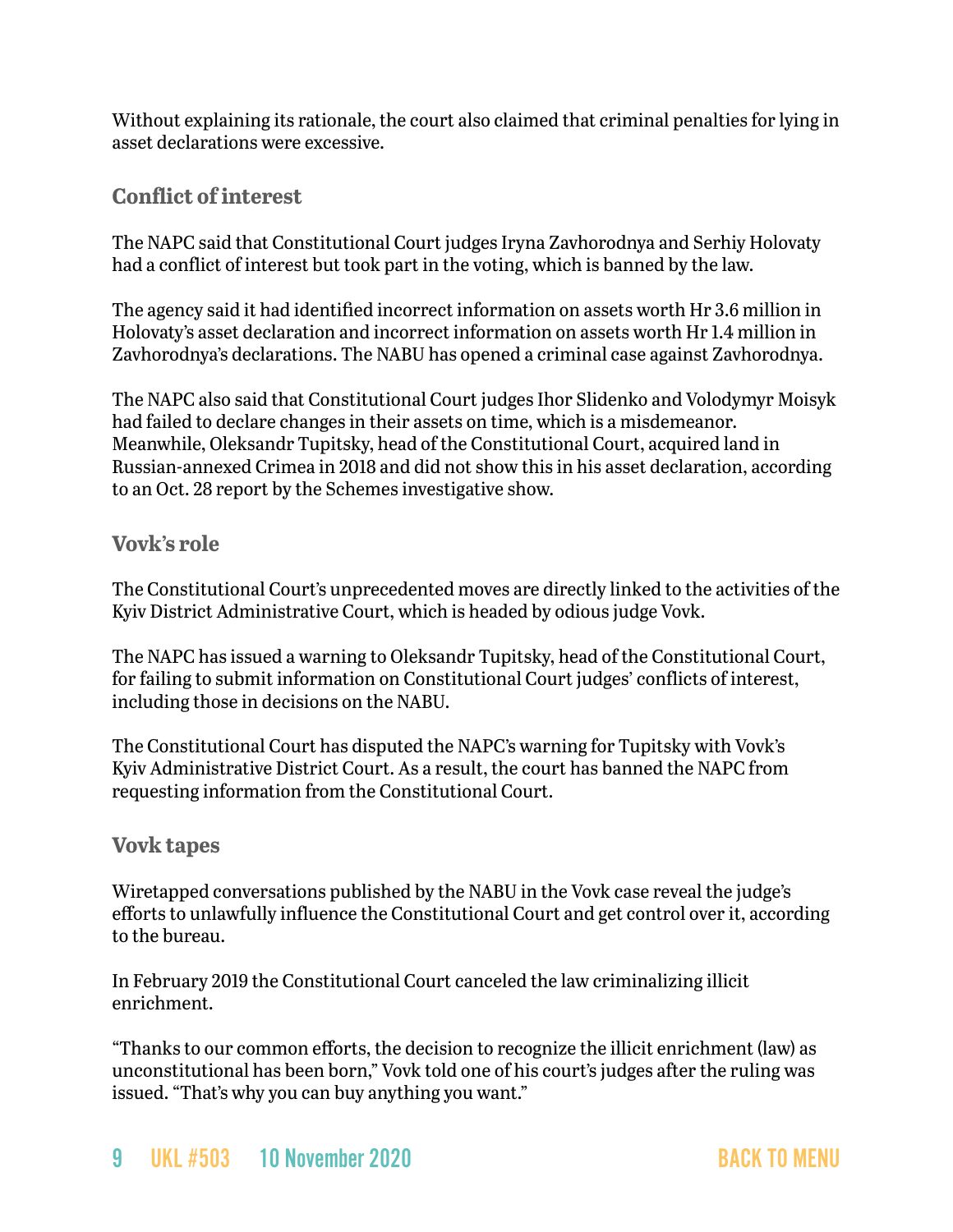Vovk and his deputy Yevhen Ablov were personally interested in the Constitutional Court ruling because the NABU had investigated illicit enrichment cases against them. Both had to be closed after the ruling.

One of the court's judges also told Vovk: "Chief, you effectively pressured Constitutional Court judges through lawmakers, and a case may be opened against you."

The judges of the court also discussed getting their assets "out of their shadows" after the ruling and come up with excuses for unexplained wealth.

"I think you and Ablov can now declare the \$1 million in income from stock that you had. Your mom gave it to you as a gift when you were a child," Vovk joked.

"We already own two courts – the Constitutional Court and the Kyiv District Administrative Court," Vovk also said in the tapes.

### **Constitutional coup d'etat**

A source familiar with the matter told the Kyiv Post that Vovk had allegedly bribed the Constitutional Court to cancel the illicit enrichment law in February 2019. The source added that Tupitsky features in the Vovk tapes.

The source, who spoke on condition of anonymity because it is an investigative secret, also said that Vovk was behind the scheme to fire Stanyslav Shevchuk as chairman of the Constitutional Court in May 2019 and to appoint Tupitsky as head of the court in September 2019.

Vovk and Tupitsky have denied all accusations of wrongdoing.

#### **Sytnyk's dismissal**

Vovk's court on Oct. 26 used a lawsuit as a pretext for ordering Sytnyk's dismissal. The court upheld a lawsuit by Oleksandr Kareyev, a former NABU investigator, and reinstated him at the bureau.

The court ruled that Sytnyk's authority expired on Aug. 28 as a result of a Constitutional Court ruling on the unconstitutionality of the 2015 decree on Sytnyk's appointment. Therefore an acting head of the bureau should replace Sytnyk and reinstate Kareyev, the court added.

Mykhailo Zhernakov, head of legal think-tank DEJURE, ex-Constitutional Court Chairman Shevchuk and former top investigator Sergii Gorbatuk argue that the issue of Sytnyk's dismissal was outside the Kyiv Administrative Court's jurisdiction in this case.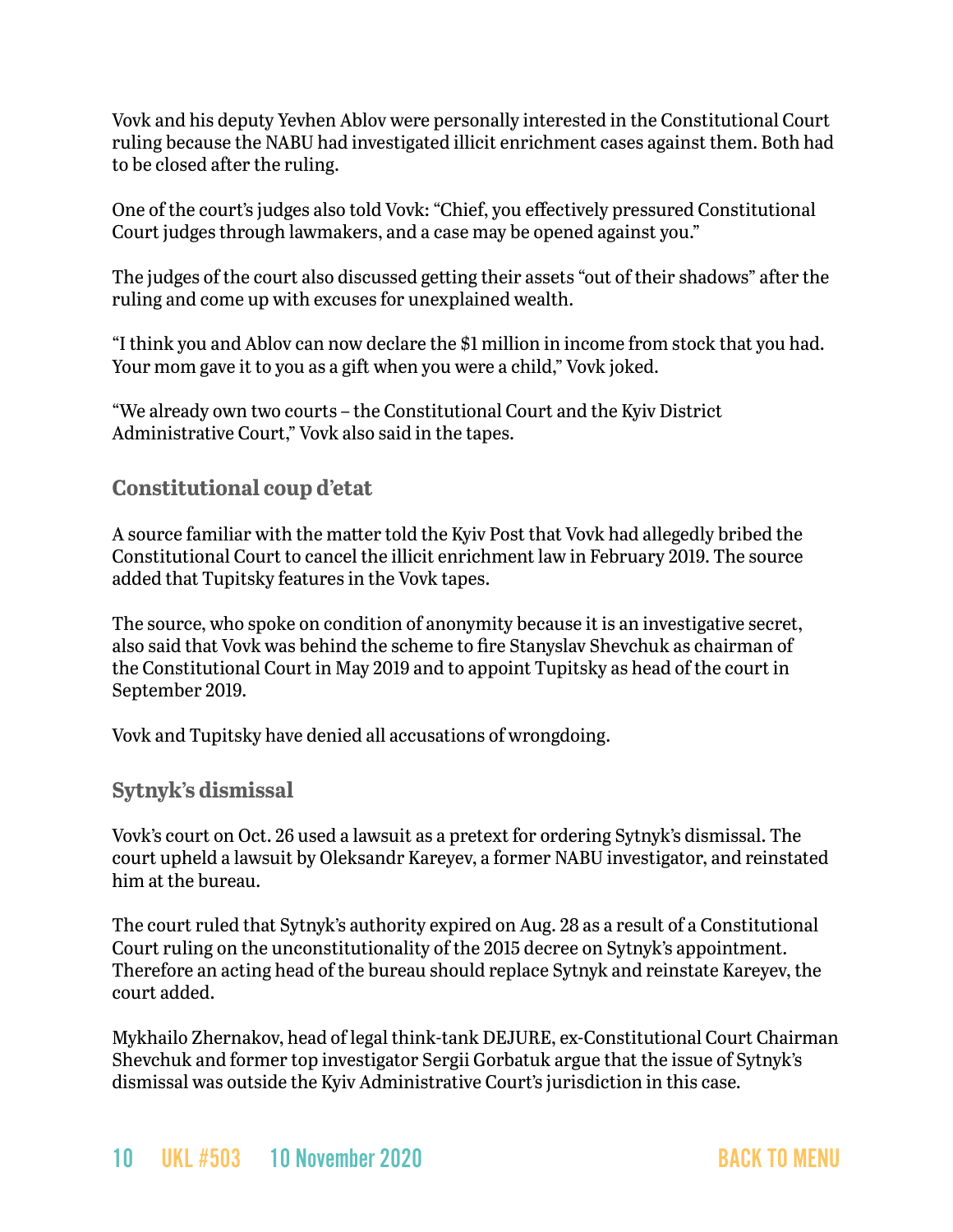Lawyers also cast doubt on the legality of the Constitutional Court ruling itself and on whether it can have any consequences from the legal standpoint.

The NABU and the Justice Ministry said on Oct. 27 that a court decision ordering Sytnyk's dismissal cannot be implemented.

"Effectively, this is an attempt to fire by any means the head of the NABU as the guarantor of the organization's independence, eliminate its ability to investigate top-level corruption and turn the agency into a politically dependent puppet body. As a result, investigations of multi-billion corruption in the Ukrainian government will be blocked," the bureau said.

#### **Vovk saga**

The administrative court's decision appears to be part of a broader conflict between Vovk and Sytnyk. The Vovk case has faced unprecedented obstruction by Ukraine's entire state system.

In August 2019, the Prosecutor General's Office charged Vovk and other judges of his court with obstruction of justice. However, a court rejected a motion to extend the Vovk investigation, and prosecutors failed to send the case to trial on time.

In July 2020, the NABU resurrected the case and charged Vovk and other judges of his court with organized crime, usurpation of power and bribery.

In August judge Serhiy Vovk of the Pechersk Court, Pavlo Vovk's namesake, ordered the case to be transferred from the NABU to another body. Anti-corruption activists interpreted this as an effort to kill the case, and the ruling is being appealed.

### **Continued sabotage**

On Sept. 1, the High Council of Justice also unanimously refused to suspend Vovk and other judges implicated in his case.

In wiretapped conversations released by the NABU, Vovk mentioned the involvement of several members of the High Council of Justice in his alleged bargains with the council. They did not respond to requests for comment.

On Oct. 12, Judge Serhiy Vovk of the Pechersk Court also ordered the Prosecutor General's Office to cancel the charges for Pavlo Vovk because they had been allegedly brought in violation of procedure. The ruling is also being appealed.

The High Anti-Corruption Court was scheduled to consider bail for Vovk and Ihor Pohribichenko, a judge at Vovk's court, on Oct. 22. However, both judges failed to show up for the hearing, and it was postponed until Oct. 29.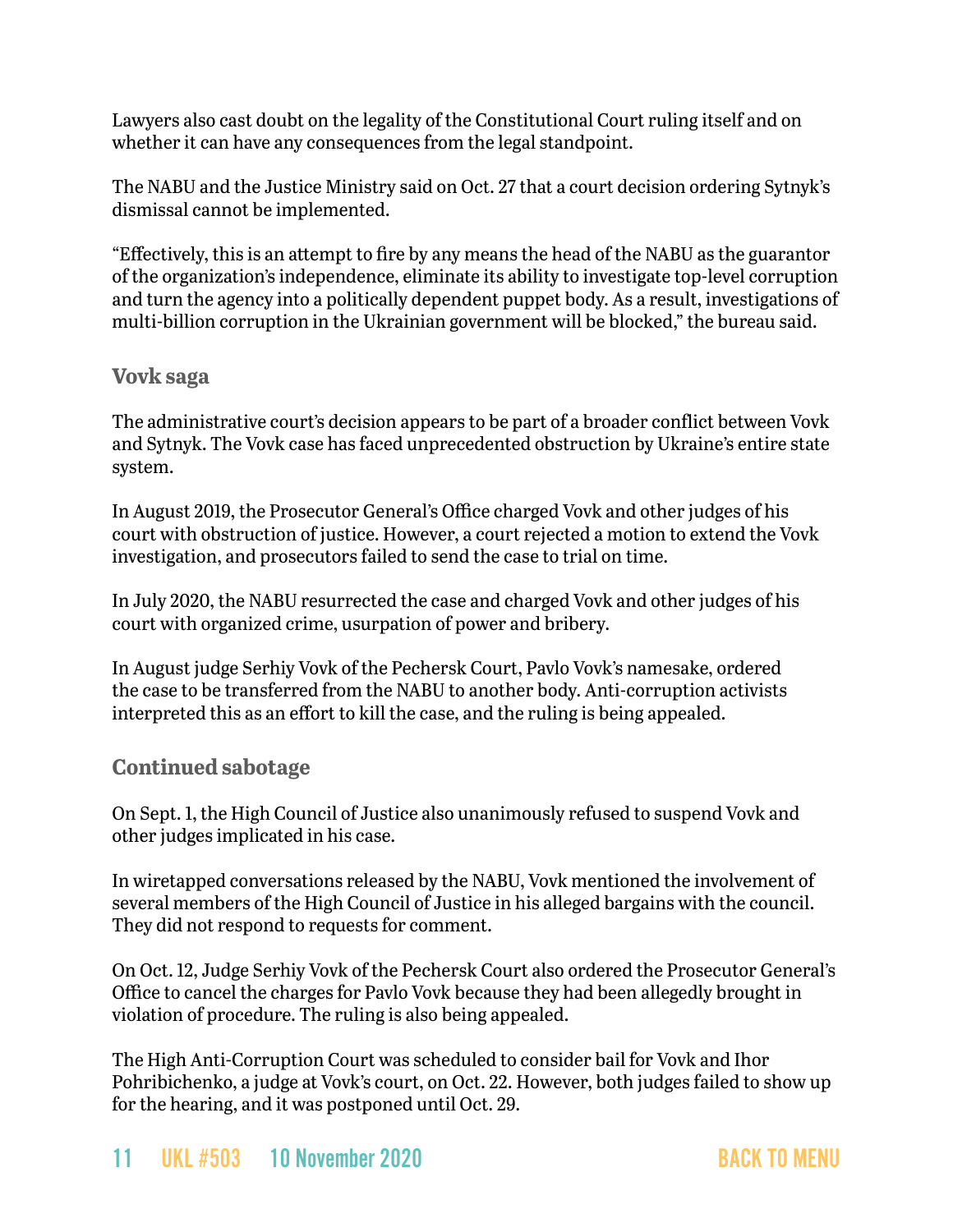Meanwhile, a petition on the site of the President's Office for the liquidation of Vovk's court collected the required 25,000 signatures on Oct. 26. Zelensky's office responded to the petition with a vaguely worded statement proposing "consultations" with the High Council of Justice, a discredited and distrusted body, on resolving the issue of the Kyiv District Administrative Court.

### **Venediktova's actions**

A law enforcement source told the Kyiv Post that Prosecutor General Iryna Venediktova continues obstructing the Vovk case. The source spoke on condition of anonymity because he is not authorized to speak to the press.

Specifically, she has refused to extend the Vovk investigation, and it had to be extended by ex-Chief Anti-Corruption Prosecutor Nazar Kholodnytsky before he resigned in August, according to the source.

Venediktova has also refused to have Vovk brought to interrogation by force due to his refusal to come, conduct further searches in the Vovk case and wiretap him, the source said.

### **Other decisions**

The Constitutional Court has recently dealt other major blows to Ukraine's anticorruption institutions.

On Aug. 28, the Constitutional Court ruled that then-President Petro Poroshenko's 2015 decree to appoint Sytnyk as head of the NABU was unconstitutional. On Sept. 16, the Constitutional Court also ruled that some clauses of the law on the NABU were unconstitutional.

The rulings did not explicitly say that Sytnyk was no longer head of the NABU. However, there have been fears that Zelensky's majority in the Verkhovna Rada would change the law in order to fire Sytnyk and appoint a Zelensky loyalist who would block cases against top incumbent officials.

The Constitutional Court helped corrupt officials by canceling the previous law criminalizing illicit enrichment in 2019. The Rada had to pass a new law on penalties for illicit enrichment later last year.

The Constitutional Court also partially canceled the judicial reforms of both ex-President Petro Poroshenko and Zelensky in February and March 2020 and entrenched judicial impunity by canceling the law criminalizing unlawful court rulings in June 2020.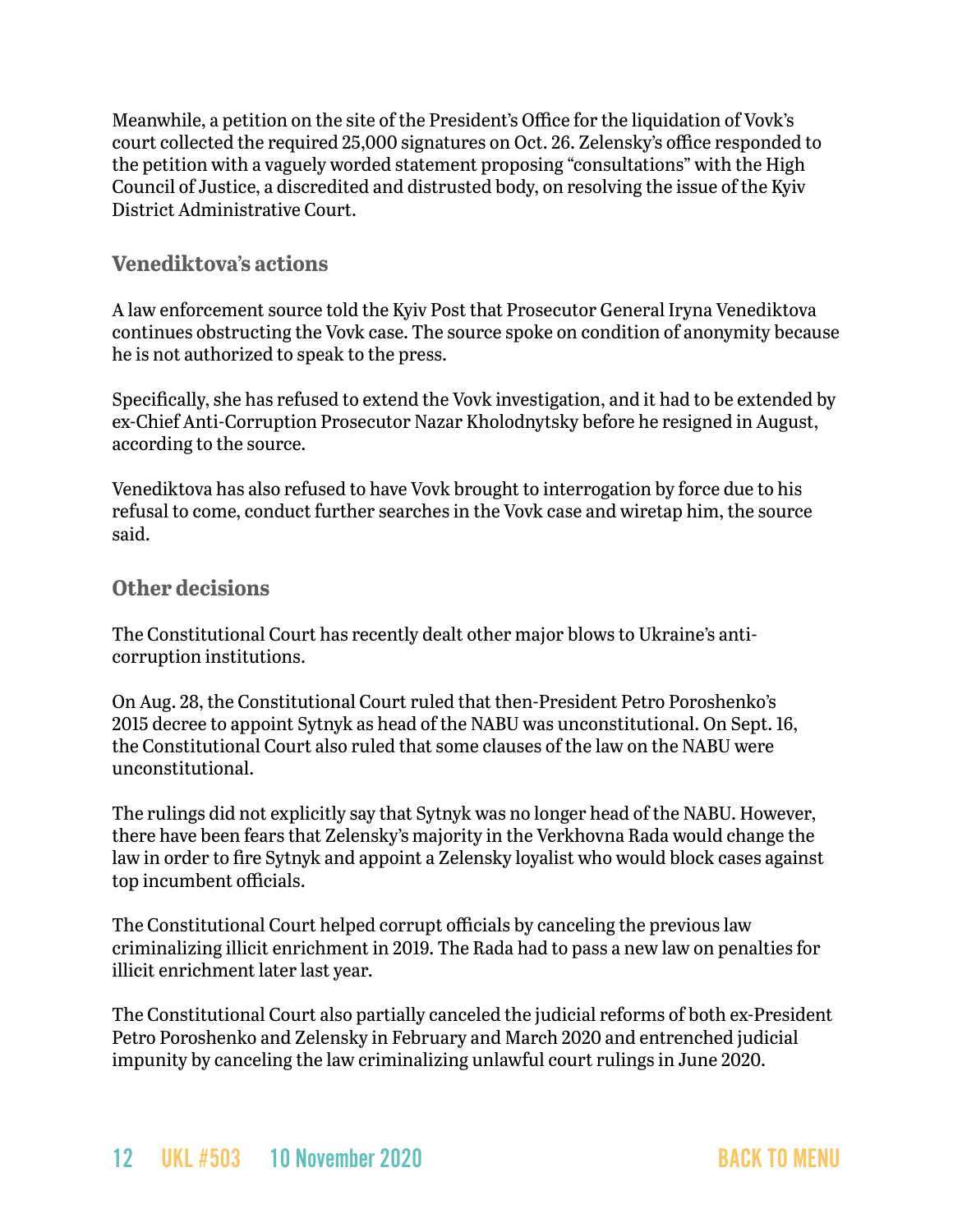The Constitutional Court is also considering abolishing the High Anti-Corruption Court and the Deposit Guarantee Fund, canceling the new law on illicit enrichment, and reinstating the ban on farmland sales.

On Sept. 17, the Verkhovna Rada also appointed controversial members to a commission to choose a new chief anti-corruption prosecutor. Anti-corruption activists say the members do not meet integrity standards and will likely choose a puppet who will obstruct graft cases.

### <span id="page-12-0"></span>#4

## Parliament Fails to Act on Crisis Caused by Discredited Constitutional Court

by Oleg Sukhov Kyiv Post, 6 November 2020 <https://bit.ly/36jei73>

The Verkhovna Rada ended the week without taking any action to solve the political crisis triggered by the Constitutional Court's decision to effectively destroy the entire asset declaration system for public servants, a key anti-corruption measure.

The Constitutional Court ruling on Oct. 29 deprived the National Agency for Preventing Corruption, which is tasked with checking declarations, of most of its powers.

The ruling prompted President Volodymyr Zelensky, whose party holds a 246-member majority in the 422-seat parliament, to demand that lawmakers dissolve the 15-member court.

The court's dismantling of a key facet of Ukraine's anti-corruption infrastructure could lead to the suspension of visa-free travel with Europe and block further Western funding. Unless the Constitutional Court is stopped, the judges are expected to hear cases that cripple Ukraine's banking sector and threaten the status of the Ukrainian language as the sole official language.

### **Multiple bills**

Several bills have been submitted to parliament to resolve the impasse with the Constitutional Court. None of them have been passed, and they may be considered next week. It is not clear if there will be enough votes to pass any of them.

On Oct. 30, Zelensky submitted to the Verkhovna Rada, Ukraine's parliament, the bill seeking to fire all incumbent Constitutional Court judges and treat their decision on asset declarations as null and void.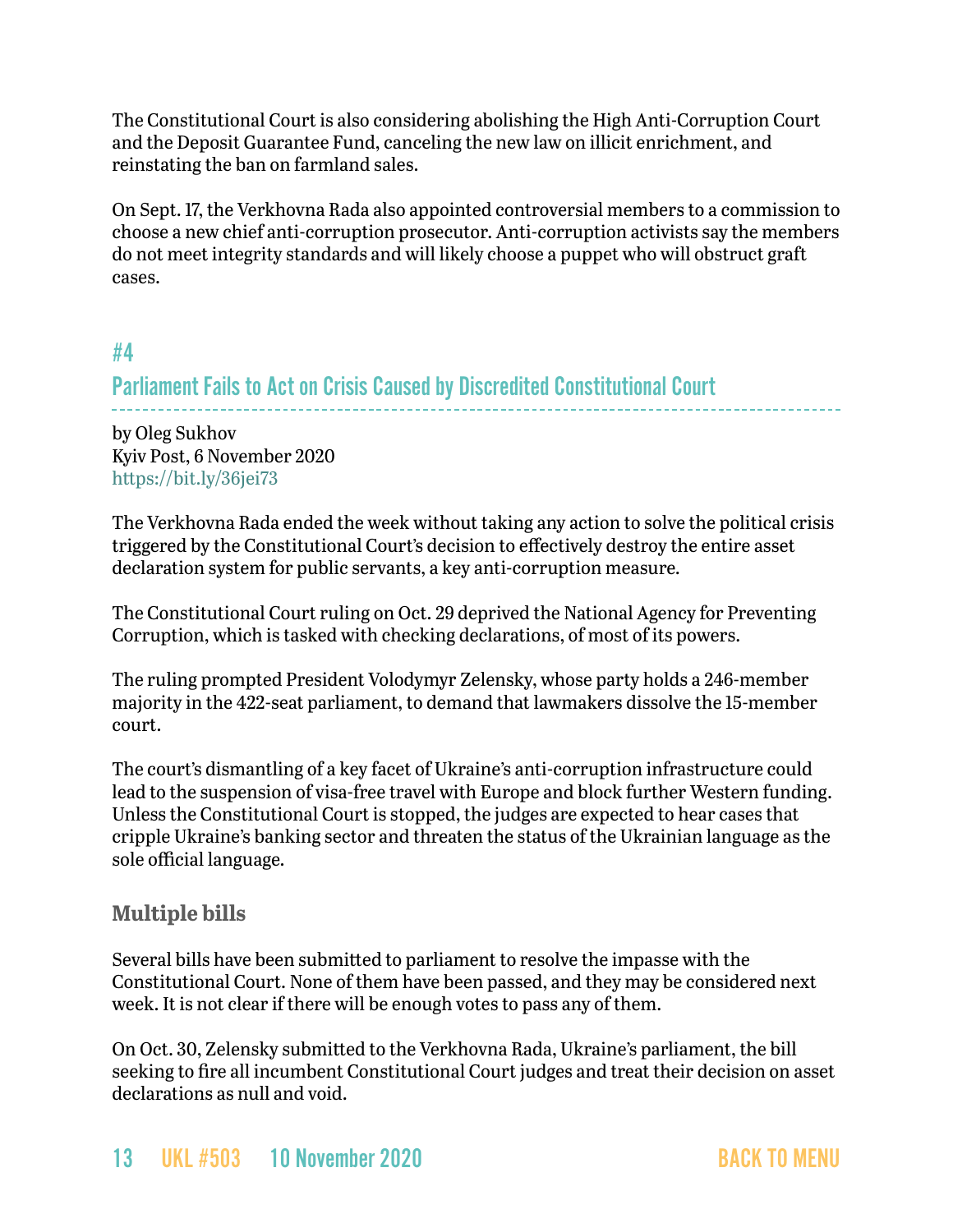The bill was seen as the most radical one. The Ukrainian Constitution and law do not allow the dismissal of Constitutional Court judges without the court's consent, thus giving them absolute immunity and impunity. Adding to the court's untouchable status, the Rada has no authority to nullify any Constitutional Court decisions. Zelensky has admitted that he was seeking a political, rather than legal, decision to find a way out of the impasse.

On Nov. 2, Verkhovna Rada Speaker Dmytro Razumkov and about 100 other lawmakers submitted a bill to reinstate the asset declaration system in the same way as it was before the Constitutional Court decision. The bill has been lambasted by anticorruption activists and legal experts, who say that it will be immediately recognized as unconstitutional again by the Constitutional Court and that it does not solve the underlying problem.

On Nov. 3, lawmakers from the Servant of the People and 22-member Holos factions submitted a bill to temporarily block the Constitutional Court's work by increasing its quorum from 12 to 17 judges. Currently, three of the 18 Constitutional Court seats are vacant.

The Rada also considered on Nov. 6 appointing two judges of the Constitutional Court without a transparent competitive procedure in what some lawmakers claimed would help to resolve the crisis. However, the move has been criticized by anti-corruption activists, who said that the appointment of Constitutional Court judges without competition was unlawful, and that some of the candidates were controversial. It was not clear how such an appointment would resolve the crisis. It could also exacerbate it by giving the Constitutional Court the necessary quorum. However, parliament eventually decided not to appoint them on Nov. 6.

Zelensky and the Rada have also called on all incumbent Constitutional Court judges to resign as a potential way out of the deadlock. They have refused to do so.

### **Other solutions**

On Nov. 5, four Constitutional Court judges who did not support the cancellation of the asset declaration system – Serhiy Holovaty, Oleh Pervomaisky, Viktor Kolesnyk, and Vasyl Lemak – said they would temporarily refuse to attend court hearings. This will effectively block the court's work due to a lack of quorum until some of them decide to resume their work.

Vitaly Tytych, a lawyer and ex-head of judicial watchdog Public Integrity Council, argued that one of the possible solutions for the crisis would be for the Constitutional Court to issue an interpretation of its ruling that would narrow its impact and minimize its negative consequences. Such an interpretation could both reinstate the asset declaration system and make sure that officials who committed declaration-related crimes before the Constitutional Court ruling do not escape punishment, he said.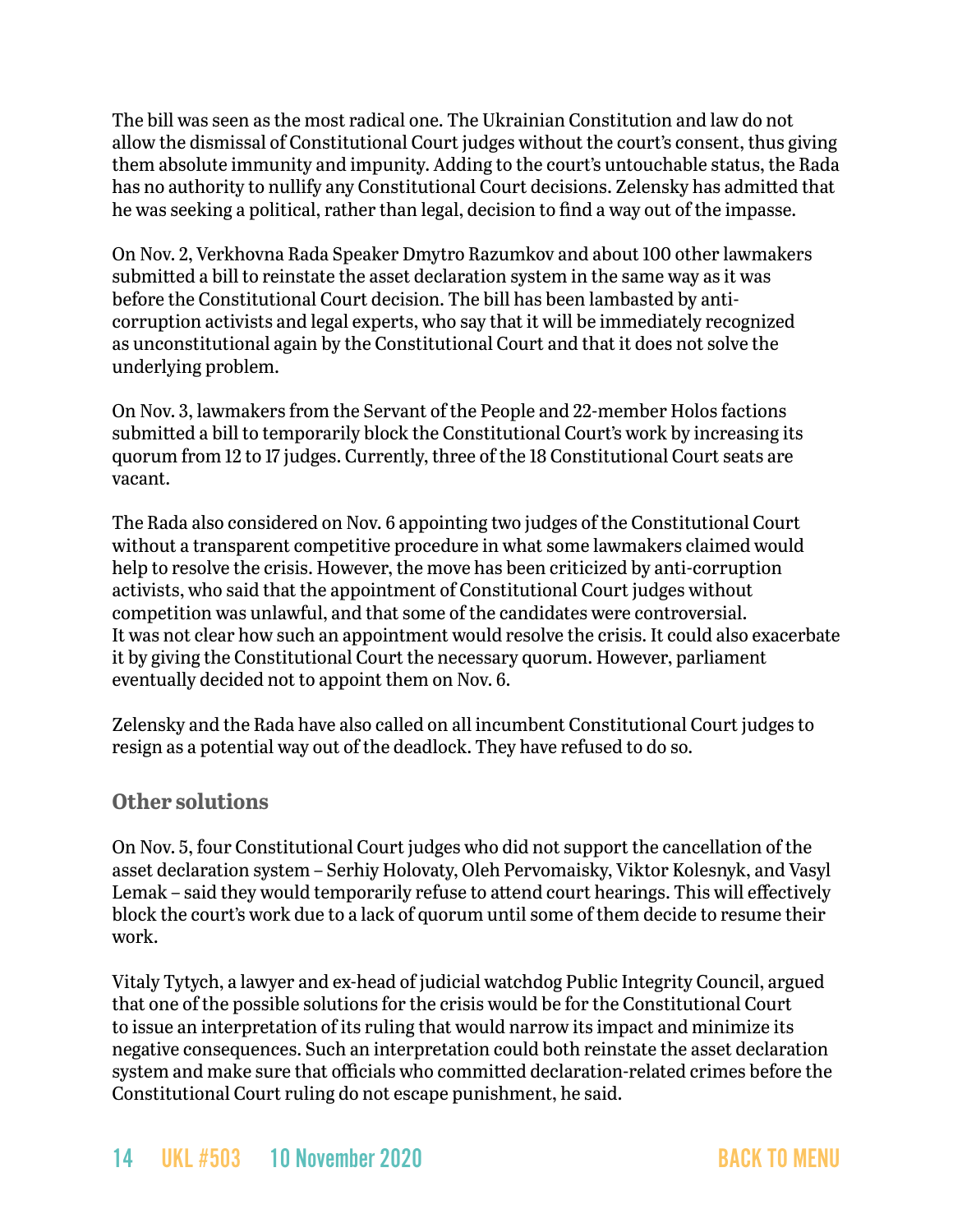Ihor Slidenko, the rapporteur and the principal architect of the Constitutional Court's Oct. 29 decision, has already backed down partially, saying that the decision only applied to asset declarations for judges and that a minor change in the wording would allow the Rada to reinstate penalties for lying in asset declarations.

However, this is not clear from the text of the Constitutional Court decision, and the court has not issued an official interpretation that would allow the Rada to reinstate the asset declaration system.

**Negative consequences**

The Constitutional Court decision is already having a negative impact on corruption investigations.

The National Anti-Corruption Bureau of Ukraine said 110 corruption cases would be closed due to the decision.

On Nov. 5, the High Anti-Corruption Court closed a major corruption case against Odesa Mayor Hennady Trukhanov. In 2019, the NABU charged Trukhanov with failing to declare assets worth Hr 51 million (\$2.1 million) owned by his common-law wife Tetiana Koltunova.

Meanwhile, Ukrainian company Altaur, whose servers are used to store officials' asset declarations, has filed a lawsuit with the Kyiv District Administrative Court to stop storing them based on the Constitutional Court decision.

The Kyiv District Administrative Court is headed by tainted judge Pavlo Vovk, who has been charged with corruption and obstruction of justice.

## #5

Ukraine's Judiciary on the Brink of Arbitrariness: What Went Wrong with the Constitutional Court's Ruling

Ukraine Crisis Media Center, 30 October 2020 <https://bit.ly/2TQspuQ>

This week, the ruling of the Constitutional Court of Ukraine that deemed unconstitutional a number of provisions of the law on corruption prevention, made the headlines in Ukraine. The law does not allow to appeal the ruling that has jeopardized the entire architecture of anticorruption institutions seen as Ukraine's major achievement in combatting corruption after the Revolution of Dignity. Ironically, this historic decision comes just a few days after the local elections and the nationwide survey dubbed "the

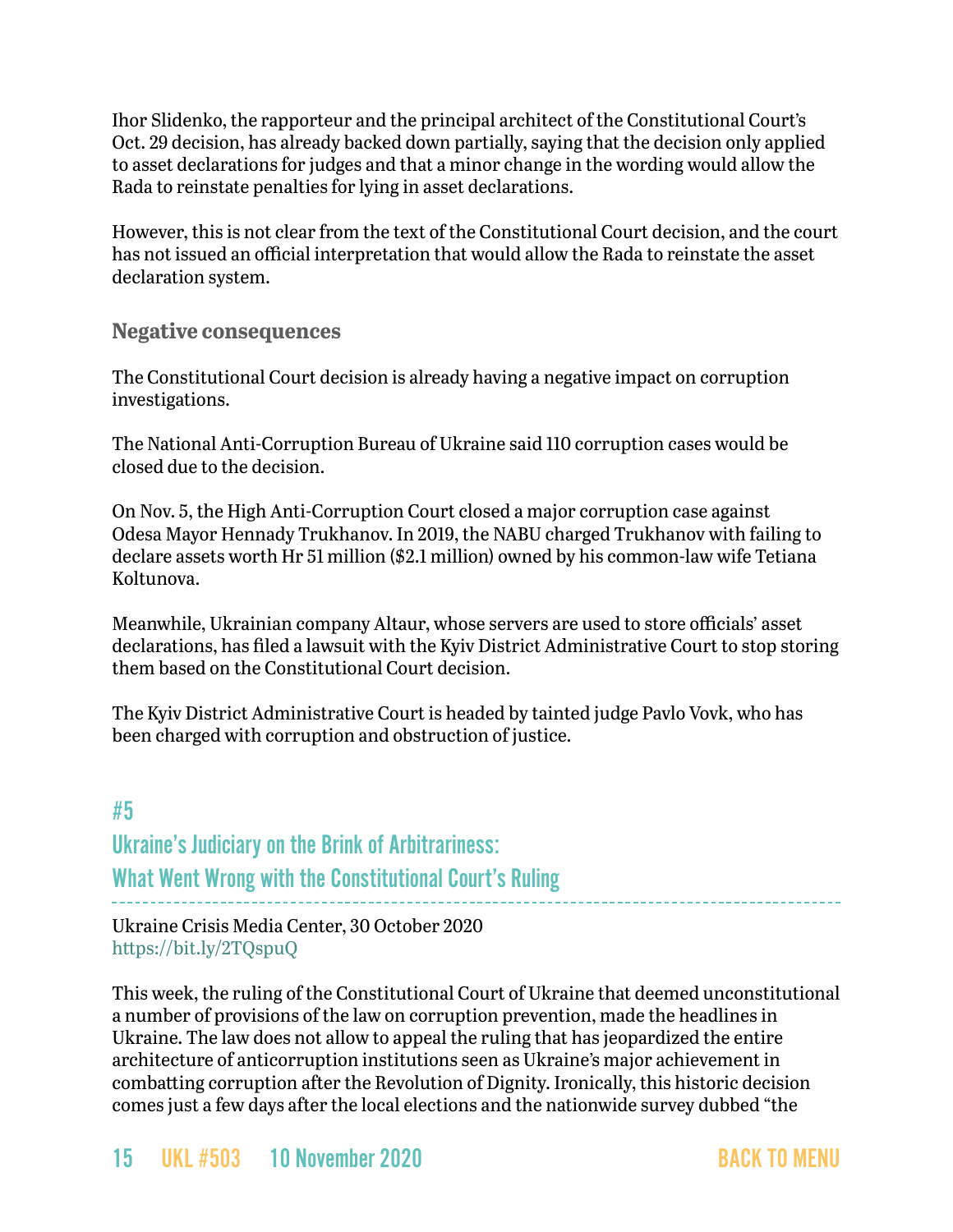President's five questions" that asked if Ukrainians approve of life sentence for grand corruption. Ukraine's civil society and experts are discussing the problem, the President called an extraordinary meeting of the National Security and Defense Council, while western partners are openly criticizing the court ruling. We take a closer look at what's happening.

In a nutshell: what happened. On October 28, the Constitutional Court of Ukraine issued a ruling that deems unconstitutional a number of provisions of the Law "On corruption prevention" and criminal liability for introducing false information when declaring assets. Thus, electronic declaration of assets was actually cancelled on October 28.

Only four of the 15 judges spoke against the decision (including three judges appointed by President Poroshenko). As of this writing, only two of them – Serhiy Holovatyi and Vasyl Lemak, have publicly criticized the ruling, explaining in detail why it profoundly contradicts the European law and the ECHR's practices.

Starting from 19:00 on October 28, the National Agency for Prevention of Corruption cut access to the state registry of asset declarations, as ordered by the court ruling. Head of the National Security and Defense Council Oleksiy Danilov sent an indirect warning message to the Constitutional Court. He said that "decisions made by some state agencies pose a threat to the national security."

What went wrong with the Constitutional Court's ruling? The ruling violates Ukraine's commitments under the IMF program and loan agreements with the EU, as well as the pre-requisites for Ukraine's visa-free regime with the European Union.

The most dangerous thing about the ruling is that its content and the conclusions it gives do not match. While the Court ruled unconstitutional a number of highly important elements within the system that exercises control over the assets of civil servants, it provided no explanation for the decision it made.

The Court ruling contains over ten pages that describe legal positions on the principle of independence of the judiciary, while completely ignoring explanation and legal arguments behind the decision.

The explanation boils down to the statement that the asset declaration system puts independence of the judiciary at risk. In the logic of the Court, the price to pay to avoid that is the amnesty to all civil servants who have declared assets with violations. Also, there is no explanation why the ruling deems unconstitutional open asset declarations as well as a number of powers and rights of the National Agency for Prevention of Corruption, and provisions on responsibility for corruption offences.

Who are the judges? Judges of the Constitutional Court will benefit from the ruling themselves. According to the e-registry that was still open on the day when the decision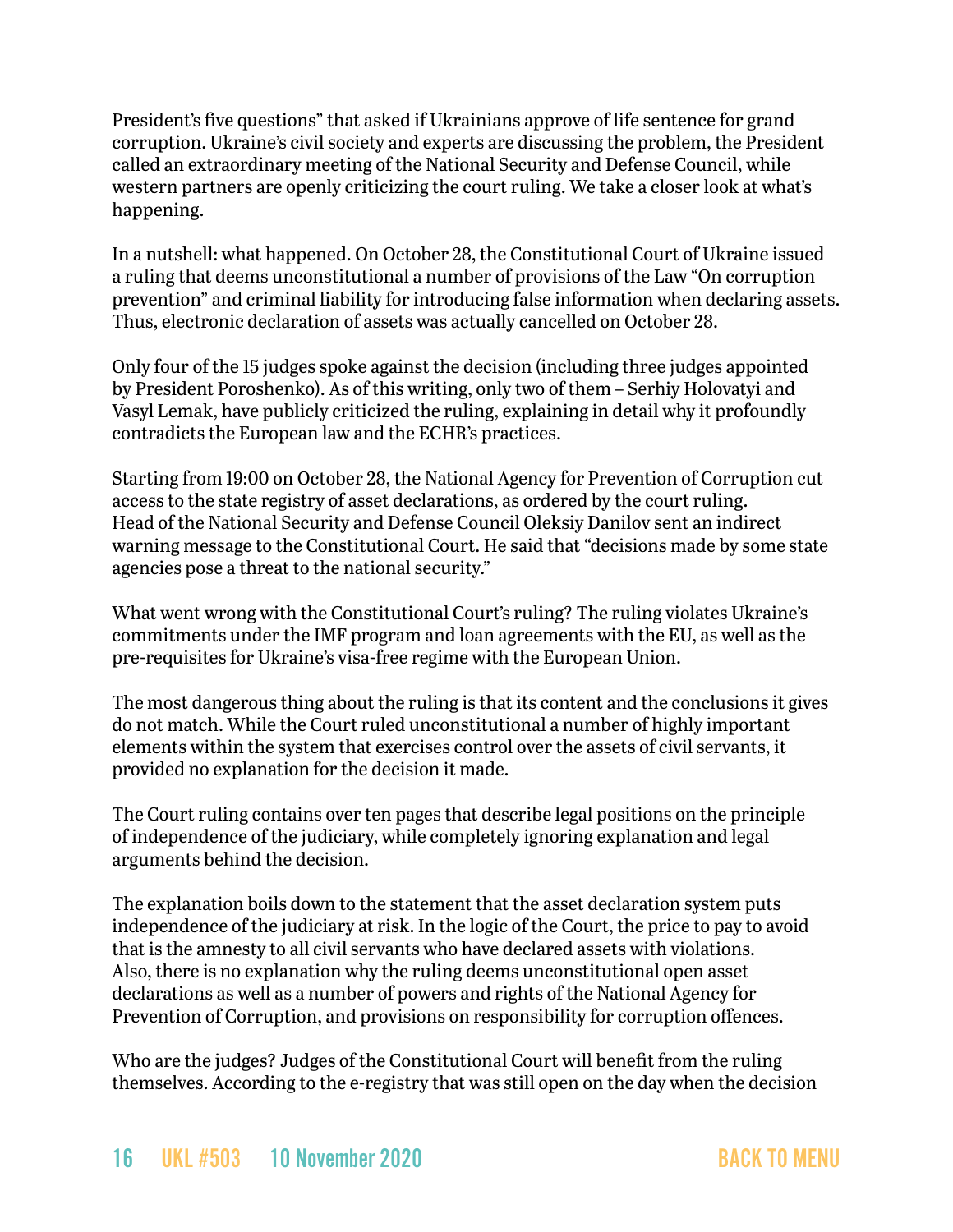was passed, head of the Constitutional court Oleksandr Tupytskyi declared UAH 4.5 million (USD 157,746) of income last year. Back then, the National Agency for Prevention of Corruption had all grounds to hold him liable for not declaring a land plot in the Russiaoccupied Crimea that he bought in 2018 and registered under the Russian law.

By annulling e-declaration of assets, Tupytskyi saved himself. To remind, Tupytskyi was appointed to the Constitutional Court by Viktor Yanukovych, he was elected head of the Court last year. His wife Olena Tupytska was an assistant to an MP of the "Party of Regions" between 2012 and 2014.

Who's behind? The Constitutional Court got to the case following a request signed by MPs from the "Opposition Platform – For Life" (Opozytsiyna Platforma – Za Zhyttia) faction and a few MPs representing the faction "For the Future" (Za Maybutne). "For the Future" party is chaired by Ihor Palytsia, Kolomoyskyi's long-standing ally.

MPs of the above factions do have grounds to fear. Thus, the family of MP Viktor Medvedchuk of the "Opposition Platform – For Life", one of the signatories of the request to the Court, owns a yacht worth of USD 200 million, hectares of land along the coast in Bulgaria and two dozen real estate sites in Ukraine. These assets are missing from Medvedchuk's 2019 declaration.

E-declaration of Taras Kozak, Medvedchuk's ally and owner of pro-Russian television channels was also subject to thorough checks by the National Agency for Prevention of Corruption.

Reaction of the National Security and Defense Council, government, President, State Bureau of Investigation. After the Constitutional Court issued the ruling, the National Security and Defense Council held an extraordinary meeting. Also, on October 29, the government ordered that the National Agency for Prevention of Corruption immediately reopened the access to the registry of e-declarations.

Besides, President Zelenskyi ordered to prepare a draft law seeking to "restore the trust in the constitutional court" (without specifying what that means) and submit it to the Parliament for immediate consideration. Prime Minister Denys Shmyhal said that the government and the Office of the President were already working on the draft.

The National Security and Defense Council also ordered to intensify the work of the Commission on legal reform under the President as well as speed up the submission of proposals on the judicial reform.

Finally, the State Bureau of Investigation summoned for interrogation the head of the Constitutional Court Oleksandr Tupytskyi on November 2.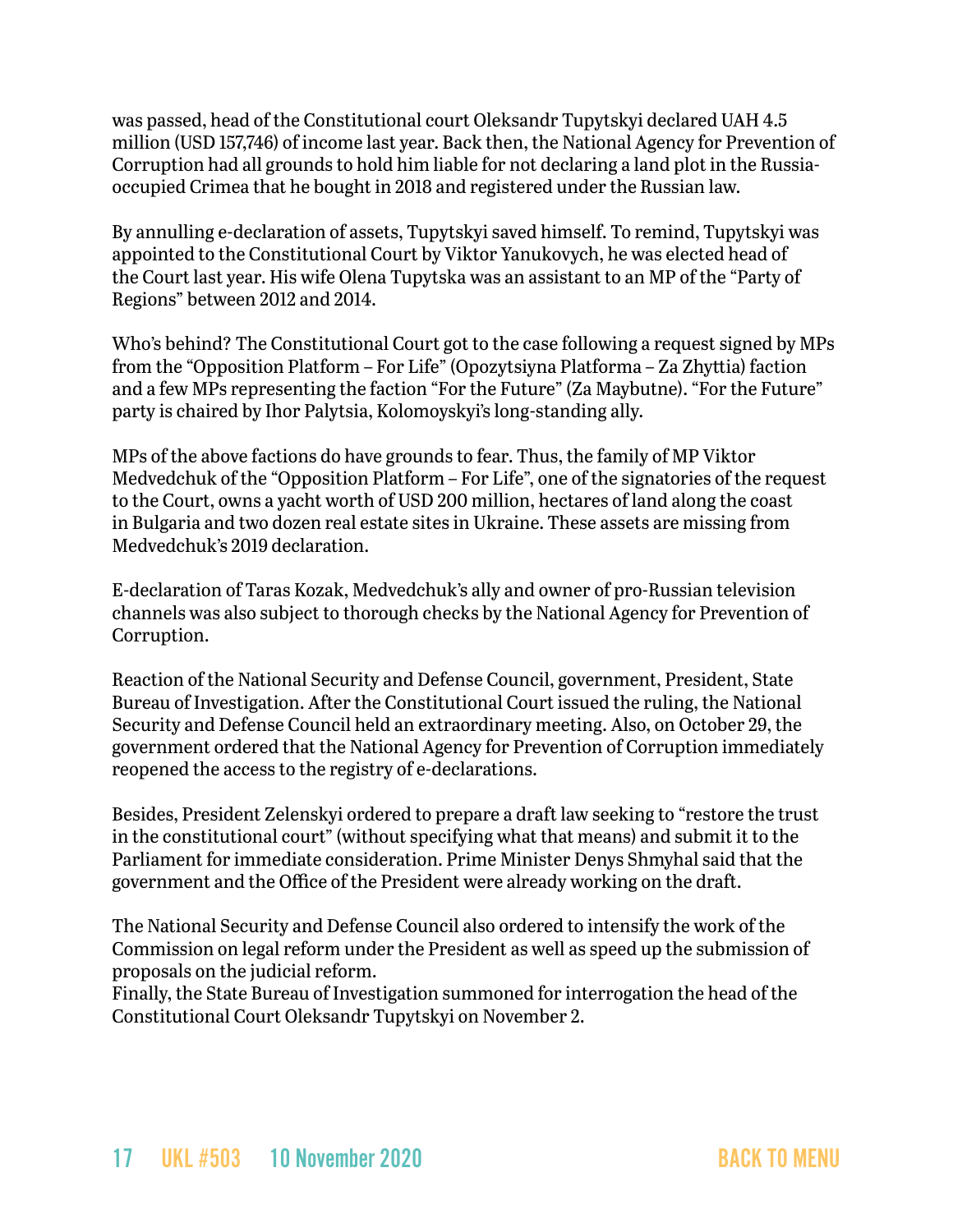Oleksiy Sukhachov, acting director of the State Bureau of Investigation was quoted as saying: "State Bureau of Investigation investigates into a series of criminal proceedings, conducting checks on the involvement of the head of the Constitutional Court of Ukraine into the crimes as part of a criminal group."

# <span id="page-17-0"></span>#6 Why War-Torn East Ukraine Votes for pro-Russian Parties

by Mykhaylo Shtekel Atlantic Council, 4 November 2020 <https://bit.ly/32wTrfA>

Pro-Russian candidates and parties achieved considerable success in eastern Ukraine during nationwide local elections held on October 25. In towns and cities throughout the region, Moscow-friendly political forces claimed the lion's share of the vote and maintained their traditional dominance over the political landscape.

This result was widely expected. Despite the close proximity and heavy emotional toll of the six-year Russo-Ukrainian War, political loyalties in the region have changed little since the prewar era. Young voters remain deeply disillusioned and inclined to abstain, while the elderly electorate continues to dutifully back the kind of paternalistic pro-Russian parties that have long held sway in these parts.

Nowhere is the resilience of Ukraine's pro-Russian vote more apparent than in Slovyansk. Six years ago, this city of a little over 100,000 people served as the initial focus of Kremlin efforts to spark a massive anti-Kyiv uprising throughout eastern and southern Ukraine. For three months beginning in April 2014, it was the de facto capital of Novorossiya ("New Russia"), the client state that Moscow intended to create from the ruins of independent Ukraine.

During the Russian occupation of Slovyansk, the city suffered an array of horrors including mass expropriation of businesses and property, arbitrary arrests and detentions, forced labor, torture, and executions. The nightmare finally ended in July 2014 when Ukrainian forces liberated Slovyansk. It has remained at peace ever since.

This experience has scarred the city in many ways, but it has made relatively little impact on the political landscape. A clear majority of local citizens still feel strong ties to Russia, while suspicion of Ukrainian political parties in Kyiv runs deep. These preferences were on display during the recent local election, which saw a pair of pro-Russian politicians make it through to this month's runoff vote to choose the next mayor of Slovyansk.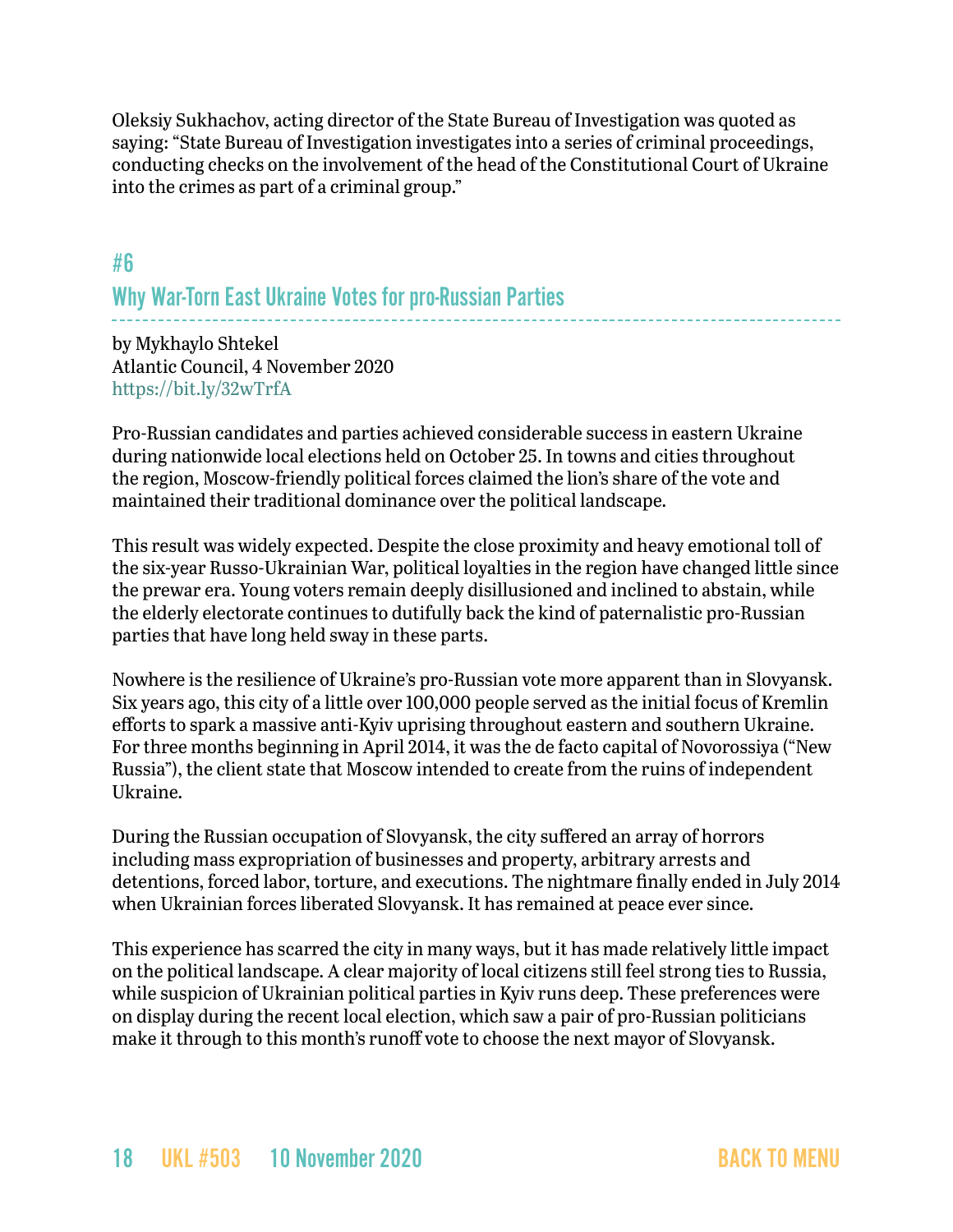The two candidates are incumbent mayor Vadim Lyakh (Opposition Bloc party) and his challenger Pavlo Prydvorov (Opposition Platform-For Life party). Prydvorov is the former secretary of Slovyansk City Council. He also served briefly as acting mayor in the immediate aftermath of the city's liberation in 2014.

Both politicians attended Slovyansk City Council sessions at the time of the Kremlin takeover in spring and early summer 2014, and are accused of backing the creation of the so-called Donetsk People's Republic. Neither has ever faced charges over their involvement in the Russian proxy regime that ruled the city during those fateful months.

This lack of criminal prosecutions is a common theme in the liberated parts of eastern Ukraine, where many local officials initially backed the Kremlin uprising but have since managed to remain in office by making themselves useful to the Ukrainian government in Kyiv. Lyakh was elected mayor of Slovyansk in 2015, while Prydvorov became a member of the city council at the same time.

Among the many local officials in eastern Ukraine who stand accused of supporting the Russian invasion of 2014, the most notorious is arguably former Slovyansk mayor Nelya Shtepa. In late 2014, she was charged with separatism and organizing a terrorist group. Shtepa spent three years in custody before being placed under house arrest in 2017. Six years on, her case is still in court, but she is no longer subject to any restrictions.

Shtepa has remained defiant throughout, and has sought to portray herself as something of a martyr. She even campaigned in the recent election to win her old job back, finishing third and narrowly missing out on a place in the coming head-to-head vote between the two front runners.

The dominance of pro-Russian politics in Slovyansk creates obvious challenges for the city's considerable contingent of pro-Western residents and supporters of Ukraine's European integration. Local activist Dmytro Braslavsky says most of Slovyansk's European-leaning voters will now back current mayor Vadim Lyakh, who he calls "the lesser of two evils."

Braslavsky believes voter apathy is one of the key obstacles faced by pro-Western politicians seeking to make inroads in eastern Ukraine, and claims few residents of Slovyansk appreciate the significance of local elections. This is especially true among younger demographics, he says.

"It is still very hard to explain to people that the municipal authorities are more important for everyday life in Slovyansk than either the president or parliament," explains Braslavsky. "Young people in particular did not vote in the first round, and it is likely that turnout in the second round will be even lower. They could have made a difference if they had backed the more pro-Western candidate from the Servant of the People party. Instead, elderly voters have once again determined the outcome of an election in Slovyansk. No wonder we are still ruled by the same political class as before."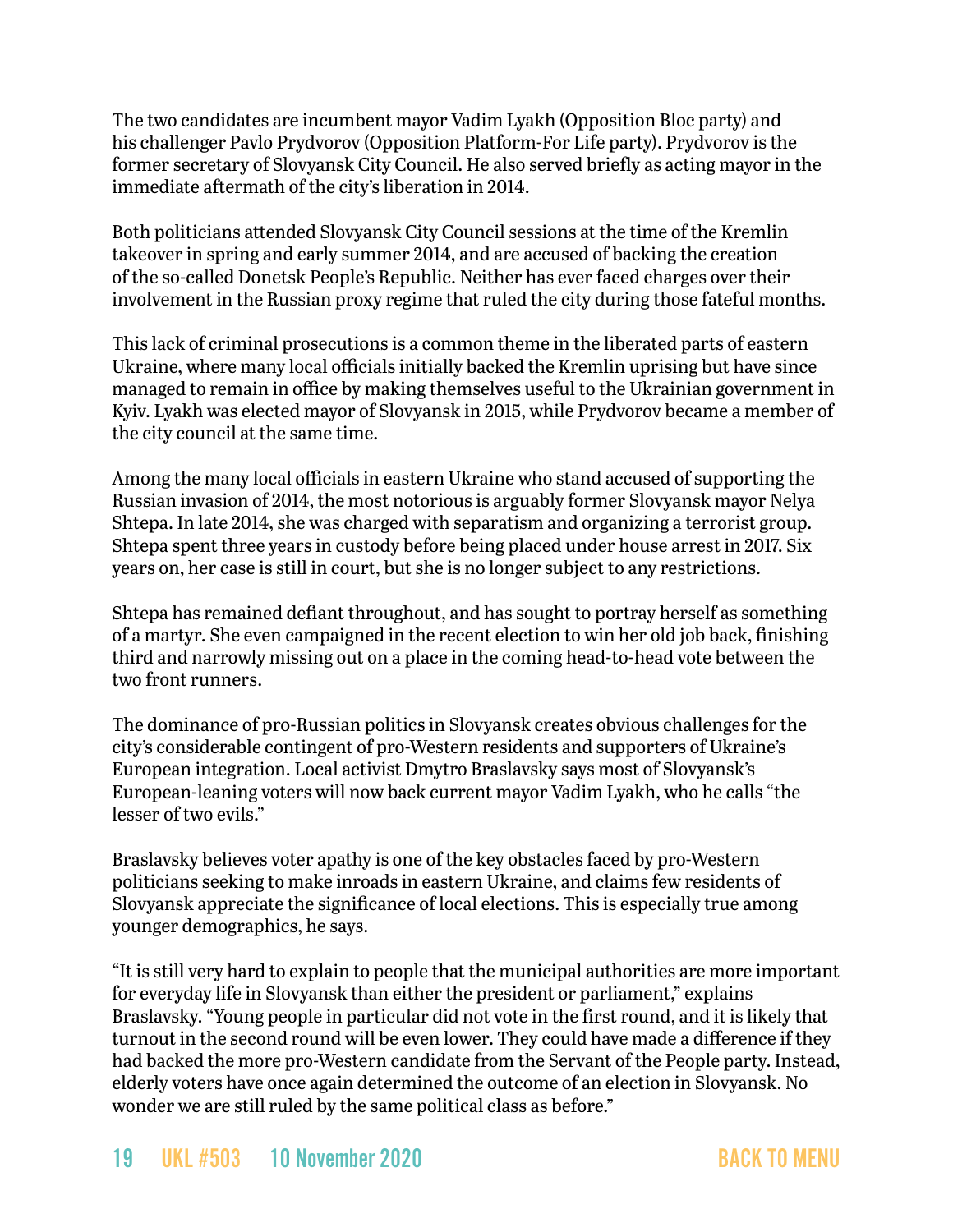Local ecological activist Kapitalina Pasikova shares many of Braslavsky's concerns and admits to feeling depressed following the October 25 vote. She argues that a mood of resignation prevents Slovyansk residents from becoming engaged in efforts to bring about meaningful change, and points to local elections five years ago as a key turning point for many local people that crushed fledgling hopes of a new beginning. "When the city was first liberated in 2014, lots of activists initially emerged," Pasikova recalls. "We believed this was our city. We felt it was up to us to make things better. But the 2015 local elections were devastating. Everything remained the same and all the old faces returned to power."

Thirty-something Slovyansk resident Ksenia is wary of speaking publicly about the political climate in the city and asked not to use her full name. She claims the atmosphere is becoming increasingly uncomfortable for those who support Ukraine's westwards geopolitical trajectory. "Many pro-European people are now looking to leave Slovyansk, and some would like to leave Ukraine entirely."

Ksenia herself says she has no such plans, and would prefer to build a future in her home town. She was not at all surprised by the results of the recent local elections and favors a pragmatic approach, arguing that anyone planning to remain in Slovyansk must adapt to existing political realities rather than pinning their hopes on change. "I am certainly not waiting for any miracles from politicians," she quips.

Despite the gloomy mood among many in Slovyansk's pro-Western community, the political atmosphere in the city is not entirely unchanging. During his past five years in office, Mayor Lyakh has begun to tentatively embrace a number of more pro-European positions, according to political analyst and Slovyansk resident Denis Bigunov. This attempt to claim the middle ground makes perfect sense politically, says Bigunov. "Lyakh received around 30% of votes in the first round of the recent local elections, while the leading pro-Western candidate from the Servant of the People party secured almost 15%. By demonstrating that he does not intend to be a strictly pro-Russian politician, Lyakh hopes to gain pro-European votes in the second round while maintaining his traditional support base among pensioners."

The advances made by Euro-friendly candidates during the recent local elections in Slovyansk are still far too modest to worry the city's pro-Russian political heavyweights. Nevertheless, there are numerous similar signs of a gradual shift taking place across the region, beginning with President Zelenskyy's remarkable performance in 2019's presidential and parliamentary elections, and continuing in the stronger-than-expected recent showing in parts of eastern Ukraine by former president Petro Poroshenko's European Solidarity party.

If this is evidence of a changing political landscape, it is taking place at near-glacial pace. In reality, it may take decades before the balance of power shifts decisively away from a political status quo rooted in traditional notions of strong ties with Russia.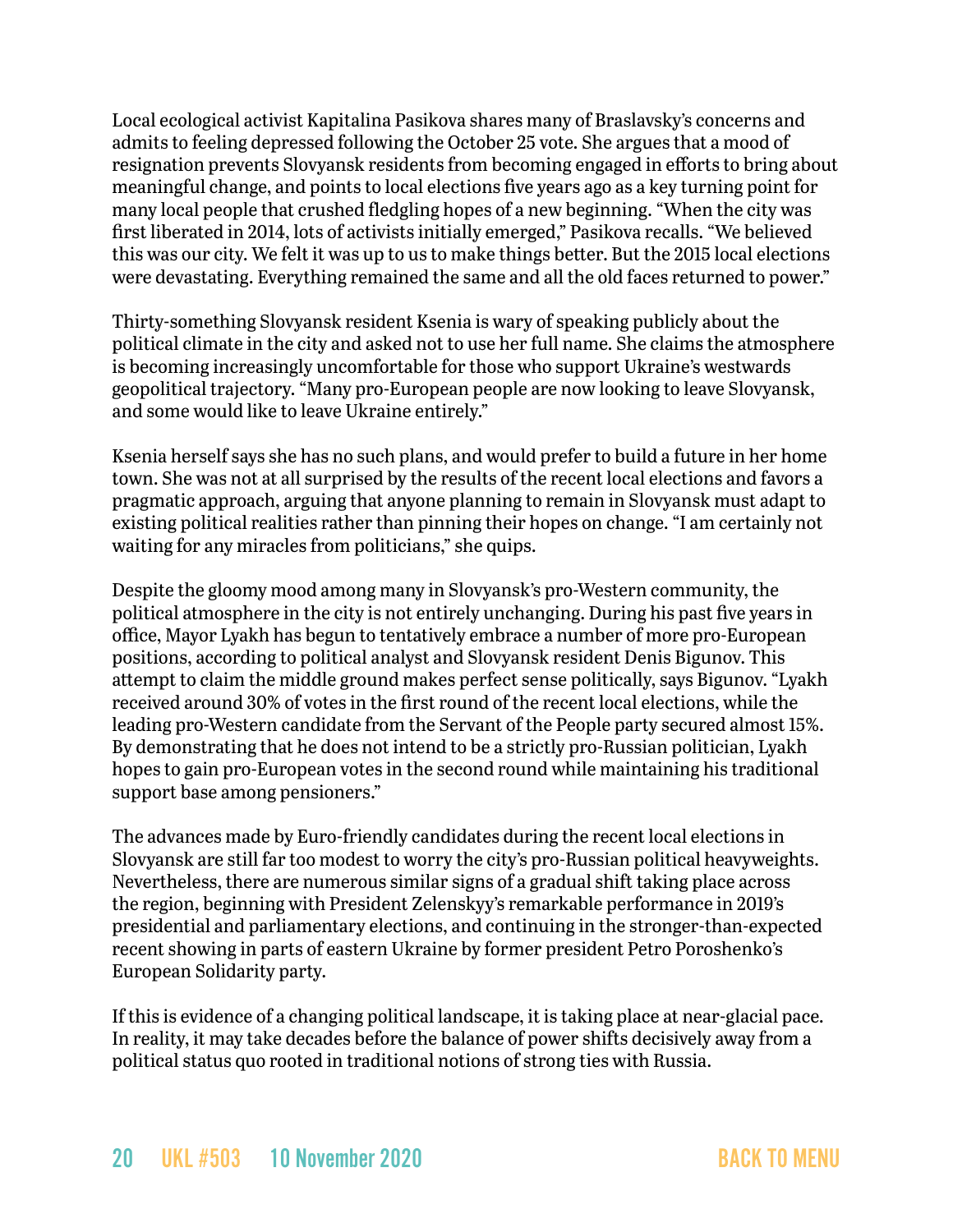This is only natural, says Bigunov. He argues that Slovyansk and other cities in eastern Ukraine lack the historical ties that bind much of central and western Ukraine to a broader European political culture. Instead, the far younger settlements of the east have known nothing but authoritarian rule for more than a century. Czarist autocracy was followed directly by Bolshevik totalitarianism. The eventual collapse of the Soviet Union then led to a new era of regional dominance by Viktor Yanukovych's Party of Regions. Genuine democracy did not reach Slovyansk until summer 2014, when it arrived together with the Ukrainian Army.

Six years on, pro-Russian parties continue to dominate political affairs in the city, much as they do elsewhere in eastern Ukraine. However, the region's pro-Western electorate is slowly finding its voice and gradually becoming a factor to be reckoned with in the electoral calculations of rival candidates. This is undermining the monopoly on power that once stifled public debate. A more pluralistic political culture is slowly taking shape, but pro-Russian parties will likely remain in the ascendancy for a long time to come.

# <span id="page-20-0"></span>#7 On the Edge of a European War, Who Gets to Defend the State?

by Olesya Khromeychuk *openDemocracy,* 14 October 2020 <https://bit.ly/2SZsufa>

The war in Eastern Ukraine has been going on for over six years. A public holiday, Day of the Defender of Ukraine, was [created](https://www.opendemocracy.net/en/odr/what-place-for-women-in-ukraine-s-memory-politics/) soon after the outbreak of hostilities, and has since been celebrated on 14 October. It is mostly military men who are hailed as the embodiment of the "defender of the nation". The events of the past six years, however, have shown that civilians and frequently civilian women are just as likely to take up the defence of statehood when it is threatened.

"You only call me 'Maria' when you are cross with me. Are you cross with me?" Masha asks after I use her full name on Skype. I was cross with her then. I don't remember why now. Probably because I noticed that she had been too friendly with the radical nationalists, and I thought that that was dangerous for her, for her cause, for her reputation. I thought it was wrong. She didn't think it was right either. But she was either less naïve or less selfrighteous than I was.

It's funny that I normally call her Masha. We are both from western Ukraine, where the name Maria can become "Marichka" or "Marusia", but not Masha. Masha is the Russian diminutive and if you use it, it suggests that you are a Russian speaker, which neither of us is. But that is how she was introduced to me when we first met and Masha is the name I use when I'm not cross with her.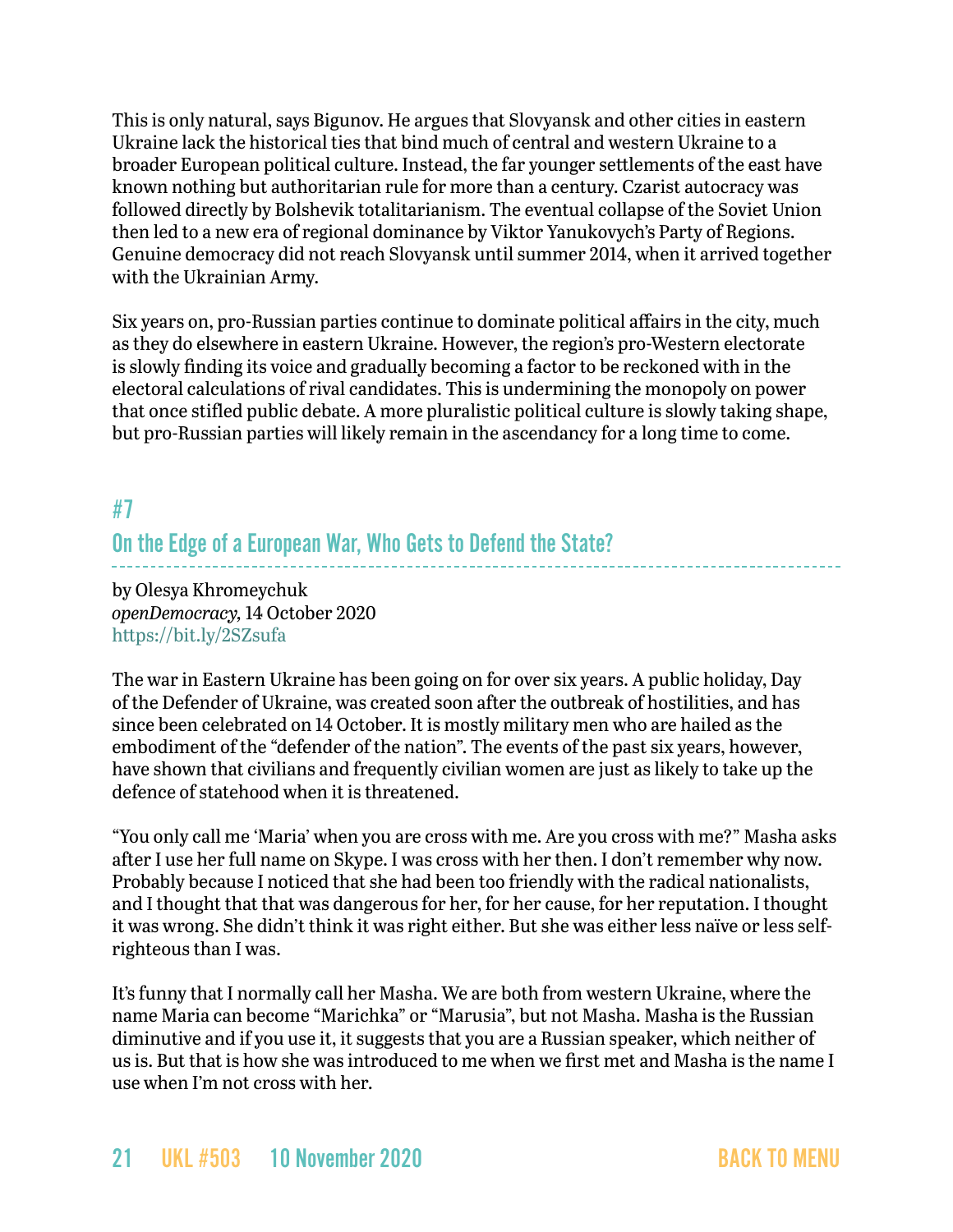I first contacted Masha to interview her in 2014, as I wanted to know about her involvement in the Maidan protests. It was soon after the demonstrations had finished; the protest camp city still stood in the middle of Kyiv, some fires were still smouldering, crosses and other makeshift shrines had started to appear where people had been shot. Central Kyiv looked post-apocalyptic. It looked as if a war had just ended. In fact, the war was just beginning, but we didn't know it yet.

Masha waited for me in a hipstery little café for two hours. I kept texting her that I was running late, and she waited. I had been held up by my previous interviewee, a far-right activist who turned up very late to the interview smelling of alcohol even though it was ten in the morning. The interview turned out to be pointless and I didn't use it in the article for which I had collected it. The interview with Masha was quite the opposite: I collected enough material to fill a book. But most importantly, I acquired a new friend.

When I finally got to the café, I saw a striking young woman. Tall, with a long, messy ponytail, Masha looked younger than me, but projected such confidence that I muddled my words as I tried to introduce myself and apologise for my lateness.

"So, you are a British scientist then," she said sarcastically when I told her I was from the UK. "British scientists" is a phrase that is abused by the media in Ukraine whenever a new invention is being promoted, and is often used as a joke. Sarcasm did not seem like a good start to an interview. But I didn't really know how to fix things.

She got up and said: "Let's go outside. I need a smoke." I followed her obediently. Masha chain-smoked and told me the story of her involvement in the protests. It was only then that I noticed that her deep green eyes were still seeing those images of death and destruction. She looked shell-shocked and searched for the words that could adequately describe what had just happened to her and her country.

Eventually, Masha forgot that she was speaking to a British scientist, or maybe just warmed up to me. She relayed her experiences of the Maidan the way they had etched themselves in her mind. This was her first interview. She didn't realise it at the time, but she would be asked similar questions again and again by researchers and journalists for years to come.

Masha is well-known in Ukraine now. It's the sort of fame that people gained quickly and unexpectedly for themselves when the Maidan had just finished and the war was just starting. Between Viktor Yanukovych fleeing the country and the new presidential elections, activists and volunteers replaced the state and in many ways turned out to be more efficient than the government. Volunteers collected everything that the army needed, demanded punishment for those who had shot at civilians during the protests, and many joined the army and went to the front.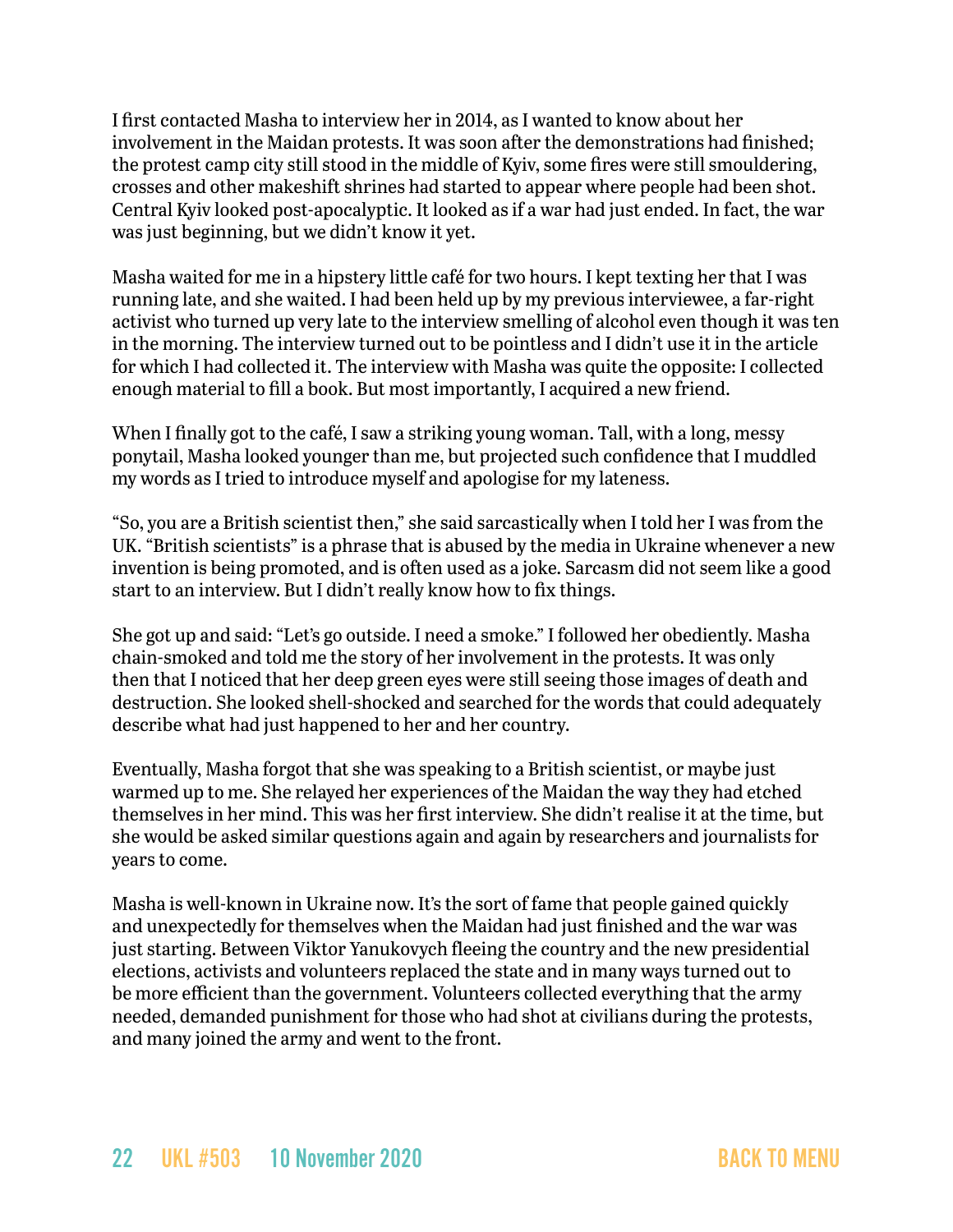Masha did everything she could during the protests. She made Molotov cocktails and gave speeches on gender equality. After experiencing discrimination from male protesters, she secured permission to talk about equal rights from the Maidan's central stage. Eventually, late in the evening when the stage was finally free, as she was about to be given the microphone, several men stopped her and said:

"You know, what I have between my legs, and what you have between your legs are two different things. You should do what you do well: borscht, sewing." Masha was having none of that. She went up on the stage and delivered her speech. As it turned out, it was the first of many about women's rights.

When the war started, Masha packed up and went to the front. She taught herself to fly drones and then set up an organisation that taught others to fly them. She argued that in the 21st century we should not be fighting with people, we should use technology. And it's not as if the Ukrainian army lacked technology. Volunteer organisations like Masha's, the Ukrainian diaspora all over the world and western governments provided a steady supply of drones for the army. But a combination of untrained soldiers, overly cautious officers and corrupt generals meant that sometimes these drones either never made it to the frontline, or ended up somewhere in storage to make sure that they didn't get broken. As Masha pointed out, some officers in charge were worried about being told off by superiors for damaging army property. Damaging people was less risky, it seems.

Masha wanted to change all this. She organised free training courses for others and flew drones herself at the front. She enjoyed the best of both worlds: she went to the frontline every few months and felt like she was making a contribution to the war effort. But she didn't sign an official contract with the army and thus couldn't be totally controlled by it. The state also benefited from this situation: it had someone who provided free training, drones and risked her own life at the front. If something happened, the state bore no responsibility. In Masha's flat, on Masha's desk, there was a pile of requests from various army units asking her to train their personnel – for free, of course.

I admired her determination. But I also realised that the more Masha and people like her did the job of defending the state, something that should have been done by the professional military, the more the state would feel that it needed to do nothing. When I reproached her for enabling the state to take a passive role while the volunteers did the hard work, she asked me how her stopping flying drones or training others would help the people at the frontline. When I told her to be careful with her friendships with radical nationalists, because, after all, they tend to see feminists as a threat to national security and are the most ardent supporters of patriarchy and gender discrimination, which she so passionately tried to fight against, she replied that there were only two categories of people at the frontline: decent people and arseholes. Nationalists could be found in both camps; she tried not to hang out with the arseholes. When I tried to persuade Masha to take a break from saving Ukraine and look after her health, she smiled in response and said she would. I wasn't convinced by any of these answers.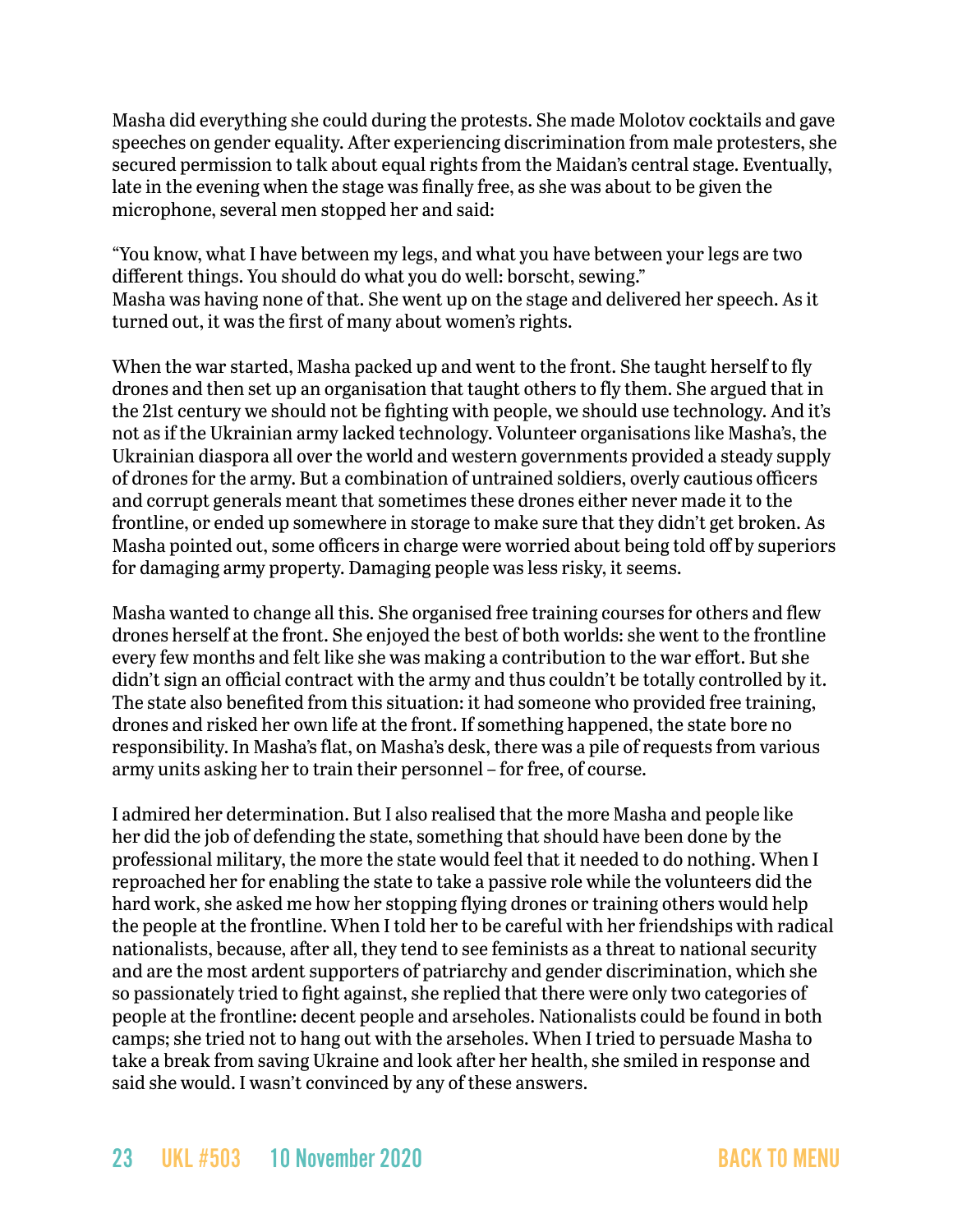In her attempt to help those at the frontline, she tried to have the laws on army recruitment changed in order to stop (or at least minimise) discrimination of women. When Masha first started to go to the war zone, she noticed that women were doing everything from kitchen duties to taking part in combat and were often responsible for both at the same time. Because of restrictions in recruitment law, the majority of army positions - and not only combat ones - were inaccessible to women. As a result, female snipers were registered as administrators and female combat fighters as seamstresses. The state again was happy to use people's willingness to risk their lives at no expense to its budget.

These women were completely unprotected when it came to frontline injuries: how do you explain a firearm wound received by an administrator? They were not remunerated adequately, because you don't pay a seamstress additional money for participating in combat. The status they enjoyed was nowhere near that of their male colleagues. Indeed, if things went very wrong and a servicewoman with a semi-legal status was killed, her family would get no compensation. The woman could be blamed for going to the frontline out of her own choice; she should have known that it's "no place for women". And, of course, they were vulnerable to frequent sexual harassment and violence from their own men, not to mention the enemy if they were unlucky enough to be captured.

Masha wanted to change all this too. Like flying drones, she thought she could do it from within the army. I told her that you couldn't reform such a patriarchal institution from inside, because you would only legitimise it by joining it. She disagreed. We had many heated discussions after which I sometimes thought that she would never speak to me again. Other times she found my arguments persuasive. Despite my scepticism she persevered: she lobbied the Ministry of Defence, encouraged women veterans and servicewomen to demand their rights, and became an outspoken critic of the military as an institution while supporting the frontline daily. And her efforts paid off. The discriminatory laws were altered as a result of the campaign she had started and led. She did not achieve gender equality in the army, but she made a vital first step towards it.

When I called Masha to say that my brother, Volodya, had been [killedw](https://www.opendemocracy.net/en/odr/ukrainian-obituary/)hile serving in the Ukrainian army in the Donbas region, she happened to be at the front. She said that she'd go to the unit where he had served to pick up his stuff and bring it to me. On her way back from Luhansk oblast, her car broke down. A walking stick in one hand - she was suffering from an injured leg - my brother's belongings in the other, she boarded train after train and eventually made it to Kyiv. A few days later, when I arrived in Kyiv from Lviv after my brother's funeral, we sat in her little kitchen in an old Soviet-style apartment and went through my brother's things together. There, on her kitchen floor, lay my brother's life of the past two years, and we had to sift through it piece by piece.

After the funeral and a week of bureaucratic hell, I thought the worst was over, but I was wrong. Masha, my mother, my partner and I went through everything carefully, sorting it into three piles: stuff that could be useful to others (uniform, boots, rucksack, etc.), stuff that could be thrown away (which wasn't much, you don't accumulate much clutter at the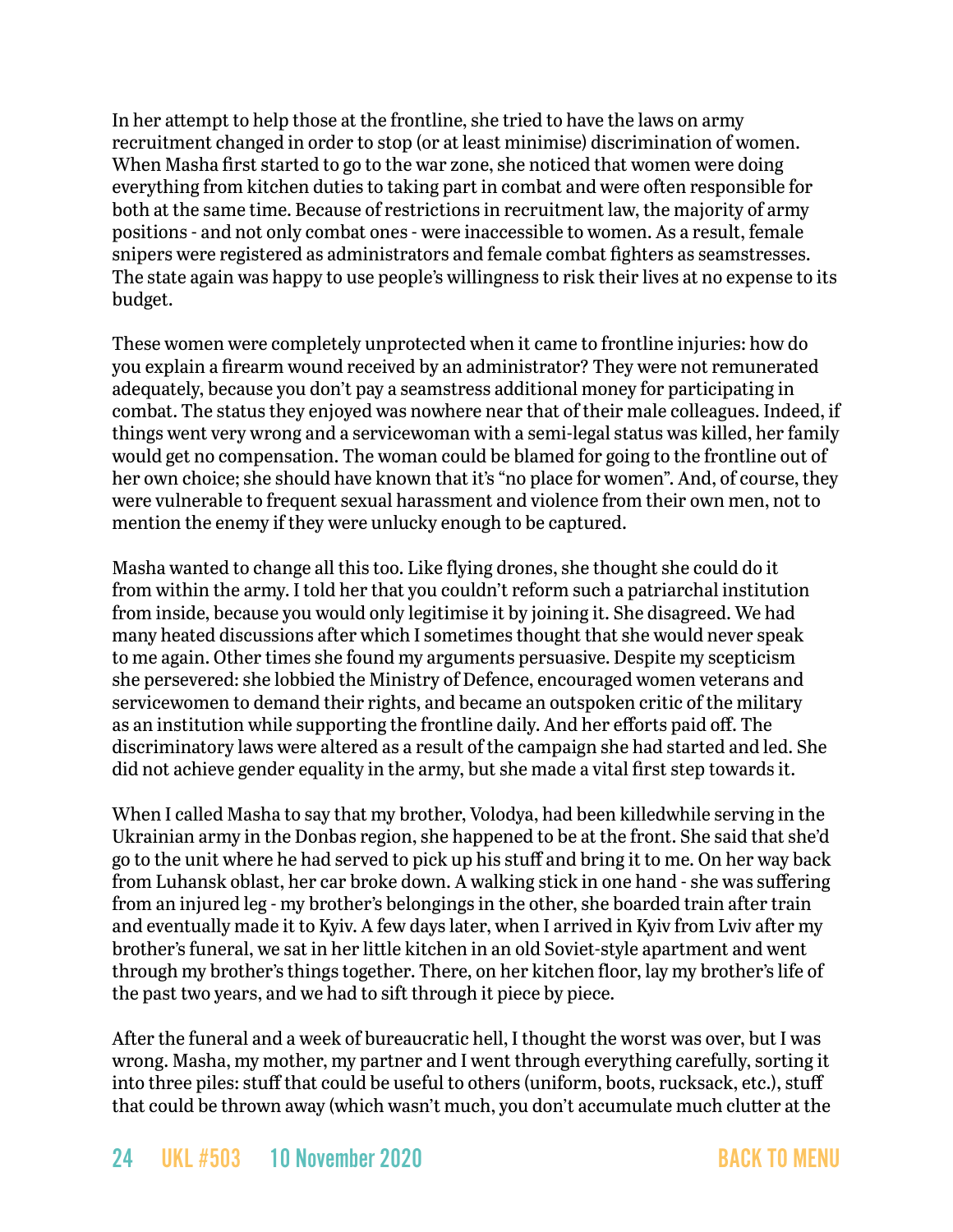frontline), and stuff we wanted to keep. I took his phone, documents and a khaki scarf. My mother kept the helmet liner with the hole in it, the one he must have been wearing when the shrapnel pierced it, and we kept a t-shirt for my other brother. That was it. The useful pile was quite sizable, and Masha was tasked with finding a volunteer who could pick it up and make sure that it was given to those who needed it. She did this in minutes. I saw the experience acquired through her frontline volunteering in action. She dialled a couple of numbers and in a business-like tone said:

"I've got a family of a fighter here. He was killed in action. His family want to make sure that his things can serve others. Can you sort it?"

Someone came to her flat almost straight away. This was such a relief: we didn't have to carry my brother's belongings somewhere or pack them up and take them with us, simply not knowing what to do with them other than go through them later and cry again. Masha dealt with it all quickly and efficiently. We were grateful.

Another time I saw her war experience in action was when she called my brother's commander, whom she knew from her volunteering. A business-like tone again:

"Hello. I've got one of your fallen fighters' families here. Can you tell me how he died? Okay, I'm turning the loudspeaker on."

I would never have found that number myself and if I had, I wouldn't have had the courage to dial it. I wouldn't have thought that the commander had any obligation to tell me what had happened in the war zone. Nor would I want to traumatise him by making him tell me the details. But the phone call she initiated was very helpful – because we did want to know how Volodya had died, even if we didn't want to ask. As with the belongings, she allowed us to take the back seat while she sorted out the rest. We were grateful again.

As it turned out, my brother's last job was to stand in a trench, watch where enemy shelling was coming from, and pass the information on to those who could return fire. He managed to pass on the details of three attacks. The fourth one killed him. This was no job for a human. This was a job for a drone. Perhaps one of those sitting in storage not being damaged. Perhaps one of those Masha could have trained another soldier to use. My brother, perhaps.

My brother's defence of Ukraine ended. Masha's, however, continued.

Masha and I met as researcher and respondent. But we became friends, because only a friend can bring your brother's things from the frontline, help you go through them on her kitchen floor, and find out the details of his death. We try to stay in touch even if time difference and our busy lives make it difficult. We argue about many things. But in the end, I still almost always call her Masha.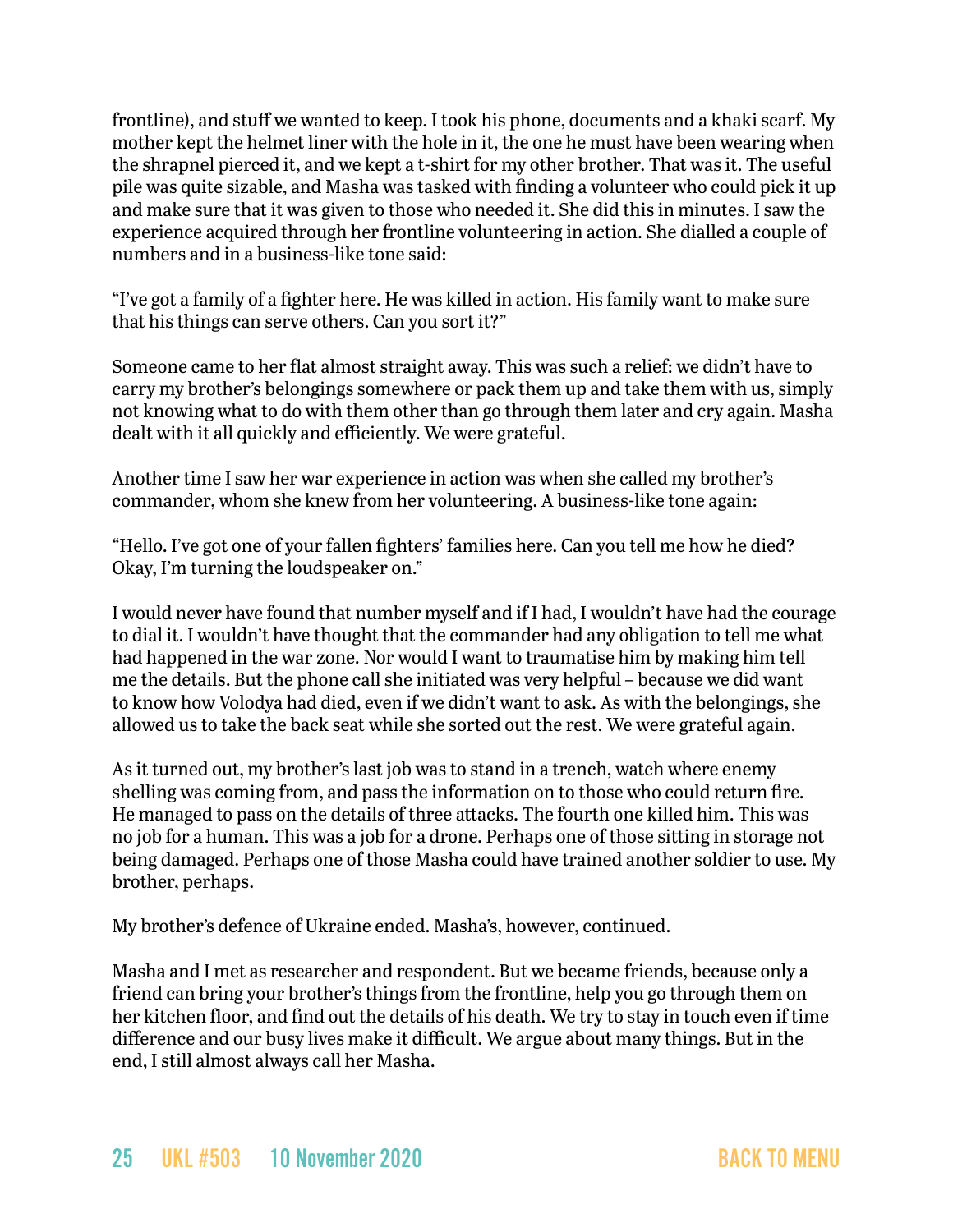# Ukraine's ruling Servant of the People Party's Honeymoon is Over After it Loses Ground in Regional Elections to Local Incumbents

by Ben Aris BNE Intellinews, 27 October 2020 <https://bit.ly/34zs1ai>

#8

The ruling Servant of the People (SOTP) Party got hammered in Ukraine's regional elections over the weekend, where the governorships and mayor's offices in the main towns were up for grabs.

The party set up by Ukrainian President Volodymyr Zelenskiy and named after the comedy show that made him famous won a landslide victory last summer in the general election, taking an absolute majority of 54%. But with the slow pace of reform and the party's failure to make much progress on Zelenskiy's main election promises – end corruption, bring peace to the Donbas, and increase the incomes of the population – the honeymoon is well and truly over and the party has now been punished at the polls. SOTP is expecting to take about 30% of the overall votes in the election, down from the 64% it won in the 2019 snap parliamentary elections.

Normally regional elections are a non-event, but this year they are more important thanks to a new Electoral Code that both decentralises power by resetting relations between local governments and Kyiv and mandates that women occupy no less than 40% of local council seats.

Despite SOTP poor showing, it retains a core constituency of supporters and remains a political force in the country. While Zelenskiy has seen his personal ratings fall dramatically in recent months, he remains by far the most popular politician in the country and would almost certainly be re-elected as president if elections for the post were held on Sunday.

The really big loser in these elections was opposition leader, former Prime Minister and head of Batkivshchyna (Fatherland) Party Yulia Tymoshenko, whose party failed to win any representation.

Once the prominent prime minister of the Orange government following the revolution that ousted Leonid Kuchma in 2008-2009, Tymoshenko's star has waned inexorably since the 2014 revolution of dignity that ousted president Viktor Yanukovych. Her fiery popularist rhetoric has failed to strike a chord with voters and she is increasingly seen as relic of pass politics from a system that has been completely discredited.

Tymoshenko lost ground at the expense of parties backed by oligarch Ihor Kolomoisky, who has already taken command of a group of some 40 deputies within the SOTP fraction.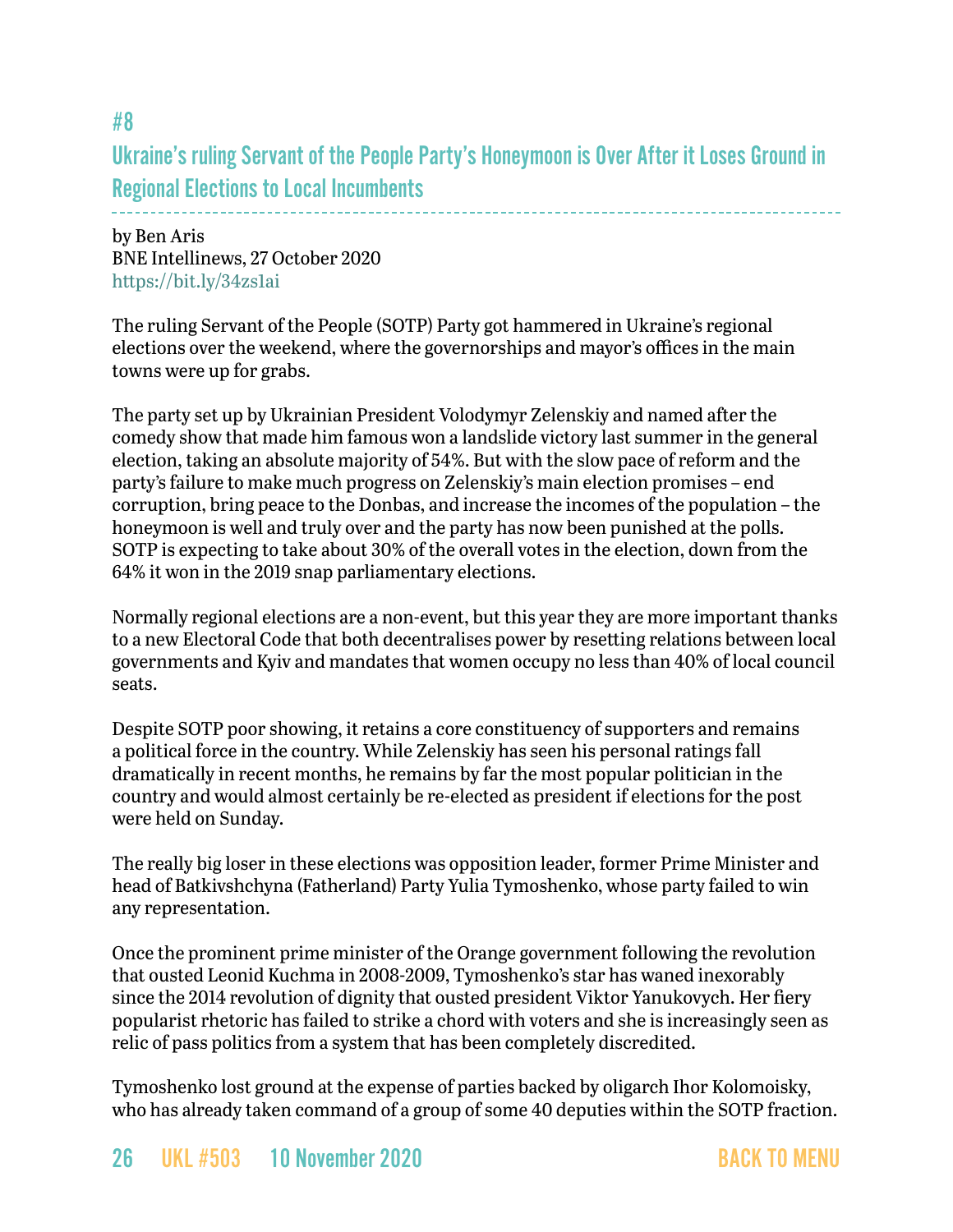The other big established player is Viktor Medvedchuk, the head of the Political Council of the Opposition Platform, For Life Party and a close personal friend and ally of Russian President Vladimir Putin.

Kolomoisky bankrolled Zelenskiy's presidential campaign in 2018 but since then has focused on undermining the independence of the National Bank of Ukraine (NBU) as part of his campaign to take back control of PrivatBank that was nationalised in 2016, or at least get the state to pay him \$2bn in compensation. Increasingly he is actively working against Zelenskiy, who is trying to sail a middle ground between the demands of the people and the International Monetary Fund (IMF) on one side and his friend on the other.

He also has experience in regional politics, having served as governor of the Dnepropetrovsk region where he armed a local militia to prevent Russian-backed separates taking over as the fighting in Donbas began. He was eventually fired by Poroshenko, but retains deep ties to the industrially powerful region.

During his early career Medvedchuk was seen as the eminence grise behind the Kuchma government that was close to Moscow in the '90s and a willing partner in looting the country of billions of dollars from its gas transit business. He is now seen as the Kremlin's proxy in Ukrainian politics.

And the two men are allies. While they have very different agendas they both control major media assets and even [have joint holdings in the leading 1+1 broadcaster](https://pro.intellinews.com/ukraine-s-eminence-grise-medvedchuk-part-owns-major-tv-station-with-kolomoisky-185425/?source=ukraine) that was instrumental in getting Zelenskiy elected president.

By improving their hold they further the oligarchic political system in Ukraine that has perverted politics towards the interests of the existing elite and made it increasingly difficult to push through the genuine reforms demanded by donors such as the IMF. The regional election results will also strengthen Moscow's hand in Ukrainian domestic politics.

Medvedchuk's Opposition Platform, For Life party did well and won seats in multiple regional councils to establish itself as a political force at the regional level. The Kolomoisky-backed For Future Party, however, failed to win a single seat in the regional councils, despite a heavy advertising campaign.

Poroshenko's European Solidarity Party won representation in all regional assemblies except for the breakaway Donestk and Luhansk regions and improved its 2020 results (blue) compared to the parliamentary election 2019 (yellow). As Zelenskiy's popularity wanes that of Poroshenko's party has improved.

"As expected, Ukraine has become more polarised, with Kyiv firmly rejecting pro-Russian forces in its city council results, but the south-eastern cities becoming more Russian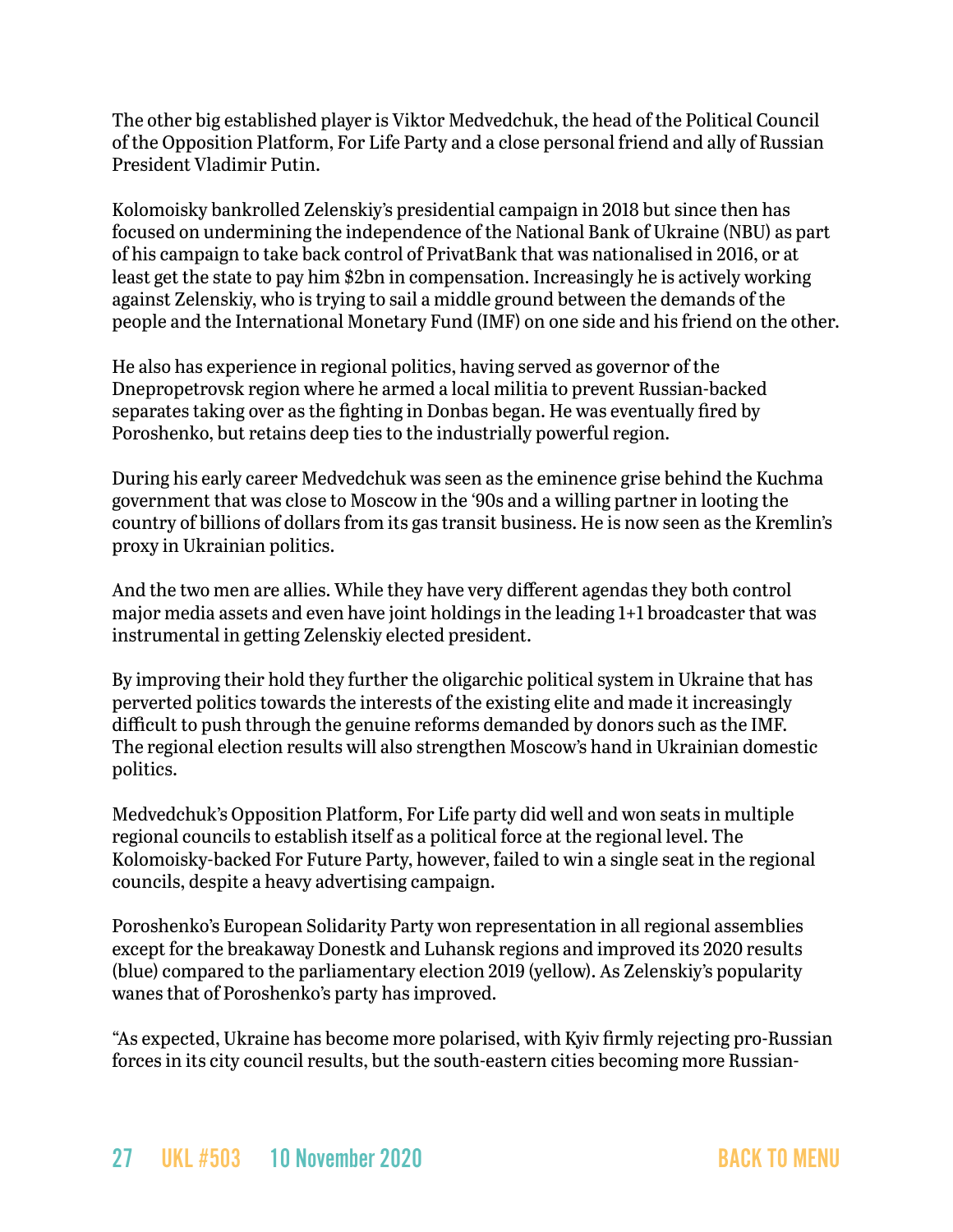oriented," Zenon Zawada of Concorde Capital said in a note. "As expected, the pro-Putin Opposition Platform For Life Party had strong results, likely gaining the second-largest factions in the city councils of Kharkiv, Odesa and Dnipro, according to the Rating exit poll."

### **Mayors are big winners**

The main winners in the elections were incumbent mayors in the biggest cities, which largely managed to hold on to their seats.

The mayors of Ukraine's seven-largest cities gained the most votes, some of them exceeding the 50% threshold and allowing them to win in the first round.

Under the new election laws, local elections are held primarily according to the party list system, with 5% thresholds for representation on local councils. Settlements with fewer than 10,000 people will still use single-mandate districts.

The main race was for control of the city hall in Kyiv, where the ex-boxing champion Vladimir Klitschko was defending his position. Klitschko announced he had contracted coronavirus (COVID-19) shortly before the vote, but still managed to win re-election in the first round with 50.6% of the vote after 99.5% of the ballots were counted.

Klitschko easily beat Oleksandr Popov, his predecessor and candidate from the pro-Putin Opposition Platform For Life Party, who won 8.6% of the vote, according to the exit poll of the Rating Sociological Group.

In the vote for the Kyiv city council – the more important body as it is the one that actually spends the money – the Ukrainian Democratic Alliance for Reform led by Klitschko earned about 21.3% of votes, while former President Petro Poroshenko's European Solidarity Party, led by his wife Maryna Poroshenko, took about 18%. The president's SOTP, led by Yevhenia Kuleba, came in third with about 9.5%, according to the Rating exit poll.

SOTP did poorly in all the important regional city races, which will undermine its grip on the Rada, where it is already facing increased opposition as rival groups, many of them backed by powerful oligarchs, are actively working against the SOTP fraction and persuading its deputies to leave the fraction.

In Kharkiv, Ukraine's second-largest city, mayor Hennadiy Kernes won re-election with 57.9% of the vote, followed by Oleksandr Feldman with 12.1%, the exit poll said.

In Odesa, Ukraine's third-largest city, incumbent mayor Gennady Trukhanov also won with 34.6% of the vote, but will now face a run-off against Mykola Skoryk of the pro-Putin Opposition Platform who took 17.7%.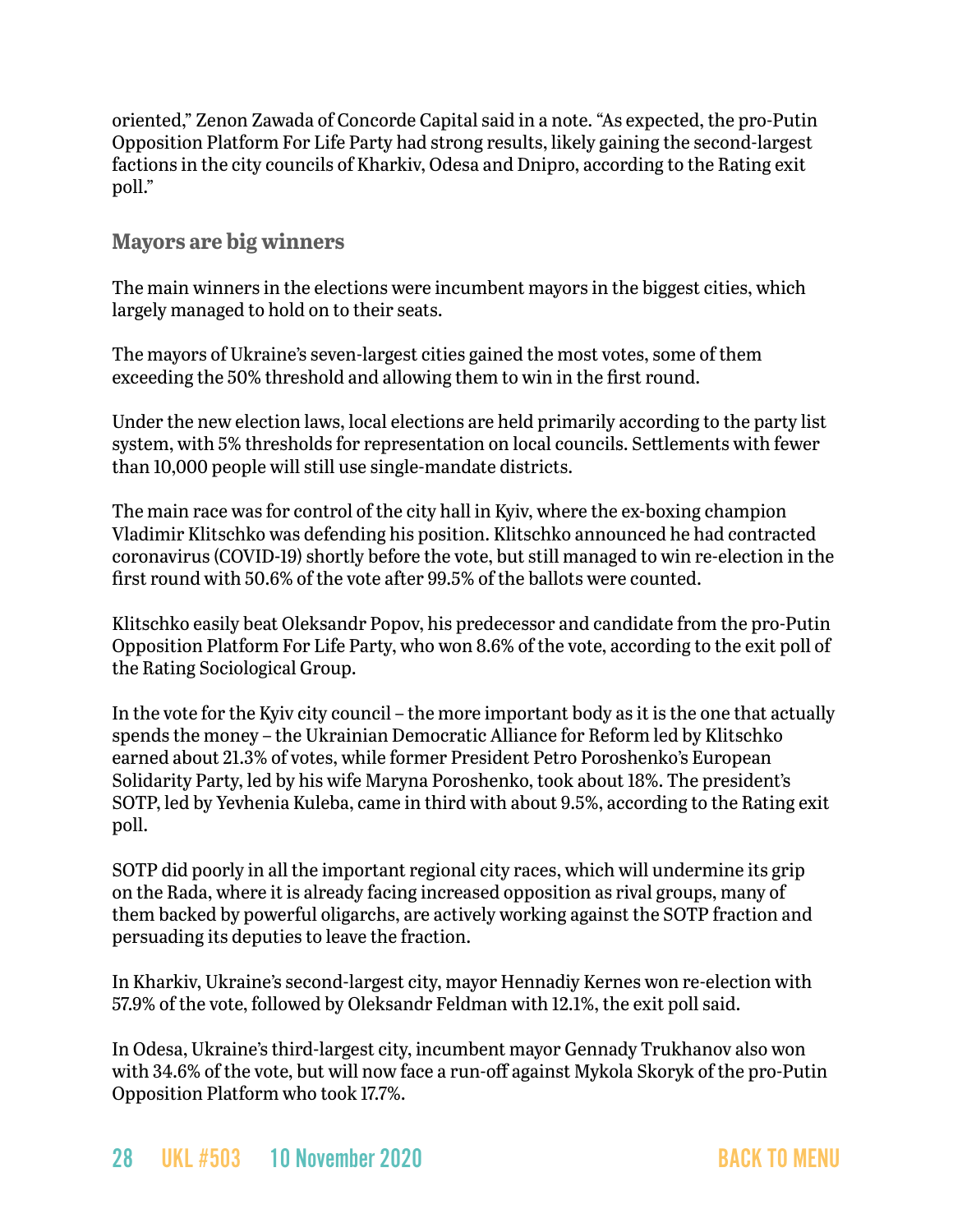In Dnipro, Ukraine's fourth-largest city, Borys Filatov took 44.4% of the vote, followed by Zahid Krasnov of The People's Servant Party with 14.4%.

"The biggest story of these local elections, which was expected, is the surge in support for local leaders and parties above national ones. All four mayors re-elected in Ukraine's largest cities lead their own local parties that have no presence in Parliament. Moreover, they are not capable [of] competing for Parliament. But they are very popular at the local level, which is a unique phenomenon in Ukrainian politics," according to Concorde Capital's Zawada.

The success of the local mayors is a feature of the decentralisation of power, which has been one of the most successful reforms implemented since the 2014 Euromaidan revolution.

More than 1,400 newly merged communities have been formed since 2014, which have more resources, decision-making authority, and power that has been delegated from Kyiv to solve local community problems. the decentralisation process has been pushed on Kyiv by its Western donor partners as a way to improve local government and reduce corruption.

While the polls show the population is very unhappy with the national government – the last poll found two thirds of Ukrainians believe the country is going in the "wrong direction" – the same polls find the opposite is true of attitudes to local government, where they are very happy.

Local leaders have focused on things like collecting the rubbish, lighting the streets, funding the schools and repairing the roads to the widespread approval of the local populations. A similar phenomenon is seen in Russia, although there it is less noticeable and less successful when compared to Ukraine.

### **Turnout and Hungarian interference**

Voter turnout was decent, but not astronomical at 37%, compared with 46.6% in the 2015 local elections, according to the Central Election Commission, which cited the COVID-19 pandemic as a major source for the drop in turnout. One fifth of registered voters said they didn't participate owing to health reasons, according to the Rating sociological group.

The election was deemed to be free and fair, although some abuses were reported including: carousel voting schemes, and insufficient voting booths and ballot boxes. One smallish scandal involved the Hungarian Foreign Minister Peter Szijjarto, who called upon ethnic Hungarians in Ukraine to vote for the candidates of a particular party, the Association of Hungarian Culture in Zakarpattia.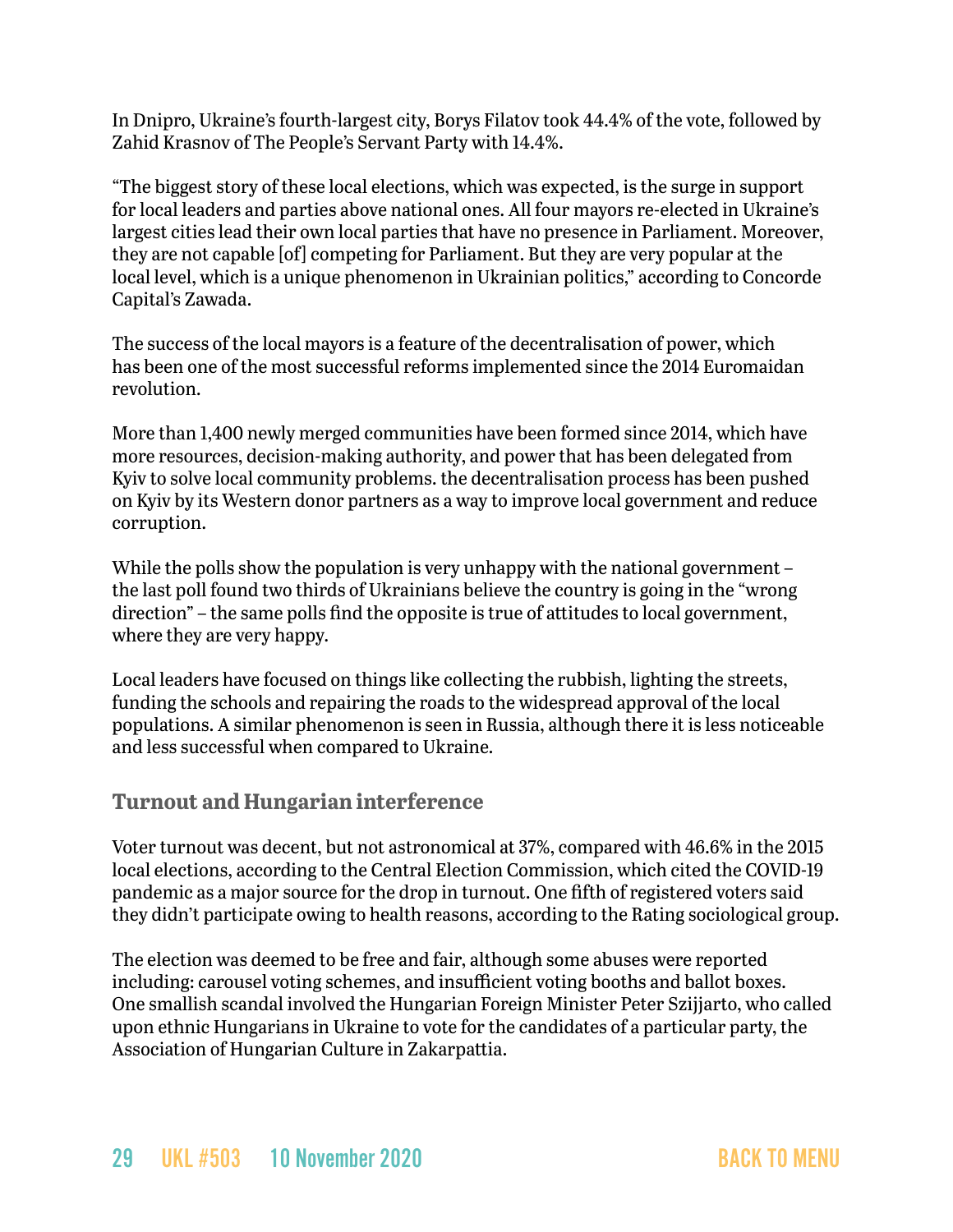Ukraine is home to a large ethnic Hungarian population that lives along the Ukrainian side of the border. This population was negatively affected by former President Petro Poroshenko's drive to ban "foreign languages" in public life and schools as part of his nationalistic driven rhetoric. While Poroshenko's rules were aimed at Russophiles, the Hungarian community was caught up in the crossfire that generated much resentment. The scandal deepened when the Hungarian consulate in the region was caught handing out Hungarian passports to the locals. Relations between Budapest and Kyiv have been tense since.

Szijjarto also called for the residents of the town of Berehovo to re-elect its ethnic Hungarian mayor, Zoltan Babiak. He encouraged Ukrainian citizens living in Hungary to cross the border to vote, stating they would not be required to undergo a 14-day quarantine. All of this drew a strong rebuke from the Ukrainian Foreign Ministry, which accused Hungary of interfering in its domestic politics.

"Budapest's ignoring of numerous calls by Kyiv to stop abusing the principles of rule of law and neighbourly relations, and to respect Ukraine's laws," the statement said. "Unpleasant suggestions to voters by Budapest violate Ukrainian legislation and don't leave the Ukrainian side another choice than harshly reacting to such steps according to established international practice and the legislation of Ukraine."

### **National poll conducted in parallel**

In parallel to the regional vote Zelenskiy organised a poll to answer five questions. This poll was partly a pre-election stunt, as the debate it engendered allowed the Zelenskiy team to take control of the media coverage ahead of the election as it drip-fed questions into the public sphere, and to control of debate.

Some of the questions themselves were criticised for being vague and/or meaningless, rather than forming the basis of some sort of referendum to provide the president's office with an agenda going forward. A third of those that voted said they ignored the poll, according to the Rating Sociological Group.

81% of those who responded to the first question: "do you support life in prison sentences for those involved in large scale corruption?" said they agree. About 45% of respondents said they support creating a free trade zone in the Donbas region, about 95% support reducing the number of MPs to 300, from 450 currently, about 70% support legalising cannabis for medical use and 78% support raising Ukraine's security guarantees in the Budapest Memorandum.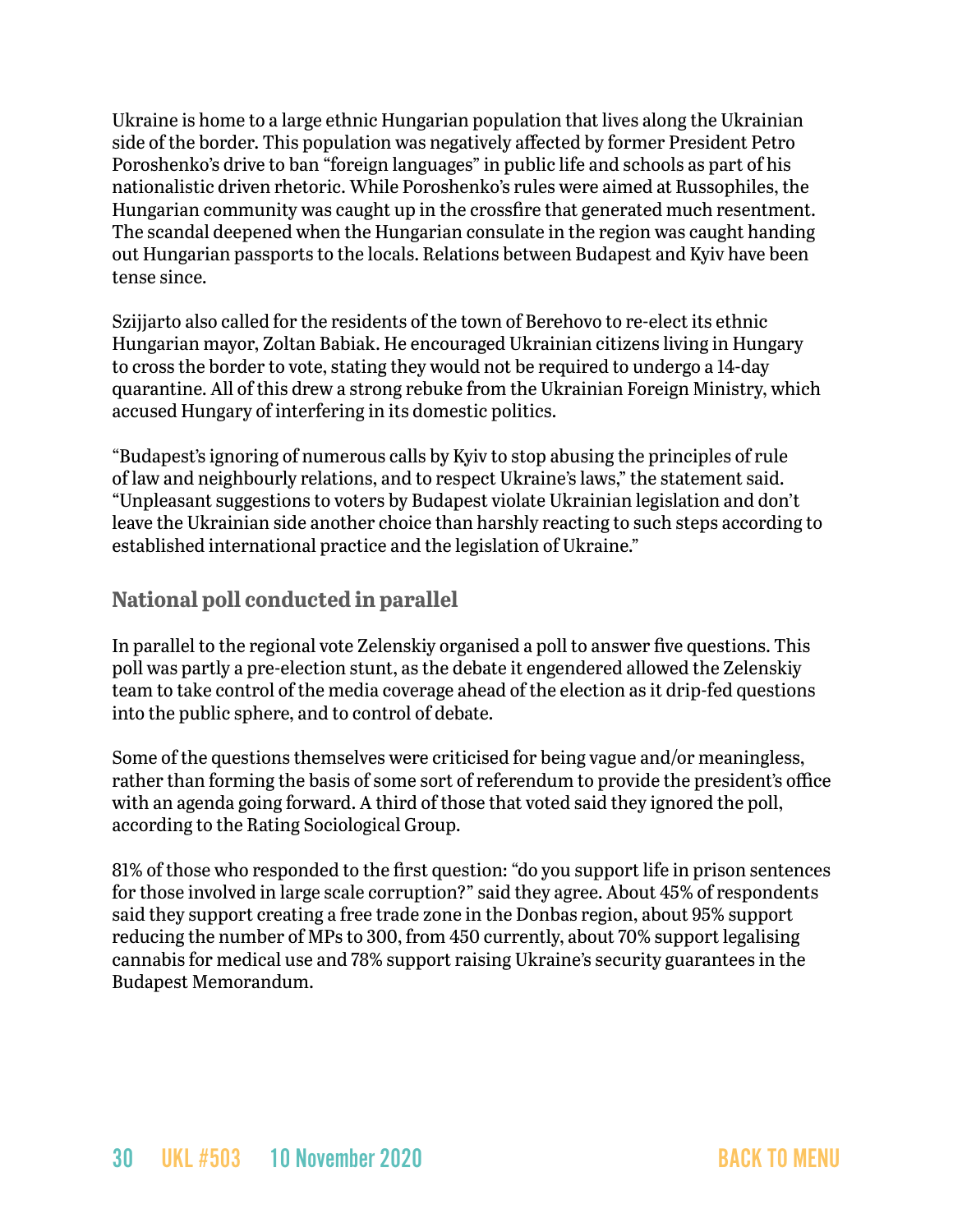"As expected, these elections will be declared free and fair by election observers, and meeting international standards. Zelenskiy's national poll was too poorly organised to be taken seriously. It will be soon forgotten, given how few participated overall and how easily multiple ballots could have been cast," Zenon Zawada of Concorde Capital said in a note.

## <span id="page-30-0"></span>#9

# Where are the Transformational Leaders of the Maidan Generation?

by Yuri Polakiwsky *New Europe*, 22 October 2020 <https://bit.ly/3kuShIg>

Almost seven years after Ukraine's EuroMaidan Revolution, the continuing promises of changing Ukraine's political and governing elites have not materialized. Even after the clarion call for systematic value changes were democratically affirmed by electors in two elections, the essential values informing governing fundamentals have not occurred.

Despite public rhetorical dronings that are directed at both audiences at home and abroad, which state that anti-corruption mechanisms either have or are in the process of being implemented to combat the corruptive nature of Ukrainian governance, the country remains mired in the governing traditions of a post-Soviet and oligarchic world.

As a result, it is must be asked: what are the results of these efforts?

Ukraine remains a corrupt country and it operates as such at every level of societal transaction, be it political, judicial or economic.

It is stuck. Its politicians and technocrats remain in possession of an unreformed and unrepentant kleptocratic mentality pervaded by the traditions of Soviet bureaucratic inefficiency, favoratism and nepotism.

In addition, the so-called elite suffers from an unfathomable ignorance of Western governing principles and best practices as to how to run a modern government and an alleged contrarian force that has largely been made impotent and frustratingly bereft of the initiative to combat the essential nature of the corrupt system.

Of course, the essential question that must be asked of Ukraine is: How have you made the fight against the partnership of politicians and technocrats and criminal interests?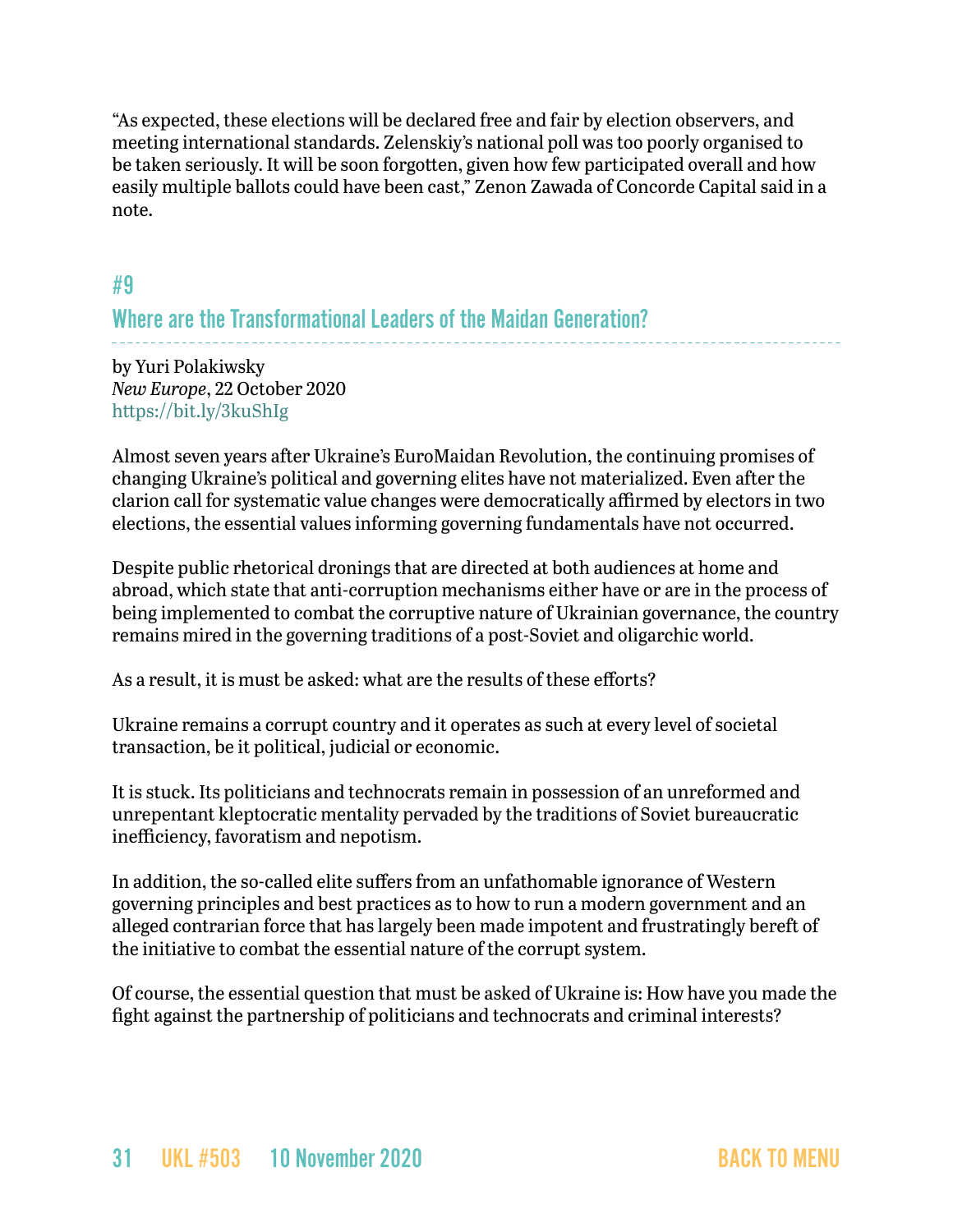Needless to say, this fundamental question is not asked in Ukraine. One reason being, that there is absolutely no concern over the moral imperative of this question. And second, those in positions of power and influence have no interest in having this question asked, let alone answered. It is because a vast majority of individuals who seek out and enter the ranks of bureaucracy and politics enter because it is an opportunity to make money.

It has always been thus, and this tradition has not been broken in Ukraine's post-Maidan world. Nonetheless, when all is said and done, where are the country's post-Maidan transformational leaders?

With the election of Volodymyr Zelensky, a new generation of leaders entered politics. Many old political faces were replaced. However, the Maidan generation, many who have experienced life in the West's democracies and who have been exposed and formed by the experiences of Western governing styles and business practices and those who were emotionally and politically formed by the hope for democratic change during the EuroMaidan Revolution, have been deliberately excluded or have been thwarted by the malignant and soul-destroying anti-change agenda of unreformed influencers.

As individuals and as a group, many have been frustrated by the deliberate effort of Ukraine's major political leaders and influencers at the lack of change. A recent example includes the story of a deposed minister who was accused of crimes connected to money laundering and terrorism by the SBU, Ukaine's intelligence service, with whom he had been working in an effort to expose corruption in the ministry that he headed.

Many in the reform movement, especially those who are around forty years of age, are now out of government and are overcome by their sense of deepening frustration. They have been let down and their morale diminished because there was a failure to be protected by the higher-ups, including both post-Maidan presidents, Petro Poroshenko and Zelensky, who had publically stated their commitment to change.

One such example is that of an ex-deputy minister, an acknowledged expert in her field, whose attempts at reforming the processes in her ministry were so emphatically thwarted by the bureaucracy that she had to leave in frustration.

Such reformed-minded individuals have not been incorporated into the country's high-level political and management leadership. This is because their sheer presence represents fundamental change to the status quo.

Far too many stories exist about how they remained constantly susceptible to the pressures of intransigent corruptionaires who constantly fought their reformist tendencies at every step. When asked why they had been stonewalled, they were told it was because the bureaucrats feared that if proven and capable reformers were to ascend to any position of influence, or to even actually take control of the leadership from within ministries, that the reformers would become 'a clear and present danger' to the entrenched system.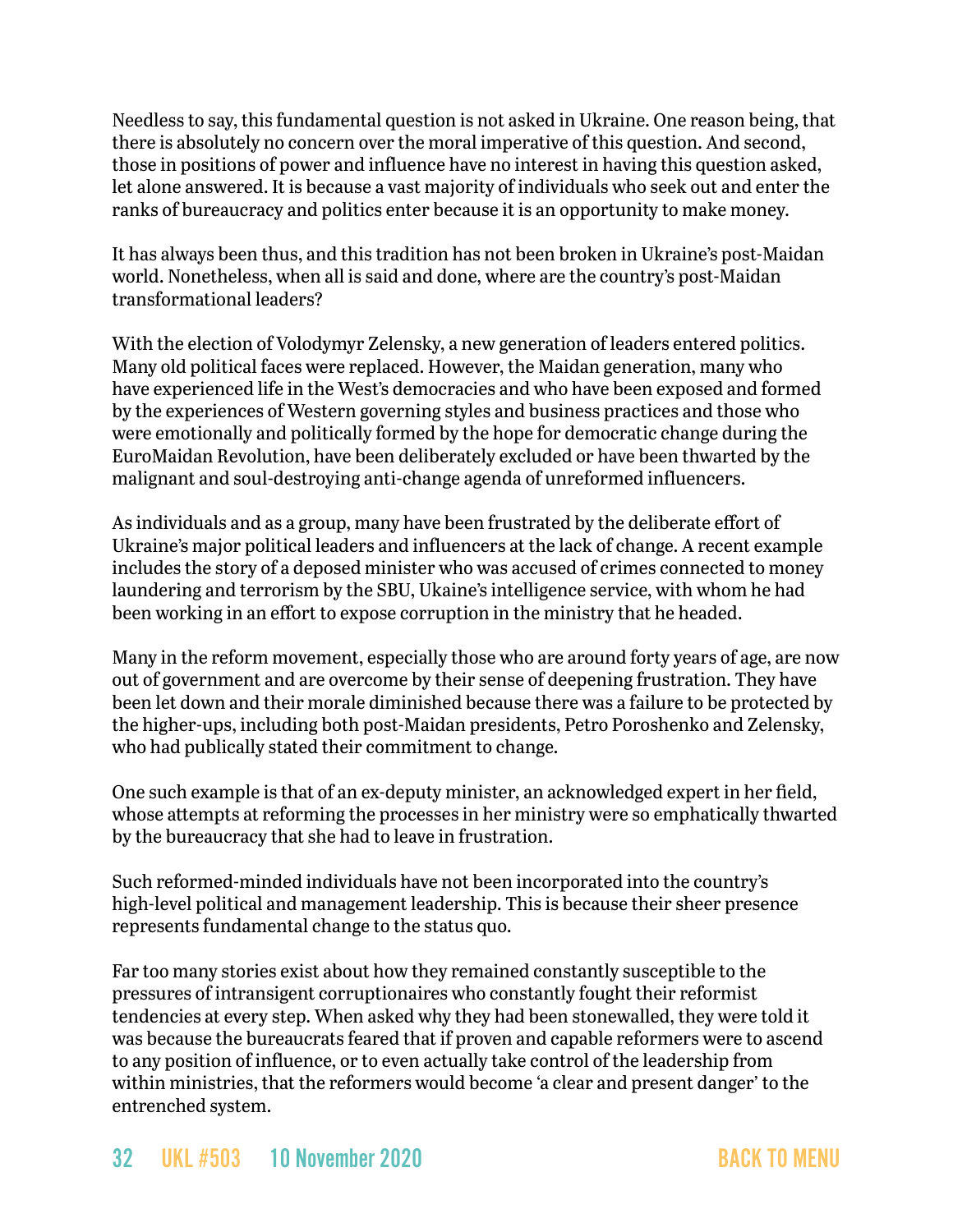The constant refrain of political rhetoric towards a commitment of change from national politicians has become a hollow and boring refrain, in action, a continuing charade of posturing that is endemic of all corrupt societies. In Ukraine, after so many years without tangible success, a storm gathering cynicism regarding the governing class is once again darkening Ukraine's environment.

After such a long period since the Maidan, it is clearly evident that the establishment of the Western values and governing ethos which would guide and inspire the fortitude that would give Ukrainian politicians the courage to make systematic changes has failed.

Up and coming politicians are not protected by courageous political leaders who would eschew 'dirty' money. They face daunting temptations because there are no effective monitoring systems of how monies are expended during campaigns. Those who want to run on a 'change' agenda often cannot obtain financial support for their political campaigns from impoverished citizens and cannot pursue their political activities because they don't want to be beholden to oligarchic sponsors. They also refuse contributions because they are unwilling to participate in 'quid pro quos' in addition to believing that taking money from oligarchs is morally wrong.

This is most perfectly illustrated by the story of a young civic activist who wanted to run for municipal office in western Ukraine. When this person's intentions became known, they were targeted by the security services who attempted to bribe the individual by offering business opportunities and money, and using various pressure tactics to dissuade them from running. When these entreaties were refused, and in classic KGB style, the activist was placed under constant surveillance.

Maidan generation politicians also routinely face electoral failure in Ukraine because they do not have the resources to mount effective campaigns. The country's financial monitoring authorities continually fail to apply spending rules. Granted, there are exceptions, but the exceptions don't and cannot change the rules. Instead, the unreformed system is based on political parties led by personalities who have proven be more easily bought and manipulated, which prevents potential change from occurring because of the limiting of political success by reformed minded newcomers.

Needless to say, efforts to introduce reforms into post-Maidan Ukraine's political realm have largely focused on the championing of individual reformers. Ironically, such a strategy has actually made it easier to thwart actual reform in Ukraine because it is easier to intimidate, legally threaten, bribe and bureaucratically single out individuals than it is to fight against a highly organized and society-wide, Westernized anti-corruption movement.

A particularly sad development has become evident especially over the last year – the Maidan generation has not become fully cognizant that it is being called out to truly fight for Ukraine's democratic future. Unfortunately, they have not shown any awareness, nor the effort needed, to take control of the country's democratic agenda.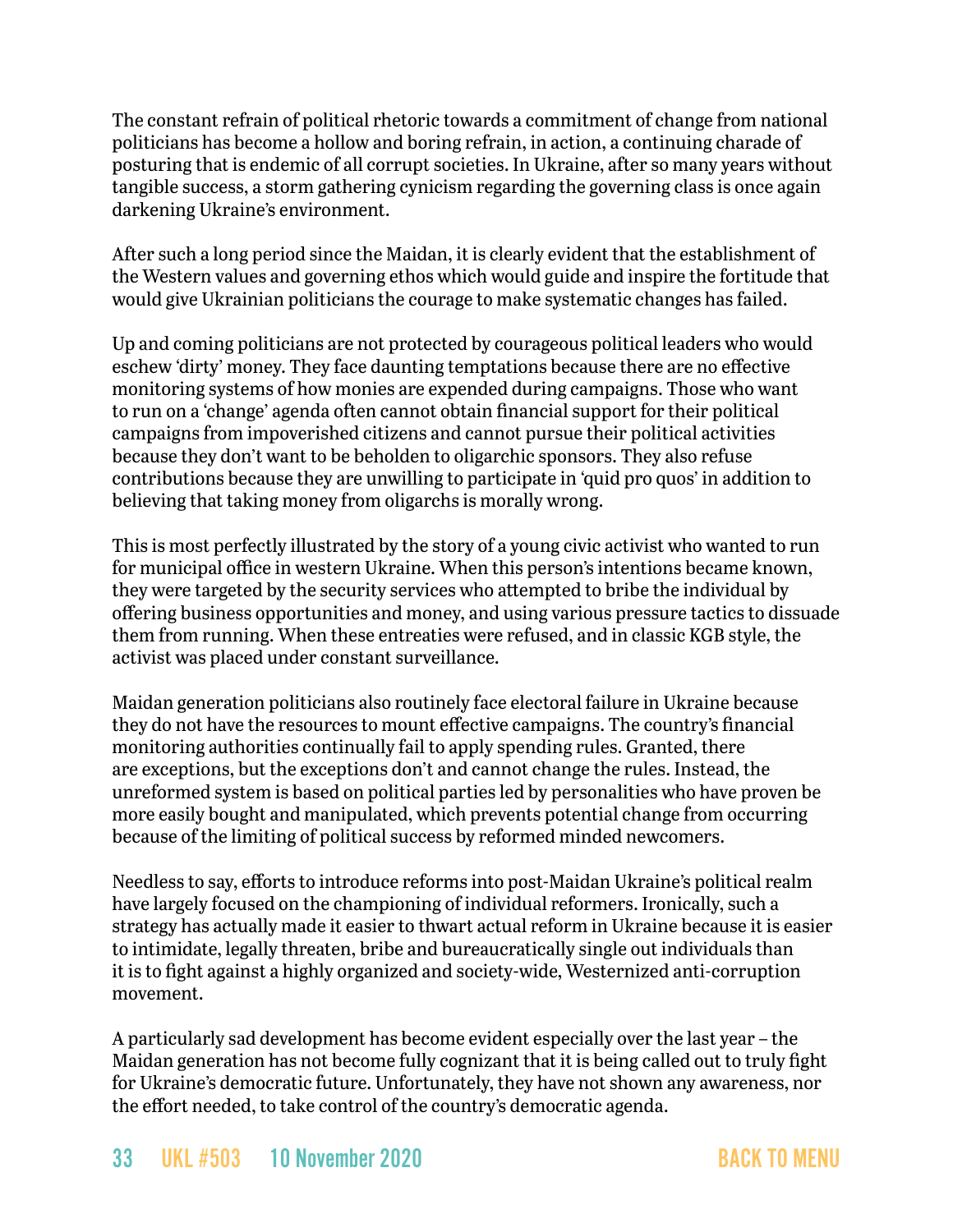Poroshenko's efforts stalled because he failed to overcome his oligarchic, Soviet-bred mentality and he lacked the essential courage needed to succeed. Zelensky is failing because he neither has the political know-how nor the personal expertise needed to effectively govern. Instead, he will continue to use his will to impose his huge electoral mandate on the country's governing system. In addition, he remains unknowingly blocked because of his advisors' fealty to an unreformed system and its most malicious practitioners.

It is now abundantly clear that Zelensky has governed Ukraine assuming that he cannot govern without the support of the oligarchic system. His performance as president reveals the truth that he is failing in the implementation of the change agenda to which he was overwhelmingly elected. This strongly suggests that he will be a one-term president.

If the Maidan generation is to effect the transformation of Ukraine into a modern, functioning and democratic society, it should consider the following:

1) The 'rebellion' against corrupt practices and the work of Ukraine's broken institutions, which inspired the EuroMaidan Revolution, has not been completed. Continual and evergrowing discontent strongly suggests a potential revolutionary effort could arise in the future.

This lack of completion is one major problem contained within the essential national character. Ukrainians talk a lot, make many promises, begin a project, but after muchexpended effort, they fail to complete what they have started.

The Maidan generation must first realize that this attitude is unacceptable and that this practice must change if Ukraine is to enter into the community of democratic European nations. They must realize that a free and democratic system is not a given. They cannot assume that a rules-based democracy will come into existence based on a wish or by waiting or by attending a Western-sponsored political governing seminar where they can make contacts with European and American representatives.

They must ascend to an understanding that a free and just society is built as a result of personal sacrifice and a commitment towards obtaining an idealistic goal that would create the foundations of democratic rule and values-based institutions. They must first ask, and then answer: "If not us, then who?"

A 'change' revolution occurs and is only defined by its ability to first destroy and 'deconstruct' old and corrupt governing values and practices and then create, assemble and erect a new governing framework. In Ukraine's case, a structure that is influenced by such fundamental democratic values and an effort to forge a societal agreement and full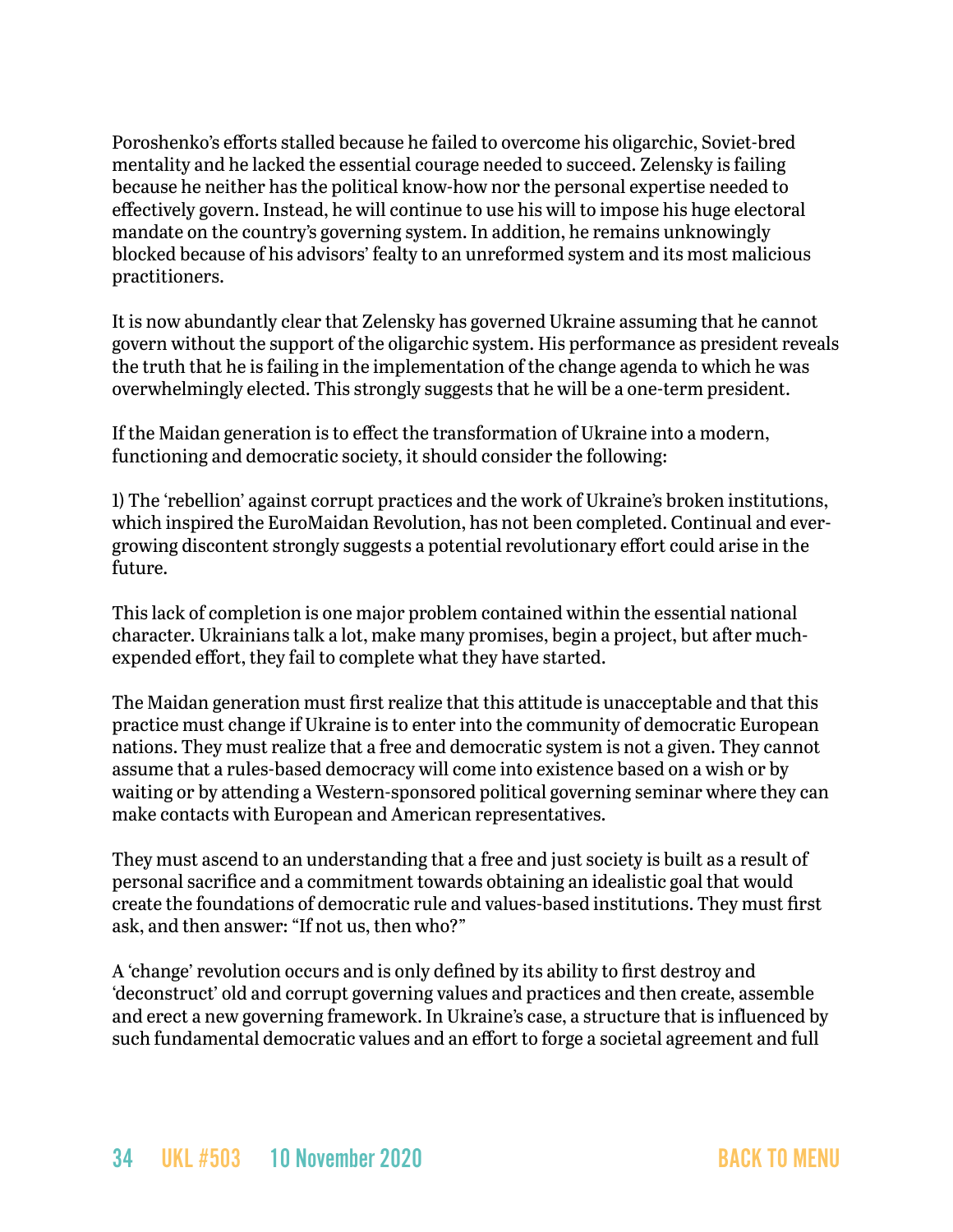societal acquiescence to the rule of law that is inspired by the principle of individual and sovereign dignity and the belief in the potential to build a society that would be led by a political and governing class that would be informed by economic and legal justice, does not exist.

2) The Maidan generation must realize that they are 'at war'. At the very least, the can be guaranteed a conflagration, to be sure, or a fierce competition against Ukraine's entrenched corrupt class. Young Ukrainians simply don't fully comprehend or act like they realize how serious the stakes for the citizens of the country.

This war against entrenched interests cannot be fought individually, but rather as a unified force. Not only do personal ambitions have to be put aside for the sake of the country, but the old adage, "when there are two Ukrainians, there are also three generals", must be dispelled.

They must first form a unified 'opposition' and 'alternative' that is defined by the primary aim of defeating the corrupt and revanchist forces now reasserting their power in light of a weak and relatively ineffective president who does not have the chutzpah to confront criminal oligarchic interests and impose his will on society.

What's paramount, however, is that they must also understand that this 'opposition' and 'alternative' force must not be limited to or defined strictly through political expressions.

3) The Maidan generation must realize, along with Ukraine's Western partners, that their strategy and implementation plan for changing Ukraine, of better yet, a plan to transform Ukraine from a post-Soviet society into a modern state, cannot be limited to what has until now been limited to a strictly political critique of society.

Ukraine's problem has been that it lacks the moral leaders and a freedom-based values agenda which can both access and speak to the spiritual, philosophical and psychological aspirations of a people who are seeking to define their quest for freedom in a modern world.

Whether understood or not, Ukrainians are a people who aspire for concrete answers for their existential angst and access to an alternative moral vision to lingering Soviet/ Marxist and oligarchical values. Most Ukrainians believe, and want to live in a just and free society even though many cannot fully define what this means.

It is incumbent on the Maidan generation that it must develop and then effectively communicate an idealistic vision for Ukraine's long-term future that more than transcends the rhetorical barrier of the meaning of corruption and the institution of political reforms. Ukrainians know corruption when they see it, and they are against it. The question that they themselves must ask and answer is: "As Ukrainians, what are we for?"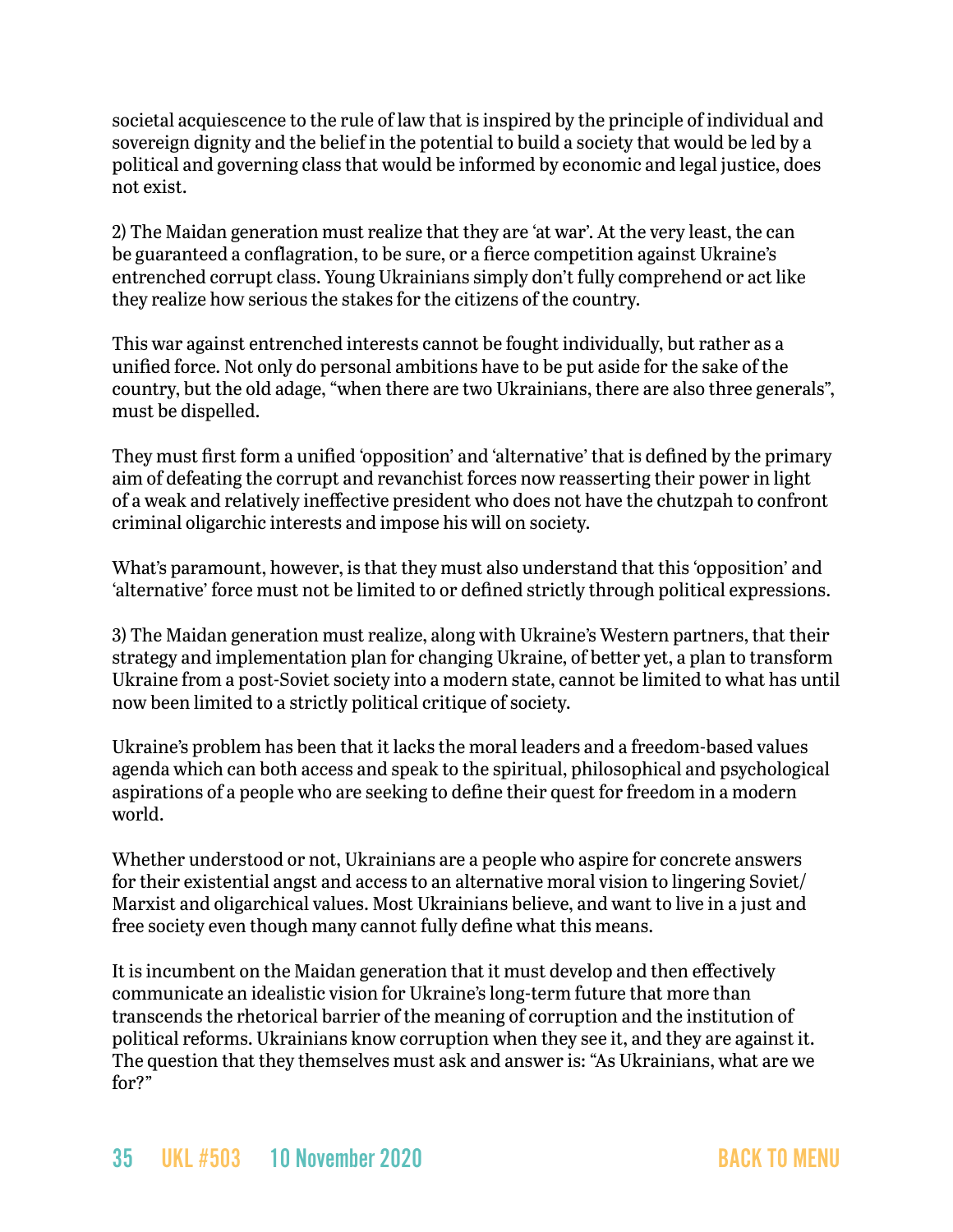The generation that was shaped by the historic events of the Maidan, as well as Ukrainian society as a whole, have still failed to fully understand the true meaning of the country's corruption. It cannot be defined in strict economic terms, but rather, in the true Western sense – it is the absence of an 'ideal'. Fundamental change hasn't yet occurred in Ukraine because it still operates on the assumption of a discredited and rejected set of values.

The Maidan generation has the responsibility to establish a societal vision that will present a picture that shows how Ukraine can look when the values of rule of law, justice, freedom and fairness are applied. Only then will there be a possibility for the transformation of Ukrainian society. That will come when there is a recognition that such values have the power to change the nature of their corrupt society and that in such a transformation is contained the energy to transform the very nature and appearance of their society.

And last, the Maidan generation must develop a document, a "Statement of Principles" or something of the kind, that will act as a code and guidance for the development of a democratic future. It must attract the best and the brightest in the country to contribute their ideas and aspirations for the transformation of society.'

This effort will provide the country with a way forward and it will provide Ukraine's Western partners with a list of leaders, show who has leadership credentials and who can be trusted, and who has exhibited the competence to institute change.

In addition, it will eliminate Ukraine's heretofore piecemeal approach towards reform, providing Western institutions and organizations with a long term strategy which would guide their partnership with Ukraine.

If the Maidan generation is to distinguish itself in Ukraine's modern political history, the politicians and governing technocrats of this generation, must exhibit courage, commitment and resolve at this moment. They cannot sit on the sidelines even though they might not be elected officials or hold government positions.

They must both individually and corporately prepare in these years before the next presidential and parliamentary elections and muster the courage to plan and ultimately lead a societal rebellion against Ukraine's corrupt governing nature.

Ukraine's Maidan generation must establish a road to freedom. It then must become prepared to govern a society based on individual dignity; a "just society" which will allow Ukraine to finally become a democratic and modern European state.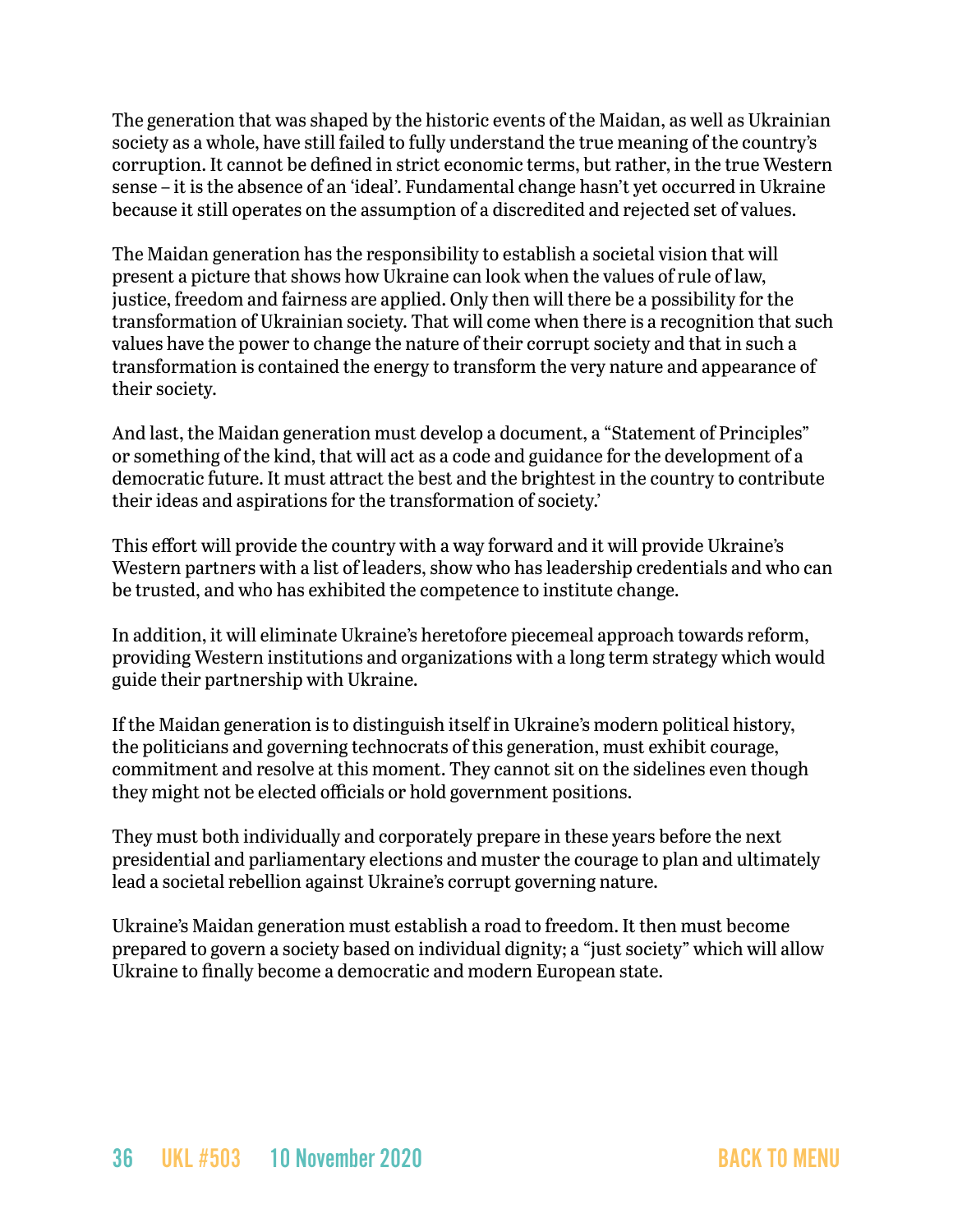# <span id="page-36-0"></span>#10 Introducing Dr. Natalia Khanenko-Friesen, Newly Appointed Director of the Canadian Institute of Ukrainian Studies

### CIUS, 16 April 2020 <https://bit.ly/2JWrkQB>

Following an extensive international search which drew many qualified candidates, we are pleased to announce that Dr. Natalia Khanenko-Friesen has been appointed to become the Director of the Canadian Institute of Ukrainian Studies for a five-year term beginning in July 2020. A native of Kyiv, in 1989 she completed a B.A. in Geography at Kyiv State University before subsequently pursuing her graduate studies at the University of Alberta, where she first earned her Master's Degree in Ukrainian Folklore in 1994, and then in 2001 obtained a joint Doctoral degree in Anthropology and Ukrainian Folklore, with the Departments of Anthropology and Modern Languages and Cultural Studies. Upon completion of her Ph.D. studies she was hired as an Assistant Professor in the Department of Religion and Culture at St. Thomas More College, University of Saskatchewan. In 2005 she was appointed Associate Professor, and a full Professor in 2016, in the meantime also serving from 2007 as Adjunct Professor in the Department of History. Over the course of her studies and academic career she has worked as an Ethnographer at the Museum of Folk Life and Architecture in Kyiv, a Lecturer at the University of Alberta and the Harvard Ukrainian Summer Institute, a Visiting Professor at the University of Toronto, and, most recently, a Research Fellow at Harvard University.

Her extensive administrative experience includes coordinating the Ukrainian Language Program and directing the Harvard Ukrainian Summer Institute; initiating popular University of Saskatchewan Study-Abroad Semester in Ukraine and guiding its successful development as its founding Academic Director from 2003-2018; heading St. Thomas More's Department of Religion and Culture, and serving the University of Saskatchewan in other academic capacities. She also was the Director of the Prairie Centre for the Study of Ukrainian Heritage at St. Thomas More College from 2005-2007, 2009-2013, and again since 2019, overseeing all aspects of the Centre's activities. In 2014, she founded and continues to be the editor of Engaged Scholar Journal: Community-Engaged Research, Teaching and Learning, Canada's premier academic journal devoted to communityuniversity partnerships.

Dr. Khanenko-Friesen has a long list of academic publications. She is the author of two monographs, The Other World or Ethnicity in Action: Canadian Ukrainianness at the End of the 20thCentury (Smoloskyp Press, 2011), and Ukrainian Otherlands: Diaspora, Homeland and Folk Imagination in the Twentieth Century (University of Wisconsin, 2015). She was lead editor of Reclaiming the Personal: Oral History in Post-Socialist Europe (University of Toronto, 2015), and a co-editor of Orality and Literacy: Reflections Across Disciplines (University of Toronto, 2011) and In Search of Voice: Oral History as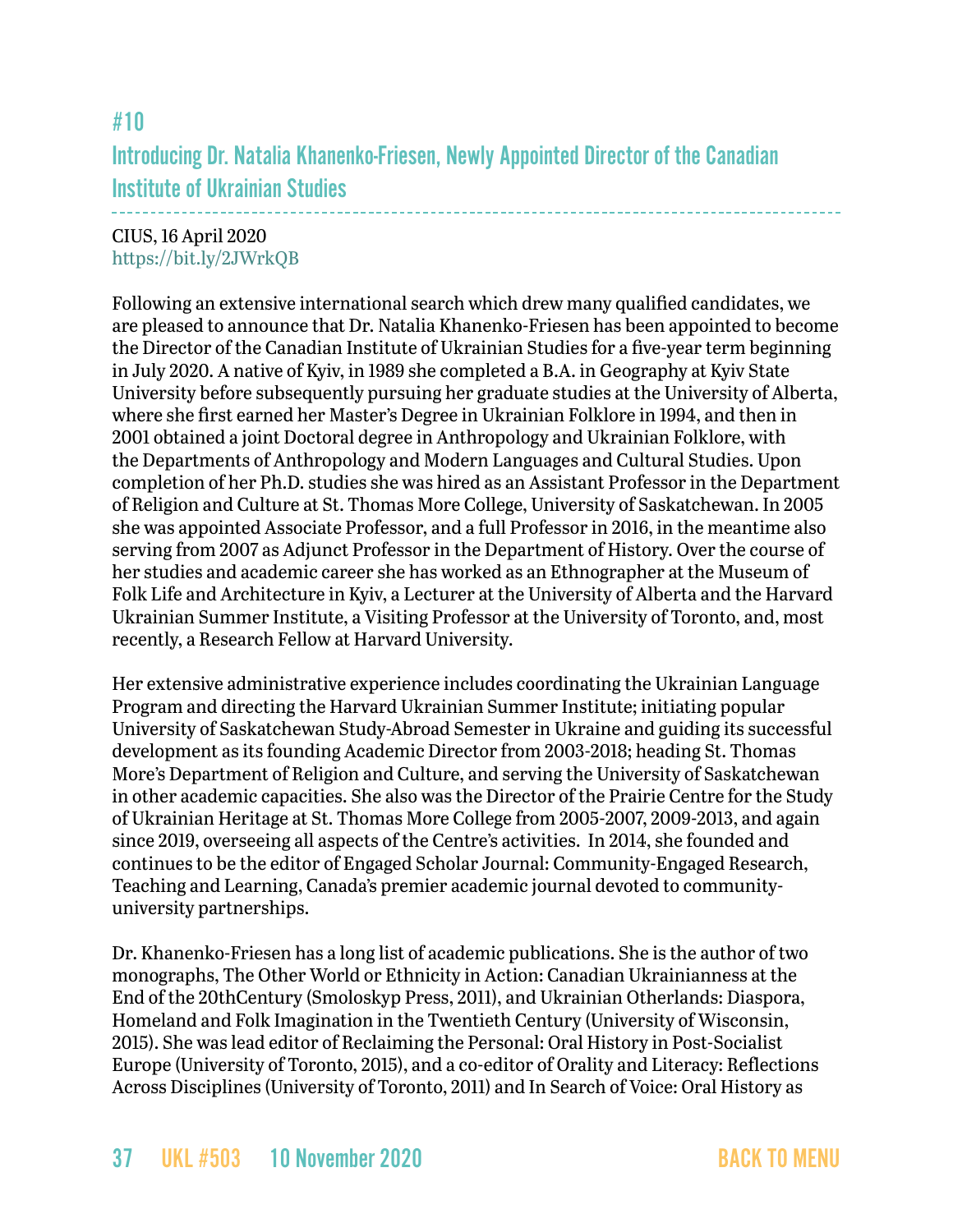Theory, Method and Source (Karazin University, 2010). She has presented papers at numerous conferences around the world, contributed chapters to more than a dozen books, had articles published in many leading peer-reviewed scholarly journals, and developed a number of oral history online archives.

Dr. Khanenko-Friesen is fluent in Ukrainian, English and Russian. Her wide-ranging intellectual interests and areas of expertise include oral history, vernacular culture, narrative and ritual; diasporas, ethnicity, and migration; post-socialist Ukraine and Eastern Europe; Canada and Ukrainian Canadians. With her background experience teaching Ukrainian, her activity and passion for the field of Ukrainian Canadian studies, and her work in the realms of Ukrainian history, culture and folklore, she is ideally equipped for her new role as CIUS Director. She is looking forward to returning to Edmonton with her family and assuming her new responsibilities.

Dr. Khanenko-Friesen succeeds Jars Balan, who has been serving as the CIUS's Director since 2018 and will now continue in his role as the Coordinator of the Kule Ukrainian Canadian Studies Centre at CIUS.

## <span id="page-37-0"></span>#11

## New Director of Ukrainian Institute London as of 1 Sept 2020: Dr Olesya Khromeychuk

Ukrainian Institute, 7 April 2020 <https://bit.ly/3n5AGaT>

The trustees of the Ukrainian Institute London are pleased to announce that from 1 September 2020 the Director of the Institute will be Dr Olesya Khromeychuk.

She will succeed Marina Pesenti, who has been Director since 2015. The trustees are very grateful for all that Marina has done for the Institute. For the first two years she received no fee. Since 2015 the Institute has grown and developed rapidly, reaching wider audiences year by year. By 2018-2019 it had over 7,000 Facebook followers and 1,279 newsletter subscribers. In 2016 it was registered as a charity. Marina has actively built partnerships with leading UK academic and cultural institutions. She has organized a wide range of lectures, panel discussions and film screenings, as well as the ongoing Ukrainian language classes and book club. She has helped to raise funds from a variety of donors, including through memorable and enjoyable Ukrainian-themed parties. Under her direction, the Institute has helped Ukraine to build its own narrative in the UK, and has both deepened its programming and reached a wider audience, including the Jewish community in London.

Olesya Khromeychuk is a historian of 20th century East-Central Europe, specializing in Ukrainian history. She teaches at King's College London, and has previously taught at the University of Cambridge, University College London and the University of East Anglia.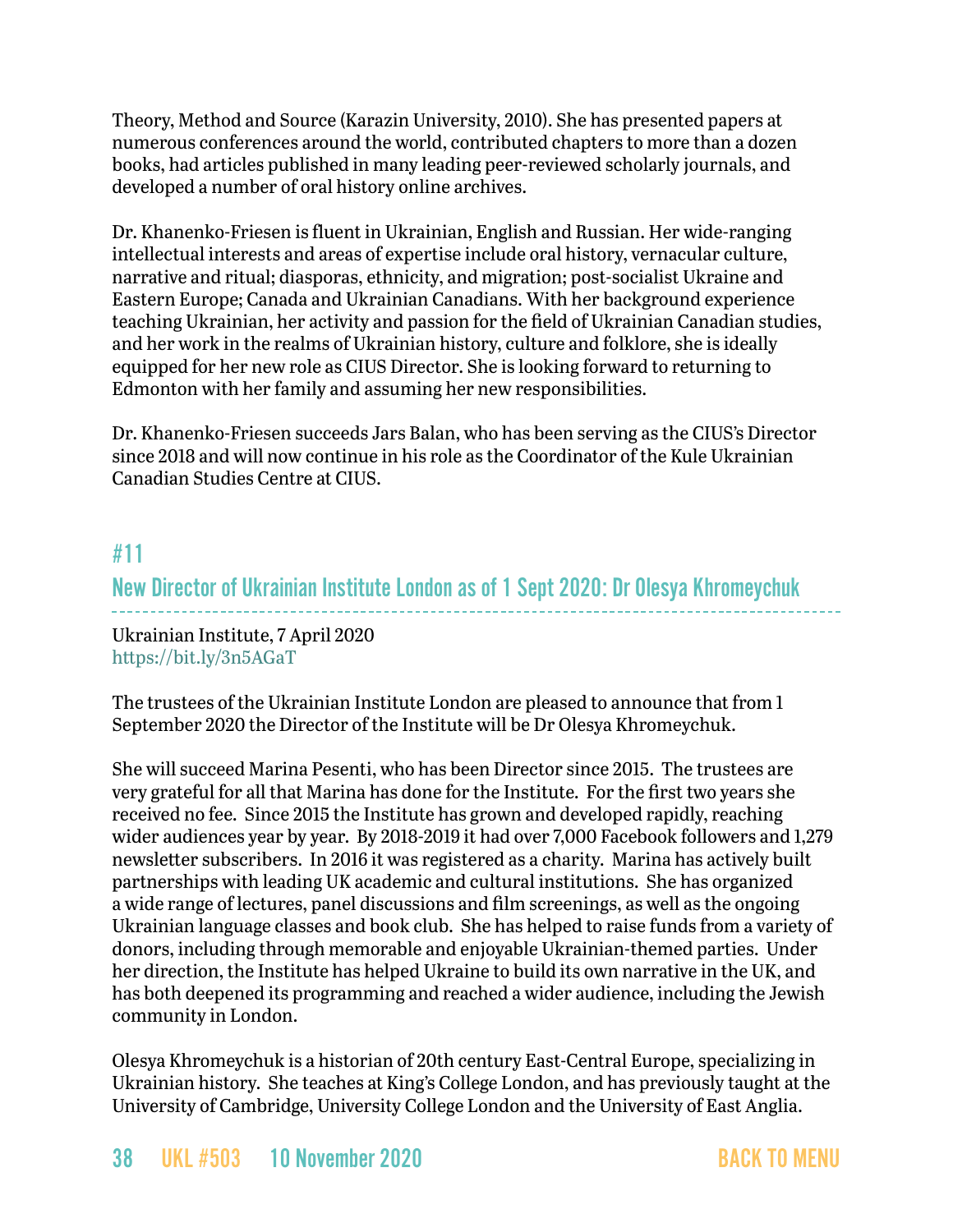She taught a special module at the Ukrainian Catholic University in 2019. She also runs a theatre company, Molodyi Teatr London, that stages documentary pieces exploring urgent social and political themes, including the war in Eastern Ukraine. Originally from Lviv, Olesya Khromeychuk moved to the UK in 2000, since when she has been actively engaged in the life of the Ukrainian community in London and beyond.

# <span id="page-38-0"></span>#12

# Emily Channell-Justice to Lead New HURI Program on Contemporary Ukraine

Harvard Ukrainian Research Institute, 19 April 2019 <https://bit.ly/2U969wb>

The Ukrainian Research Institute at Harvard University is pleased to announce that Dr. Emily Channell-Justice will develop and lead its new program on contemporary Ukraine.

The program, named the Temerty Contemporary Ukraine Program (T-CUP), has been established with the generous financial support of Mr. James Temerty, a Ukrainian-Canadian entrepreneur and philanthropist. The T-CUP initiative will extend the scope of HURI's work beyond its traditional focus on literature, history, and language. With an emphasis on the social sciences, the program is a response to the growing need for experts who can analyze the unfolding changes in Ukrainian society and politics. It is HURI's hope that the program will serve as an influential platform for the academic and policy communities to exchange ideas.

As Director of T-CUP, Channell-Justice will first be charged with developing the priorities and strategy of the program. She will be responsible for day-to-day management and implementation of projects that support research on Ukraine's contemporary foreign policy, domestic government and politics, and significant sociological and cultural trends. While organizing events that bring together numerous experts, Channell-Justice's expertise will enrich the program as she carries out her own research and analysis.

As she prepares to join HURI this summer, Channell-Justice is finishing her term as a postdoctoral fellow and visiting assistant professor at Miami University, Ohio. Previously, she completed a doctorate degree in cultural anthropology at the City University of New York, conducting ethnographic fieldwork on contemporary activist initiatives in Ukraine. Her current project seeks to understand some of the ways the growing IT sector has influenced self-perception in Ukraine. In general, her research interests include contemporary Ukrainian politics, economy, and society, with a focus on social movements, gender issues, and economic development.

We hope you will join us in extending a warm welcome to Emily Channell-Justice. We're looking forward to working with her on this exciting initiative and will share more news as plans for the project develop. The program will officially launch later this year.

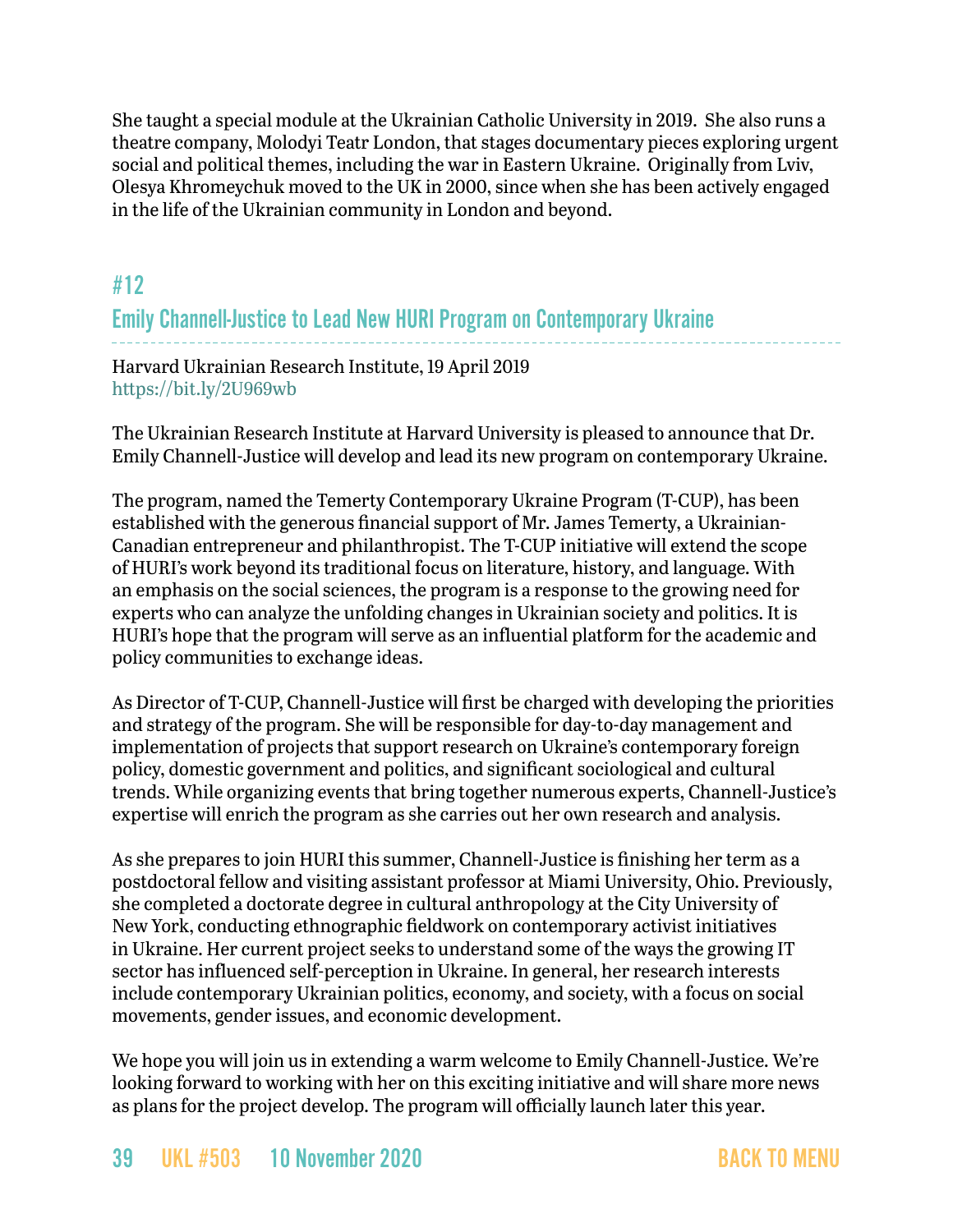At this time, HURI would also like to sincerely thank James Temerty for making T-CUP possible. In addition to his philanthropic activities, Temerty has made his mark as a successful business entrepreneur, an inspiring leader, and an advocate for sustainable energy. Born in Ukraine, Temerty moved with his family to Canada in 1950. Ukraine has joined Canada in recognizing Temerty's skill and leadership, honoring him with the Order of Yaroslav the Wise in 2015. Temerty's business ventures have spanned the technology, retail, and energy sectors, while his generosity has benefited causes such as mental health and addiction treatment, music, and education in Ukraine.

## <span id="page-39-0"></span>#13

### New Book: Erik S. Herron

*Normalizing Corruption: Failures of Accountability in Ukraine*. Ann Arbor: University of Michigan Press, 2020 <https://bit.ly/3kWSFjf>

Accountability is crucial to every successful democratic system. The failure to develop functioning mechanisms of accountability has undermined democratic consolidation worldwide. Reliable tools that hold officials accountable are essential for democratic governance; one of the key threats to accountability comes from corrupt practices, especially when they are integrated—or normalized—in the day-to-day activities of institutions. This book focuses on the experiences of contemporary Ukraine to evaluate the successes and failures of institutions, politicians, political parties, bureaucracies, and civil society. Yet, the topic is directly relevant to countries that have experienced democratic backsliding, and especially those countries that are at risk.

*Normalizing Corruption* addresses several interconnected questions: Under what circumstances do incumbents lose elections? How well do party organizations encourage cohesive behavior? Is executive authority responsive to inquiries from public organizations and other government institutions? How can citizens influence government actions? Do civil servants conduct their duties as impartial professionals, or are they beholden to other interests? The research builds upon extensive fieldwork, data collection, and data analysis that Erik S. Herron has conducted since 1999.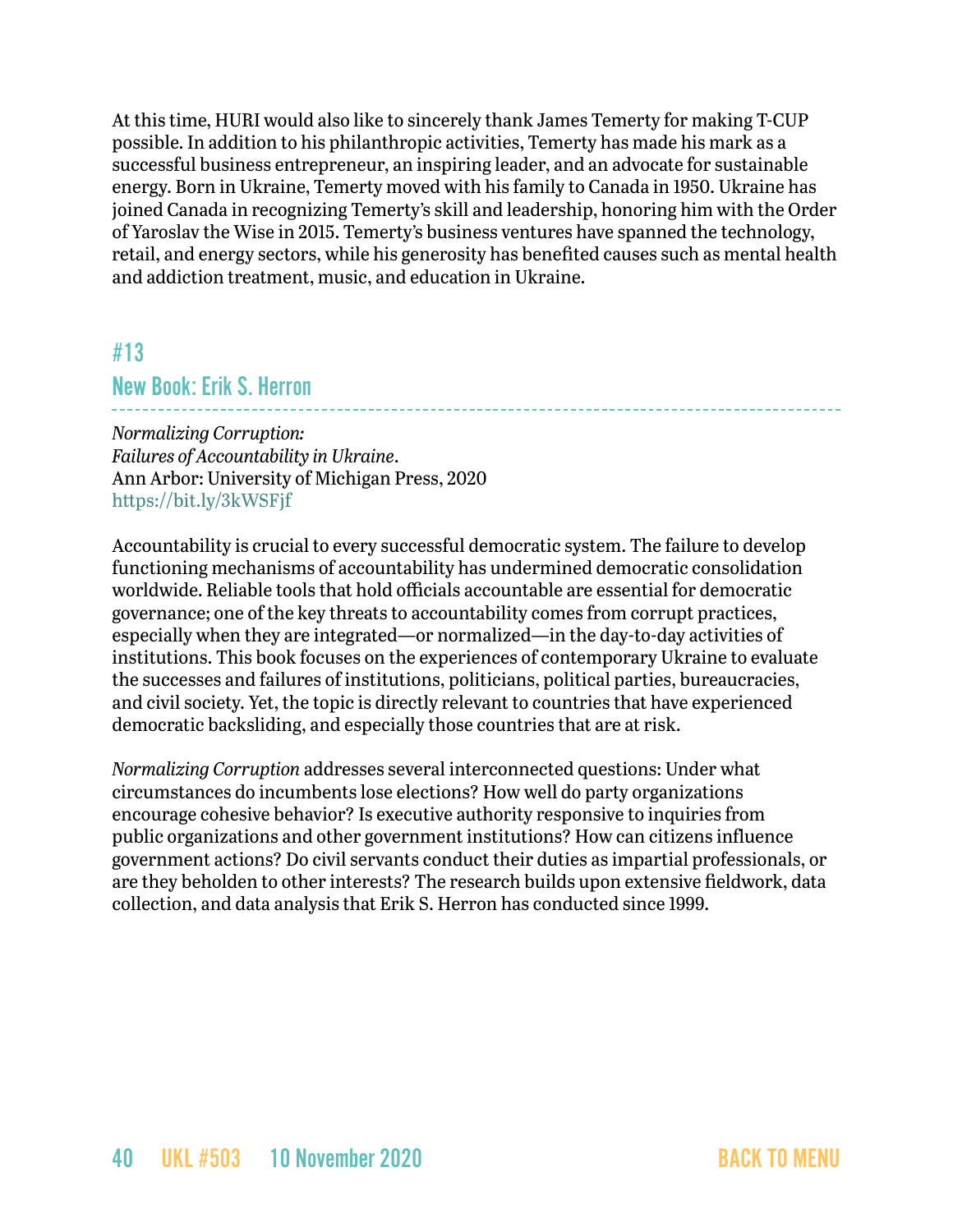# <span id="page-40-0"></span>#14 New Book: Oksana Huss

How Corruption and Anti-Corruption Policies Sustain Hybrid Regimes: Strategies of Political Domination Under Ukraine's Presidents in 1994–2014 Stuttgart, ibidem Press, distributed by Columbia University Press, 2020 <https://bit.ly/3na2AlU>

Leaders of hybrid regimes in pursuit of political domination and material gain instrumentalize both hidden forms of corruption and public anti-corruption policies. Corruption is pursued for different purposes including cooperation with strategic partners and exclusion of opponents. Presidents use anti-corruption policies to legitimize and institutionalize political domination. Corrupt practices and anti-corruption policies become two sides of the same coin and are exercised to maintain an uneven political playing field.

This study combines empirical analysis and social constructivism for an investigation into the presidencies of Leonid Kuchma (1994–2005), Viktor Yushchenko (2005–2010), and Viktor Yanukovych (2010–2014). Explorative expert interviews, press surveys, content analysis of presidential speeches, as well as critical assessment of anti-corruption legislation are used for comparison and process tracing of the utilization of corruption under three Ukrainian presidents.

Dr Oksana Huss is a Research Fellow at Bologna University. She earned her PhD at the University of Duisburg-Essen and held a postdoc position at Leiden University. Huss taught at the Kyiv-Mohyla Academy as well as Kyiv School of Economics, and consulted the Council of Europe, EU, UNESCO, and UNODC. She is a co-founder of ICRNetwork.org—the Interdisciplinary Corruption Research Network.

# <span id="page-40-1"></span>#15

New Book: Hanna Shelest and Maryna Rabinovych, eds.

*Decentralization, Regional Diversity, and Conflict: The Case of Ukraine* New York: Palgrave, 2020 <https://bit.ly/3khHyzU>

This edited volume focuses on the links between the ongoing crisis in and around Ukraine, regional diversity, and the reform of decentralization. It provides in-depth insights into the historical constitution of regional diversity and the evolution of centerperiphery relationships in Ukraine, the legal qualification of the conflict in Eastern Ukraine, and the role of the decentralization reform in promoting conflict resolution, as well as modernization, democratization and European integration of Ukraine. Particular